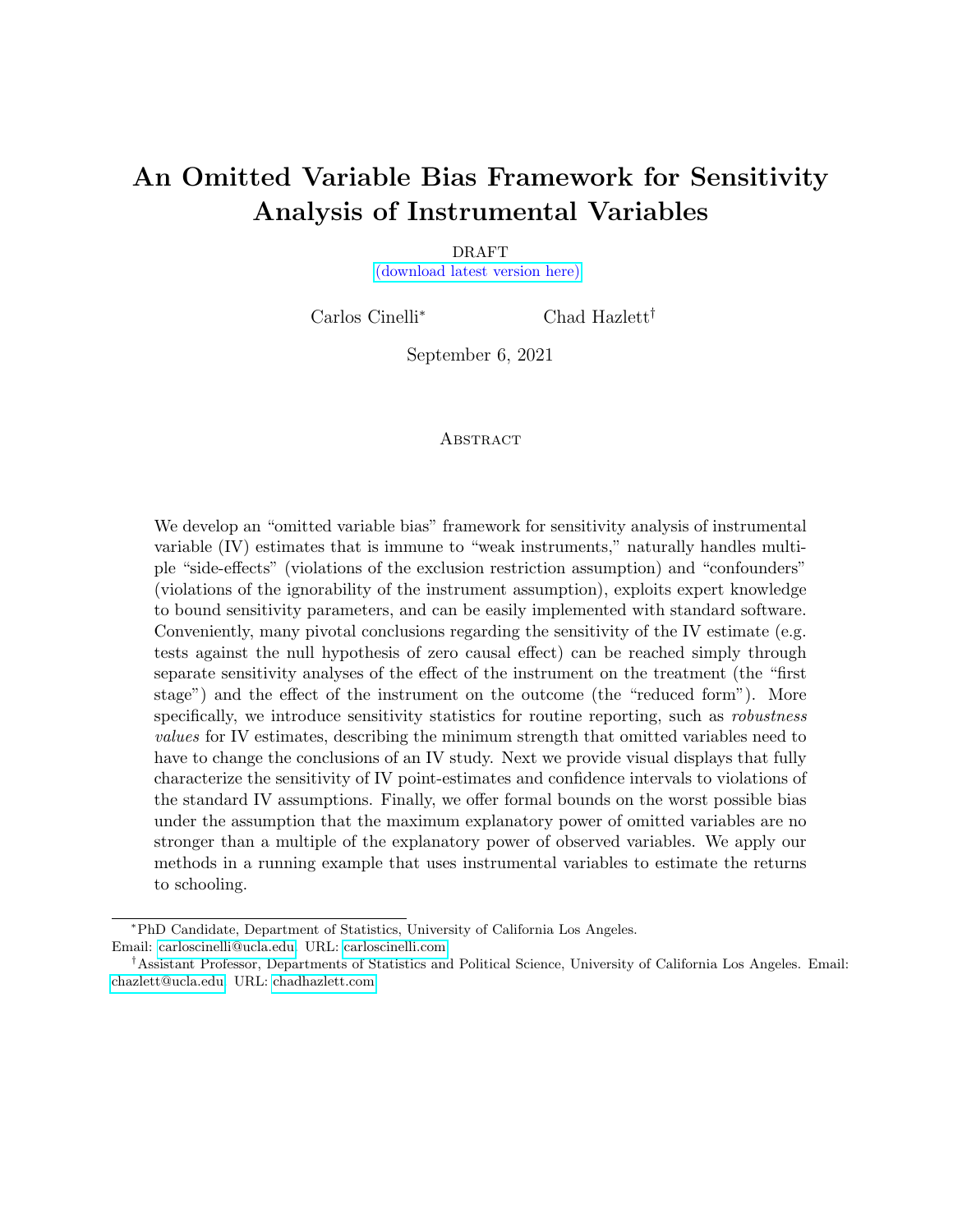# 1 Introduction

Unobserved confounding often complicates efforts to make causal claims from observational data [\(Pearl, 2009;](#page-33-0) [Imbens and Rubin, 2015;](#page-33-1) [Rosenbaum, 2017\)](#page-33-2). Instrumental variable (IV) regression offers a powerful and widely used tool to address unobserved confounding, by exploiting "exogenous" sources of variation of the treatment [\(Wright, 1928;](#page-34-0) [Bowden and Turkington, 1990;](#page-31-0) [Angrist et al.,](#page-31-1) [1996;](#page-31-1) [Angrist and Pischke, 2009\)](#page-31-2); IV methods have also become a vital tool in the analysis of randomized experiments with imperfect compliance [\(Robins, 1989;](#page-33-3) [Balke and Pearl, 1994,](#page-31-3) [1997;](#page-31-4) [Angrist](#page-31-1) [et al., 1996\)](#page-31-1). These qualities have made instrumental variables "a central part of the econometrics canon since the first half of the twentieth century" [\(Imbens, 2014,](#page-33-4) p.324). Beyond economics, instrumental variables are prominent tools in the arsenal of investigators seeking to make causal claims across the social sciences, epidemiology, medicine, genetics, and other fields (see e.g. Hernán and [Robins, 2006;](#page-33-5) [Didelez and Sheehan, 2007;](#page-32-0) [Baiocchi et al., 2014;](#page-31-5) [Burgess and Thompson, 2015\)](#page-32-1).

Yet, IV methods carry their own set of demanding assumptions. Principally, conditionally on certain observed covariates, an instrumental variable must not itself be confounded with the outcome, and it should influence the outcome *only* by influencing uptake of the treatment. These assumptions can be violated by omitted confounders of the instrument-outcome association, and by omitted "sideeffects" of the instrument, which then influence the outcome through channels other than through the treatment.<sup>[1](#page-0-0)</sup> Although in certain cases the IV assumptions may entail testable implications [\(Pearl,](#page-33-6) [1995;](#page-33-6) [Bonet, 2001;](#page-31-6) [Swanson et al., 2018;](#page-34-1) [Gunsilius, 2020;](#page-32-2) Kédagni and Mourifié, 2020), they are often unverifiable and must be defended by appealing to domain knowledge and theoretical arguments. Whether a given IV study identifies the causal effect of interest, then, turns on debates as to whether these assumptions hold.

Particularly in recent years, economists and other scholars have adopted a more skeptical posture towards IV methods, emphasizing the importance of both defending the credibility of these assumptions as well as assessing the consequences of its failures (see e.g., [Deaton, 2009;](#page-32-3) [Heckman and Urzua,](#page-32-4) [2010\)](#page-32-4). For instance, recent extensive reviews of many instrumental variables widely-used in applied work, such as weather, religion, sibling structure or ethnolinguistic fractionalization, have cataloged several plausible violations of the exclusion restriction for such instruments [\(Gallen, 2020;](#page-32-5) [Mellon,](#page-33-8) [2020\)](#page-33-8). More worrisome, if the IV assumptions fail to hold, it is well known that the bias of the IV estimate may be worse than the original confounding bias of the simple regression estimate that the IV was supposed to address [\(Bound et al., 1995\)](#page-31-7). Therefore, researchers are also advised to perform sensitivity analyses to assess the degree of violation of the IV assumptions that would be required to alter the conclusions of an IV study. Although a variety of sensitivity methods for IV have been proposed [\(DiPrete and Gangl, 2004;](#page-32-6) [Altonji et al., 2005;](#page-31-8) [Small, 2007;](#page-33-9) [Small and Rosenbaum, 2008;](#page-33-10) [Conley et al., 2012;](#page-32-7) [Wang et al., 2018;](#page-34-2) [Jiang et al., 2018;](#page-33-11) [Cinelli et al., 2019\)](#page-32-8), such sensitivity analyses

<sup>&</sup>lt;sup>1</sup>In the recent IV literature, the first assumption is usually called *exogeneity, ignorability, unconfoundedness* or independence of the instrument, whereas the second assumption is called the exclusion restriction [\(Angrist and Pischke,](#page-31-2) [2009;](#page-31-2) [Pearl, 2009;](#page-33-0) [Imbens and Rubin, 2015;](#page-33-1) [Swanson et al., 2018\)](#page-34-1). In earlier econometric works, these two assumptions were often combined into one, also labeled the "exclusion restriction" [\(Imbens, 2014\)](#page-33-4).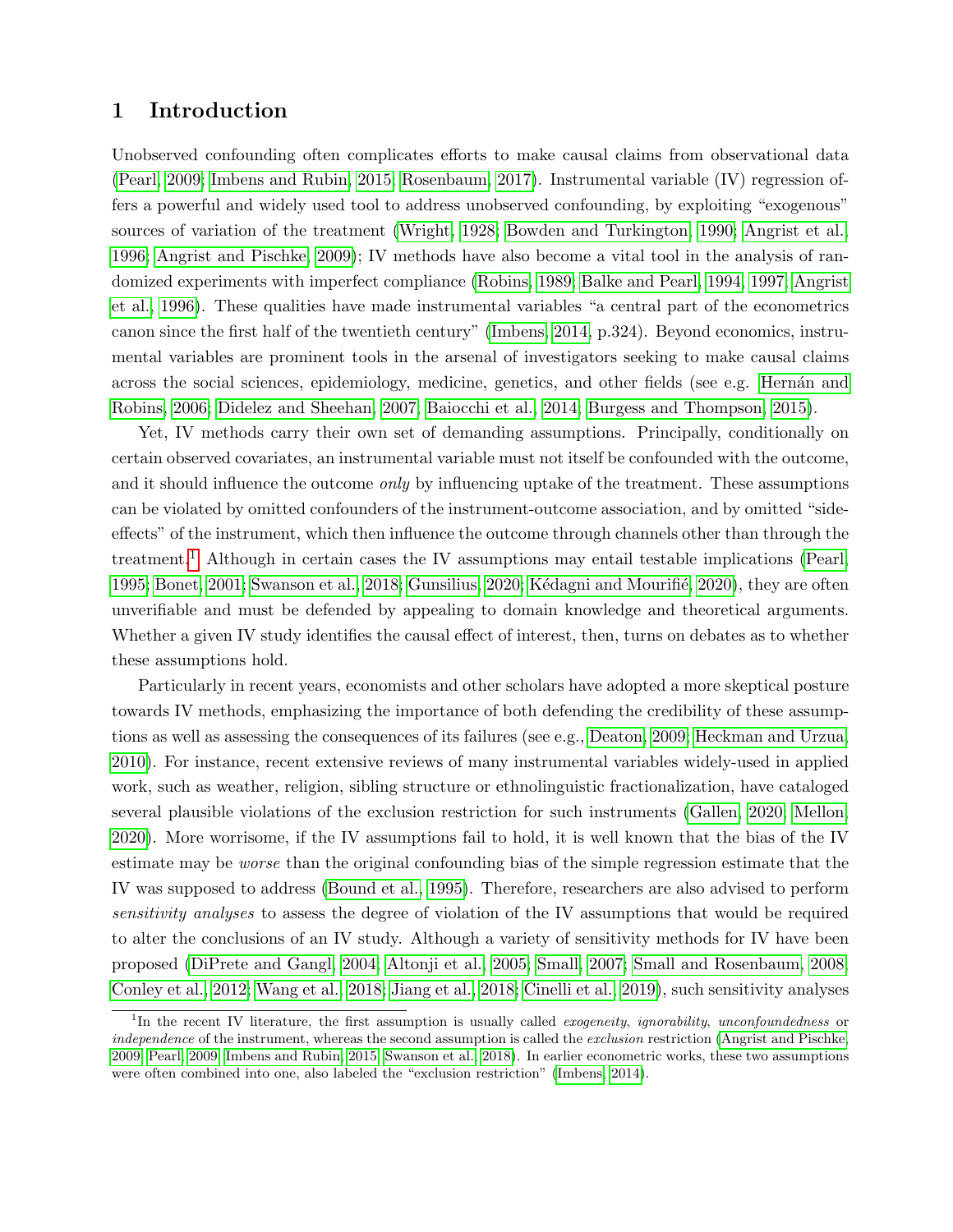are still rare in practice.

In this paper, we develop an omitted variable bias (OVB) framework for assessing the sensitivity of IV estimates against violations of its underlying assumptions.[2](#page-0-0) Building on recent results of OVB for ordinary least squares (OLS) estimates [\(Cinelli and Hazlett, 2020\)](#page-32-9), we develop a suite of sensitivity analysis tools for IV that: (i) has correct test size (or confidence interval coverage) regardless of instrument strength; (ii) naturally handles violations due to multiple "side-effects" and "confounders;" (iii) exploits expert knowledge to bound sensitivity parameters; and, (iv) can be easily implemented with standard software.

We first introduce two sensitivity statistics for IV estimates: (i) the *robustness value* describes the minimum strength of association (in terms of partial  $R^2$ ) that omitted variables (side-effects or confounders) need to have, both with the instrument and with the untreated potential outcome, such that they are capable of changing the conclusions of the study; and (ii) the *extreme robustness* value, which describes the minimal strength of association that omitted variables need to have with the instrument alone (regardless of their association with the untreated potential outcome) in order to be problematic. We propose the routine reporting of those quantities to improve the transparency and facilitate the assessment of the credibility of IV studies. Next, we offer intuitive graphical tools for investigators to assess how postulated confounding of any degree would alter the IV hypothesis tests, as well as lower or upper limits of confidence intervals. Finally, these tools can be supplemented with formal bounds on the worst possible bias that side-effects or confounders could cause, under the assumption that the maximum explanatory power of these omitted variables are no stronger than a multiple of the explanatory power of one or more observed variables.

Conveniently, considering that investigators are already advised to carefully examine their "first stage" (the effect of the instrument on the treatment) and "reduced form" (the effect of the instrument on the outcome) (e.g. [Angrist and Krueger, 2001;](#page-31-9) [Angrist and Pischke, 2009\)](#page-31-2), we show that many pivotal conclusions regarding the sensitivity of the IV estimate can in fact be reached simply through separate sensitivity analyses of these two familiar auxiliary OLS estimates. First, if researchers are interested in the null hypothesis of zero effect, all the OVB tools developed for OLS in [Cinelli and Hazlett](#page-32-9) [\(2020\)](#page-32-9) and [Cinelli et al.](#page-32-10) [\(2020\)](#page-32-10) can simply be directly applied to the reduced-form regression, and confounders or side-effects shown to be problematic there are equally problematic for IV. Second, if interest lies in assessing not just the null of zero, but biases that bring the estimate partway to zero or beyond it, then the robustness of the IV estimate formally reduces to the minimum of the robustness of the reduced-form and the robustness of the first-stage regressions.

<sup>&</sup>lt;sup>2</sup>We focus on the "just-identified" case with one treatment and one instrument. One reason for our focus is that a thorough consideration of the identification assumptions and how they may be violated is already complicated enough with a single instrument [\(Angrist and Pischke, 2009\)](#page-31-2). Second, and relatedly, in most applied settings, the singleinstrument and single-treatment setup is the most common. For example, in a broad review of papers in the American Economic Review and 15 other journals of the American Economic Association, Young (2018) finds that 80% of IV regressions were of this type. Finally, in many "multiple instrument" studies, it is not uncommon for researchers to also report and give special focus to the analysis of their "best" instrument [\(Angrist and Pischke, 2009\)](#page-31-2), or to combine multiple instruments into a single instrument, such as, for example, constructing an allele score in Mendelian Randomization [\(Burgess and Thompson, 2015\)](#page-32-1). Extension of the tools we develop here to the scenario with multiple instruments and treatments is object of future investigations.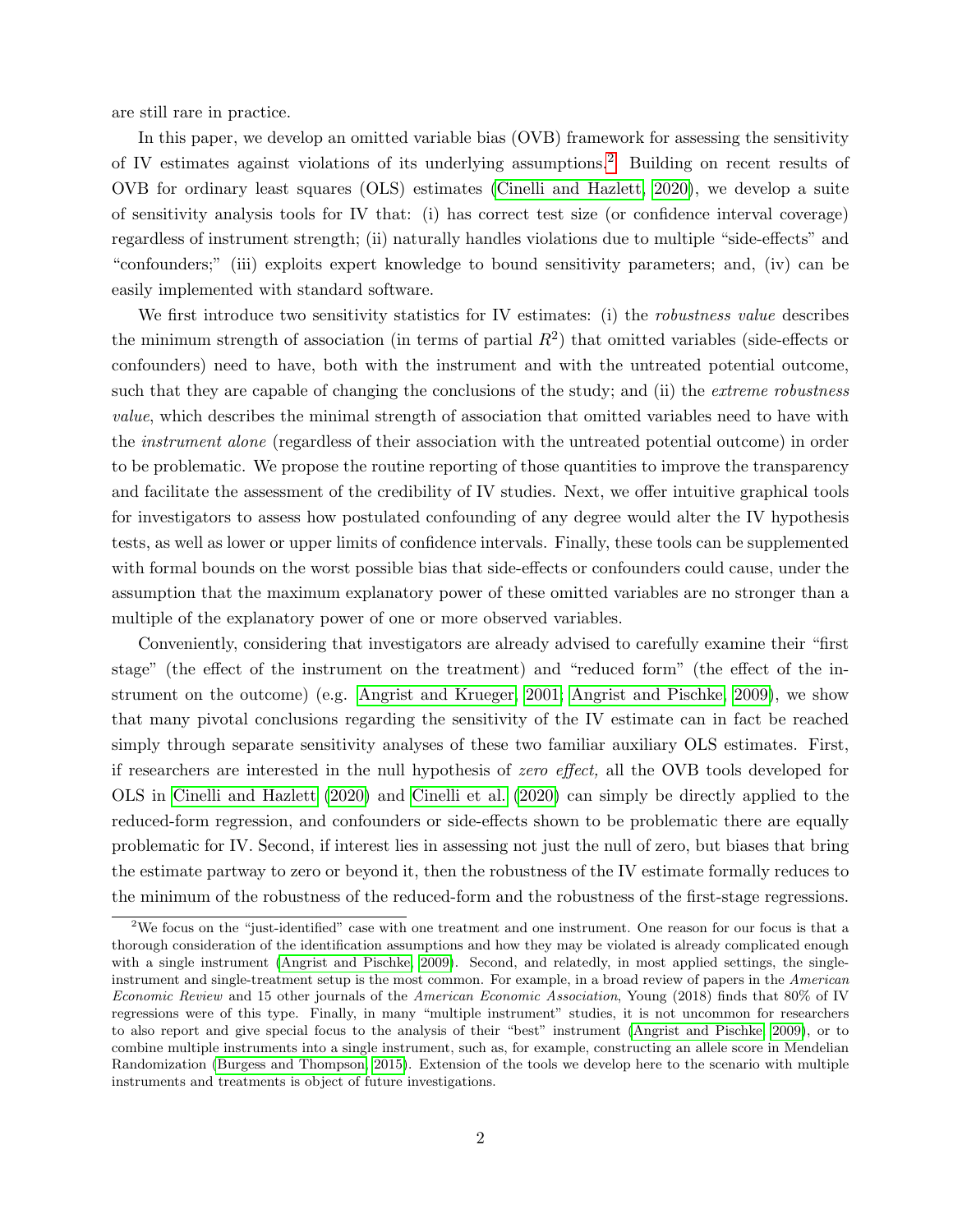A final contribution of this paper is that, while developing OVB tools for IV, we extended the OVB results of [Cinelli and Hazlett](#page-32-9) [\(2020\)](#page-32-9) providing a new way to perform sensitivity analysis that simply replaces a conventional critical value (e.g. 1.96) with a novel "OVB-adjusted" critical value that accounts for a postulated degree of omitted variable bias. These new critical values depend only on the hypothetical partial  $R^2$  of the omitted variables with the dependent and independent variables of the OLS regression. Researchers can thus easily perform sensitivity analysis with any standard regression software by substituting traditional thresholds with OVB-adjusted thresholds, when testing a particular null hypothesis, or when constructing confidence intervals. We believe the extreme simplicity of implementing this approach will further aid in the widespread adoption of sensitivity analysis in applied work.

In what follows, Section [2](#page-3-0) introduces the running example and provides the essential background on the main IV estimators, all of which depend upon OLS. Next, Section [3](#page-11-0) refines and extends the OVB framework of [Cinelli and Hazlett](#page-32-9) [\(2020\)](#page-32-9), which not only improves the sensitivity tools for OLS, but greatly simplifies the analysis for the IV setting. Section [4](#page-19-0) then develops an OVB framework for IV, first showing what can be gleaned from the first-stage and reduced-form regressions alone, then establishing the necessary OVB-type results in the Anderson-Rubin approach. Section [5](#page-26-0) returns to our running example to show how these results can can be deployed in practice. Finally, we offer concluding remarks in Section [6.](#page-30-0) Open-source software for R and Stata implements the methods discussed in this paper.<sup>[3](#page-0-0)</sup>

# <span id="page-3-0"></span>2 Background

In this section we introduce the running example and use it to briefly review the required background on instrumental variables and the main approaches to IV estimation.

### 2.1 Running example: estimating the returns to schooling

#### Ordinary least squares and the OVB problem

Many observational studies have established a positive and large association between educational achievement and earnings using regression analysis [\(Card, 1999\)](#page-32-11). Here we consider the work of [Card](#page-32-12) [\(1993\)](#page-32-12), which employed a sample of 3,010 individuals from the National Longitudinal Survey of Young Men (NLSYM). Considering the following multivariate linear regression

$$
\text{Earnings} = \hat{\tau}_{\text{OLS,res}} \text{Education} + \mathbf{X}\hat{\beta}_{\text{OLS,res}} + \hat{\varepsilon}_{\text{OLS,res}} \tag{1}
$$

where Earnings measures the log transformed hourly wages of the individual,<sup>[4](#page-0-0)</sup> Education is an integer-valued variable indicating the completed years of education of the individual and the matrix

<sup>3</sup>Sensitivity analysis of the reduced form, first stage, and Anderson-Rubin regression for a specific null hypothesis can already be performed using the R and Stata package sensemakr [\(Cinelli et al., 2020\)](#page-32-10). Additional functionality, such as contour plots with lower and upper limits of the Anderson-Rubin confidence interval, is forthcoming.

<sup>&</sup>lt;sup>4</sup>In this case, regression coefficients can be conveniently interpreted, approximately, as percent changes in earnings.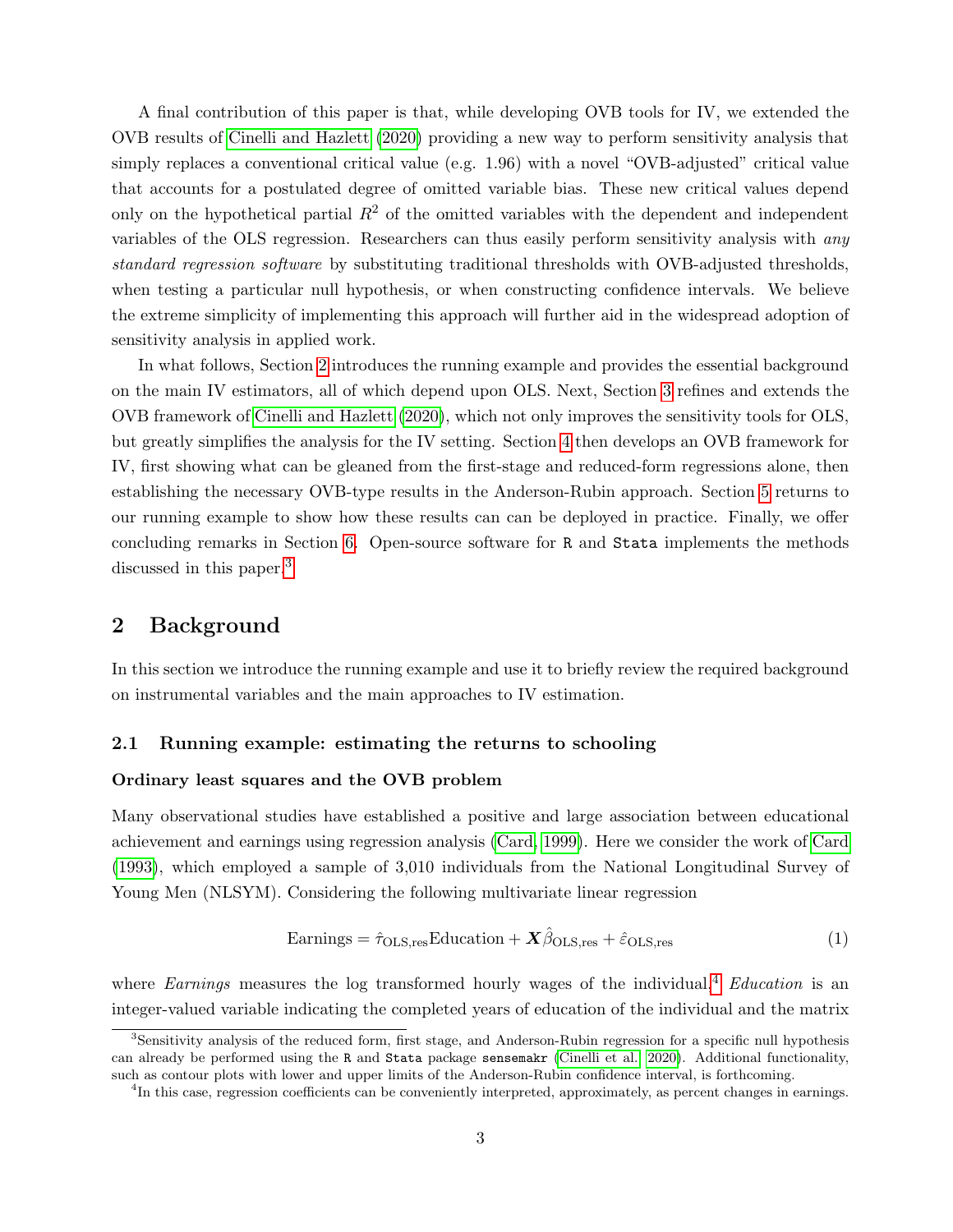X comprises race, experience, and a set of regional factors, Card concluded that each additional year of schooling was associated with approximately 7.5% higher wages (i.e,  $\hat{\tau}_{OLS,res} \approx 0.075$ ) (see column "OLS" of Table [1\)](#page-5-0).

Educational achievement, however, is not randomly assigned; perhaps individuals who obtain more education have higher wages due to other reasons, such as coming from wealthier families, or having higher levels of some unobserved characteristic, such as "ability" or "motivation." If data on these variables were available, then multivariate regression, further adjusting for such variables, would be able to capture the causal effect of educational attainment on schooling, as in

$$
\arning s = \hat{\tau}_{OLS} = \dot{\tau}_{OLS} + X\hat{\beta}_{OLS} + U\hat{\gamma}_{OLS} + \hat{\varepsilon}_{OLS}
$$
\n(2)

where U denotes a set of variables that, along with  $X$ , is sufficient to eliminate confounding concerns (i.e, the set  $\{X, U\}$  is sufficient for making conditional ignorability hold). Such detailed information on individuals, however, is not available, and researchers will not even agree upon which variables  $U$ are needed. In the absence of such variables, regression estimates that adjust for only a partial list of characteristics (such as  $X$ ) may suffer from "omitted variable bias" [\(Angrist and Pischke, 2009;](#page-31-2) [Cinelli and Hazlett, 2020\)](#page-32-9) and are likely to overestimate the "true" returns to schooling.

#### Instrumental variables as a solution to the OVB problem

Instrumental variable methods offer an alternative route to estimate the causal effect of schooling on earnings without having data on the unobserved variables  $U$ . The key for such methods to work is to find a new variable (the "instrument") that changes the incentives to educational achievement, but is associated with earnings *only through* its effect on education.

To that end, [Card](#page-32-12) [\(1993\)](#page-32-12) proposed exploiting the role of geographic differences in college accessibility. In particular, consider the variable *Proximity*, encoding an indicator of whether the individual grew up in an area with a nearby accredited 4-year college. Students who grow up far from the nearest college may face higher educational costs, discouraging them from pursuing higher level studies. Next, and most importantly, [Card](#page-32-12) [\(1993\)](#page-32-12) argues that, conditional on the set of observed variables  $\bm{X}$ (available on the NLSYM), whether one lives near a college is not itself confounded with earnings, nor does proximity to college affect earnings apart from its effect on years of education.

If we believe such assumptions hold it is possible to recover a valid estimate of the (local) average treatment effect of Education on Earnings by simply taking the ratio of two OLS coefficients, one measuring the effect of *Proximity* on *Earnings*, and another measuring the effect of *Proximity* on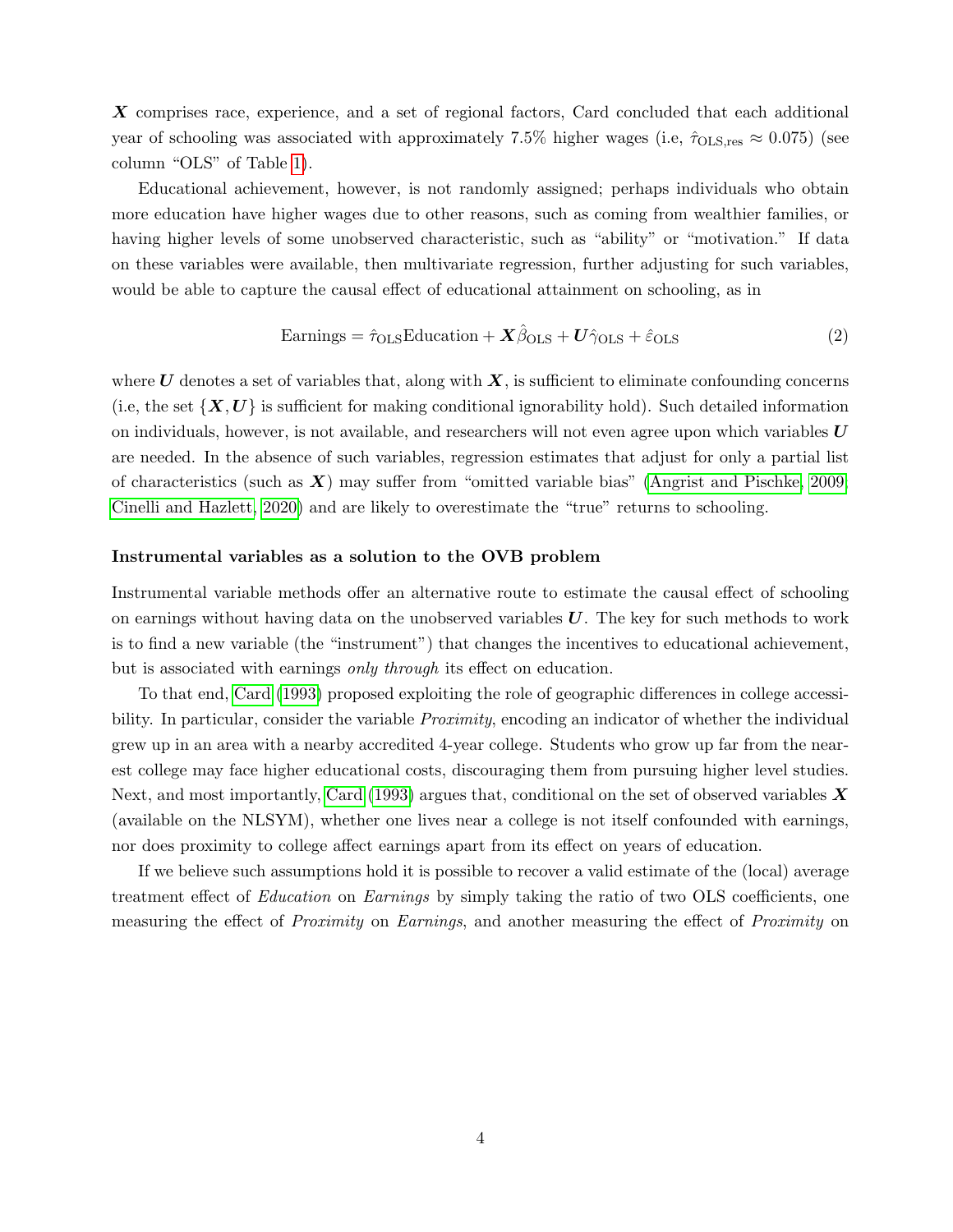<span id="page-5-0"></span>

|                                |                                         |                        | Dependent variable:    |                        |  |
|--------------------------------|-----------------------------------------|------------------------|------------------------|------------------------|--|
|                                | Education                               |                        | Earnings (log)         |                        |  |
|                                | FS                                      | RF                     | <b>OLS</b>             | IV                     |  |
|                                | (1)                                     | (2)                    | (3)                    | (4)                    |  |
| Proximity                      | $0.320***$<br>(0.088)                   | $0.042**$<br>(0.018)   |                        |                        |  |
| Education                      |                                         |                        | $0.075***$<br>(0.003)  | $0.132**$<br>(0.055)   |  |
| <b>Black</b>                   | $-0.936***$<br>(0.094)                  | $-0.270***$<br>(0.019) | $-0.199***$<br>(0.018) | $-0.147***$<br>(0.054) |  |
| <b>SMSA</b>                    | $0.402***$<br>(0.105)                   | $0.165***$<br>(0.022)  | $0.136***$<br>(0.020)  | $0.112***$<br>(0.032)  |  |
| Other covariates               | yes                                     | yes                    | yes                    | yes                    |  |
| Observations<br>$\mathrm{R}^2$ | 3,010<br>0.477                          | 3,010<br>0.195         | 3,010<br>0.300         | 3,010<br>0.238         |  |
| Note:                          | $*_{p<0.1;}$ $*_{p<0.05;}$ $*_{p<0.01}$ |                        |                        |                        |  |

Table 1: Results of [Card](#page-32-12) [\(1993\)](#page-32-12). Columns show estimates and standard errors (in parenthesis) of the First Stage (FS), Reduced Form (RF), Ordinary Least Squares (OLS) and Two-Stage Least Squares (IV).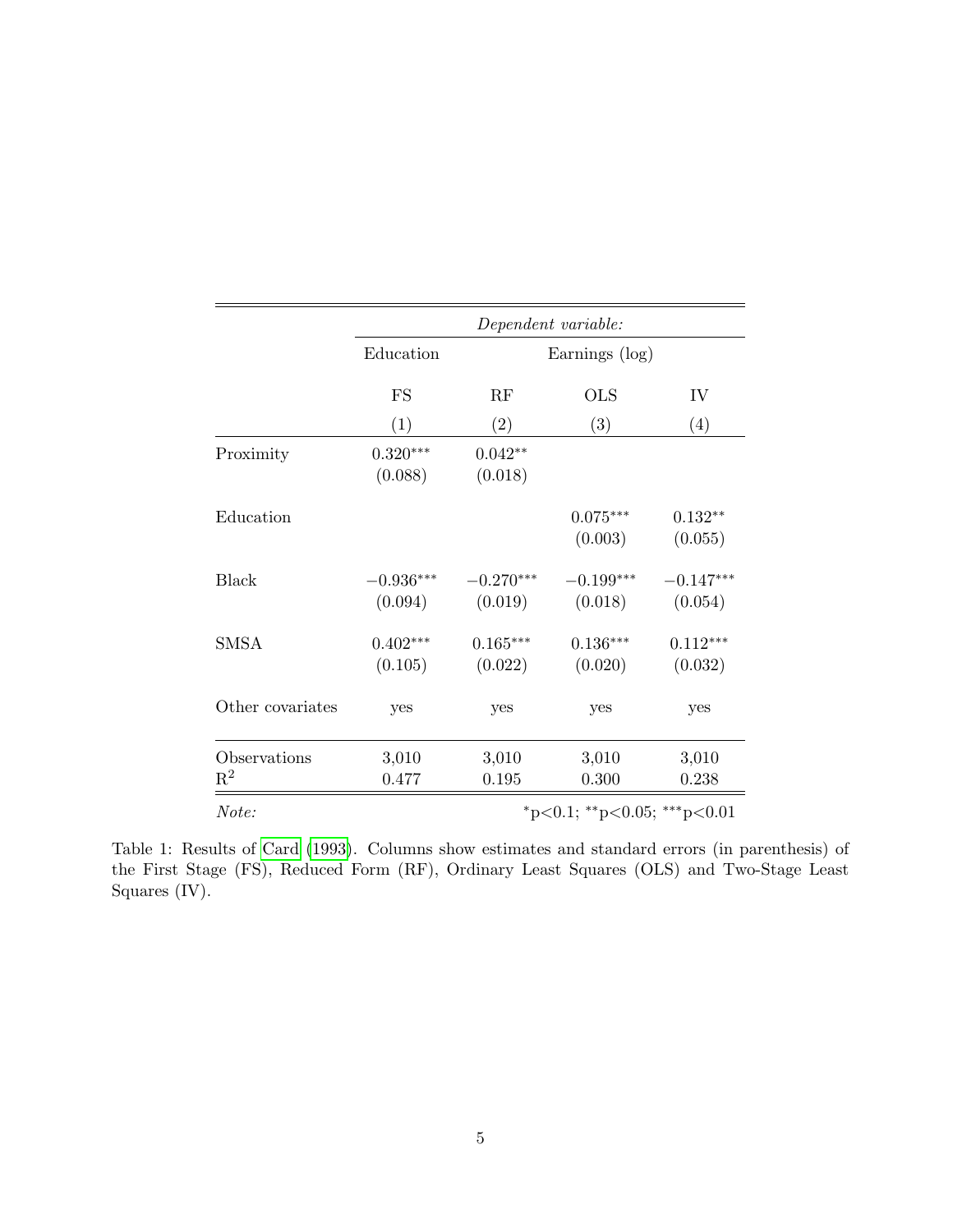Education. [5](#page-0-0) More precisely, consider the two OLS models

$$
Education = \hat{\theta}_{\text{res}} \text{Proximity} + \mathbf{X}\hat{\psi}_{\text{res}} + \hat{\varepsilon}_{d,\text{res}} \tag{3}
$$

<span id="page-6-1"></span><span id="page-6-0"></span>
$$
Earnings = \hat{\lambda}_{res}Proximity + \mathbf{X}\hat{\beta}_{res} + \hat{\varepsilon}_{y, res}
$$
\n(4)

Throughout the paper we refer to these equations as the "first stage" (Equation [3\)](#page-6-0) and the "reduced form" (Equation [4\)](#page-6-1), as these are now common usage [\(Angrist and Pischke, 2009,](#page-31-2) [2014;](#page-31-10) [Imbens and](#page-33-1) [Rubin, 2015;](#page-33-1) [Andrews et al., 2019\)](#page-31-11).<sup>[6](#page-0-0)</sup> The results of both regressions are also shown in Table [1](#page-5-0) (columns "FS" and "RF").

The coefficient for *Proximity* on the first-stage regression,  $\hat{\theta}_{res} \approx 0.32$ , reveals that those who grew up near a college indeed have higher educational attainment, having completed an additional 0.32 years of education, on average. Likewise, the coefficient for *Proximity* on the reduced-form regression,  $\hat{\lambda}_{\text{res}} \approx 0.042$ , suggests that those who grew up near a college have 4.2% higher earnings. The IV estimate is then given by the ratio of these two coefficients,

$$
\hat{\tau}_{\text{res}} := \frac{\hat{\lambda}_{\text{res}}}{\hat{\theta}_{\text{res}}} \approx \frac{0.042}{0.319} \approx 0.132 \tag{5}
$$

The value of  $\hat{\tau}_{res} \approx 0.132$  suggests that, contrary to the OLS estimate of 7.5%, and perhaps surprisingly, each additional year of schooling instead raises wages by much more—13.2% (Table [1,](#page-5-0) column " $IV$ ").

#### The IV estimate itself may suffer from OVB

The previous IV estimate relies on the assumption that, conditional on  $\boldsymbol{X}$ , Proximity and Earnings are unconfounded, and the effect of *Proximity* on *Earnings* must go entirely through *Education*. As it is often the case, neither assumption is easy to defend in this setting. First, some of the same factors that might confound the relationship between *Education* and *Earnings* could similarly confound the relationship of Proximity and Earnings (e.g. family wealth or family connections). Second, as argued in [Card](#page-32-12) [\(1993\)](#page-32-12), the presence of a college nearby may be associated with high school quality, which in its turn also affects earnings. Finally, other geographic confounders can make some localities likely to both have colleges nearby and lead to higher earnings. These are only coarsely conditioned on by the observed regional indicators, and residual biases may still remain.

In sum, instead of adjusting only for  $X$  as in the previous Equations [4](#page-6-1) and [3,](#page-6-0) we should have

 $5$ This identification result requires further functional restrictions on the data-generating process, such as linearity or monotonicity. Conditions that allow a causal interpretation of the IV estimand are extensively discussed elsewhere, and will not be reviewed here. See [Angrist et al.](#page-31-1) [\(1996\)](#page-31-1), [Angrist and Pischke](#page-31-2) [\(2009\)](#page-31-2) and [Imbens](#page-33-4) [\(2014\)](#page-33-4) for further discussion.

<sup>6</sup>Though now well established, these labels abuse the original meaning of the terminology, since both regressions are in their "reduced form." Equation [3](#page-6-0) is called the "first stage" due to its operational role on two-stage least squares estimation, as we see next. See also [Imbens](#page-33-4) [\(2014\)](#page-33-4) and [Andrews et al.](#page-31-11) [\(2019\)](#page-31-11).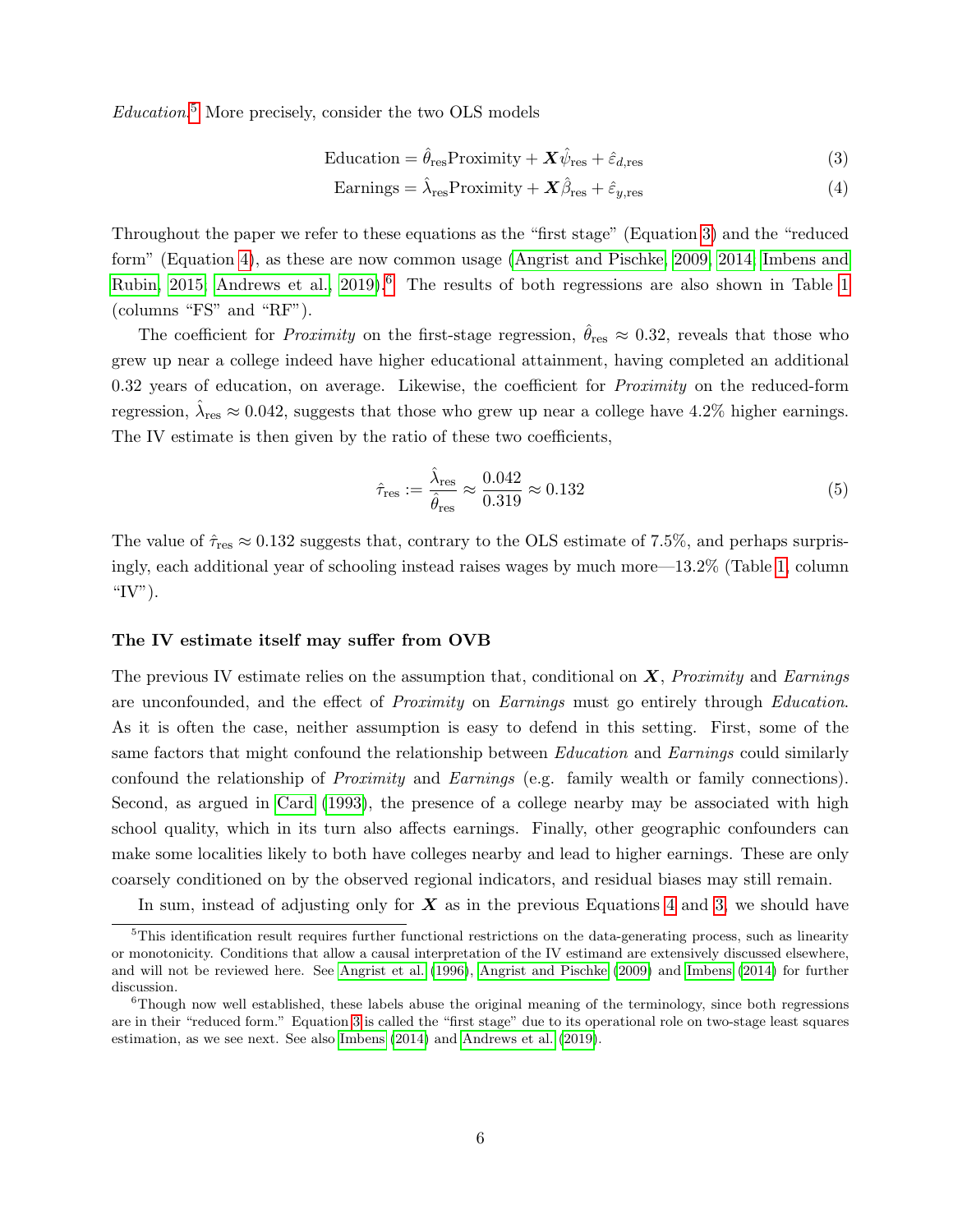adjusted for both the observed covariates  $\boldsymbol{X}$  and unobserved covariates  $\boldsymbol{W}$  as in

$$
Equation = \hat{\theta} \text{Proximity} + \mathbf{X}\hat{\psi} + \mathbf{W}\hat{\delta} + \hat{\varepsilon}_d \tag{6}
$$

$$
Earnings = \hat{\lambda}Proximity + \mathbf{X}\hat{\beta} + \mathbf{W}\hat{\gamma} + \hat{\varepsilon}_y \tag{7}
$$

Where  $W$  stands for all unobserved factors necessary to make *Proximity* a valid instrument for the effect of Education on Earnings (e.g, Family Wealth, High School Quality, Place of Residence, etc). The IV estimate we wished we had is then given by

$$
\hat{\tau} := \frac{\hat{\lambda}}{\hat{\theta}}\tag{8}
$$

Our previous estimate  $\hat{\tau}_{res}$  deviates from the target estimate  $\hat{\tau}$ , but how badly? How strong would the omitted variables  $W$  have to be so that it would change our research conclusions? To develop a precise algebraic answer to this question, we must first review the mechanics of the main approaches to IV estimation.

#### <span id="page-7-0"></span>2.2 The mechanics of IV estimation

Let the random variable  $Y_i$  denote the outcome,  $D_i$  the treatment,  $Z_i$  the instrumental variable,  $X_i = [X_{i1}, \ldots, X_{ip}]$  a vector of p observed covariates, and  $W_i = [W_{i1}, \ldots, W_{il}]$  a vector of l unobserved covariates for an individual. The target quantity of IV estimation consists of a ratio of two population regression coefficients,

<span id="page-7-1"></span>
$$
\tau := \frac{\lambda}{\theta} \tag{9}
$$

where  $\theta$  is the population regression coefficient of  $Z_i$  on  $D_i$  (the first stage) and  $\lambda$  the population regression coefficient of  $Z_i$  on  $Y_i$  (the reduced form), both adjusting for  $X_i$  and  $W_i$ . We call the ratio  $\tau$  the IV estimand. Here we briefly review the commonly used approaches to make inferences regarding this ratio.

#### 2.2.1 Indirect Least Squares and Two-Stage Least Squares

Throughout the paper we consider exact algebraic results that holds for sample estimates. Denote by Y the  $(n \times 1)$  vector of the outcome of interest with n observations; by D the  $(n \times 1)$  treatment vector; by Z the  $(n \times 1)$  vector of the instrument; by X an  $(n \times p)$  matrix of observed covariates (including a constant), and by W an  $(n \times l)$  matrix of unobserved covariates.

Indirect Least Squares. The first and perhaps most straightforward approach to instrumental variable estimation was outlined above: run two OLS models capturing the effect of the instrument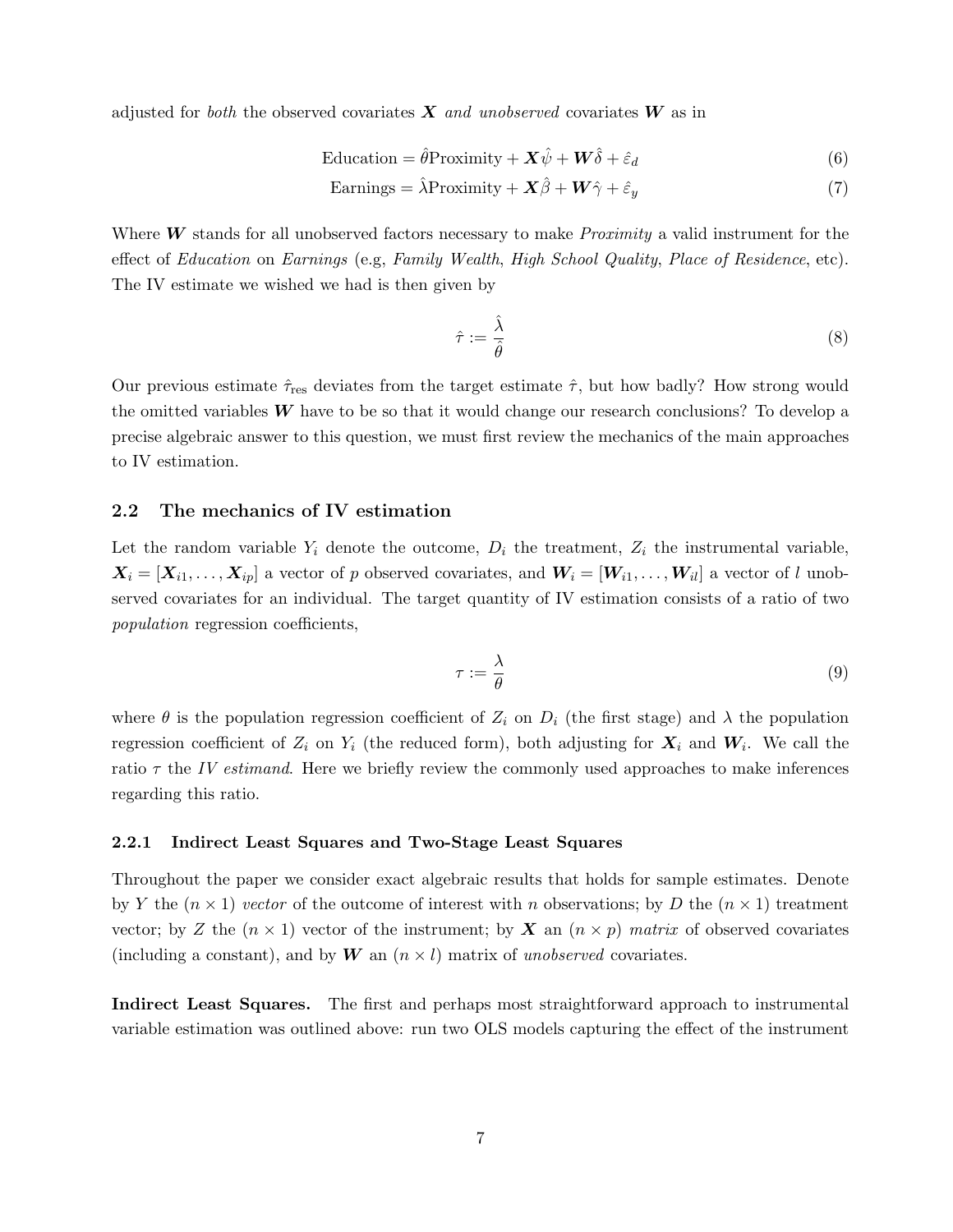on the treatment (first stage) and the effect of the instrument on the outcome (reduced form),

First stage: 
$$
D = \hat{\theta}Z + \mathbf{X}\hat{\psi} + \mathbf{W}\hat{\delta} + \hat{\varepsilon}_d
$$
 (10)

$$
Reduced form: \quad Y = \hat{\lambda}Z + \mathbf{X}\hat{\beta} + \mathbf{W}\hat{\gamma} + \hat{\varepsilon}_y \tag{11}
$$

Where  $\hat{\theta}$ ,  $\hat{\psi}$  and  $\hat{\delta}$  are the OLS estimates of the regression of D on Z, X and W, and  $\hat{\varepsilon}_d$  its corresponding residuals; analogously,  $\hat{\lambda}$ ,  $\hat{\beta}$  and  $\hat{\gamma}$  are the OLS estimates of the regression of Y on Z, X and W, and  $\hat{\epsilon}_y$  its corresponding residuals. The estimator for  $\tau$  is constructed by simply using the plug-in principle and taking the ratio of  $\lambda$  and  $\hat{\theta}$ 

<span id="page-8-1"></span><span id="page-8-0"></span>
$$
\hat{\tau}_{\text{ILS}} := \frac{\hat{\lambda}}{\hat{\theta}} \tag{12}
$$

The ratio  $\hat{\tau}_{\text{ILS}}$  may be called the *indirect least squares* (ILS) estimator, or the "ratio of coefficients" estimator. Inference in the ILS framework can be performed using the delta-method, resulting in the estimated variance

$$
\widehat{\text{var}}(\hat{\tau}_{\text{ILS}}) := \frac{1}{\hat{\theta}^2} \left( \widehat{\text{var}}(\hat{\lambda}) + \hat{\tau}_{\text{ILS}}^2 \widehat{\text{var}}(\hat{\theta}) - 2 \hat{\tau}_{\text{ILS}} \widehat{\text{cov}}(\hat{\lambda}, \hat{\theta}) \right)
$$
(13)

Where  $\widehat{\text{var}}(\hat{\lambda})$ ,  $\widehat{\text{var}}(\hat{\theta})$  and  $\widehat{\text{cov}}(\hat{\lambda}, \hat{\theta})$  are the usual OLS variance and covariance estimates (see appendix).

Two-Stage Least Squares. A closely related approach for instrumental variable estimation is denoted by "two-stage least squares" (2SLS). As its name suggests, this involves two nested steps of OLS estimation: a first-stage regression given by Equation [10](#page-8-0) to produce fitted values for the treatment  $(D)$ , then regressing the outcome on these fitted values,

**Second stage:** 
$$
Y = \hat{\tau}_{2SLS} \hat{D} + \mathbf{X} \hat{\beta}_{2SLS} + \mathbf{W} \hat{\gamma}_{2SLS} + \hat{\varepsilon}_{2SLS}
$$
 (14)

The 2SLS estimate corresponds to the coefficient  $\hat{\tau}_{2SLS}$  in Equation [14,](#page-8-1) called the "second-stage" regression. By the Frisch-Waugh-Lovell (FWL) theorem [\(Frisch and Waugh, 1933;](#page-32-13) [Lovell, 1963,](#page-33-12) [2008\)](#page-33-13), one can readily show that  $\hat{\tau}_{2SLS}$  and  $\hat{\tau}_{ILS}$  are numerically identical,

$$
\hat{\tau}_{2SLS} = \frac{\text{cov}(Y^{\perp X, W}, \hat{D}^{\perp X, W})}{\text{var}(\hat{D}^{\perp X, W})} = \frac{\hat{\theta} \times \text{cov}(Y^{\perp X, W}, Z^{\perp X, W})}{\hat{\theta}^2 \times \text{var}(Z^{\perp X, W})} = \frac{\hat{\lambda}}{\hat{\theta}} \tag{15}
$$

Where  $Y^{\perp X, W}, \widehat{D}^{\perp X, W}$  and  $D^{\perp X, W}$  denote the variables  $Y, \widehat{D}$  and  $D$  after removing the components linearly explained by X and W and  $cov(\cdot)$  and  $var(\cdot)$  denote the *sample* covariance and variance of those variables. As with ILS, inference in 2SLS is performed by resorting to the asymptotic normality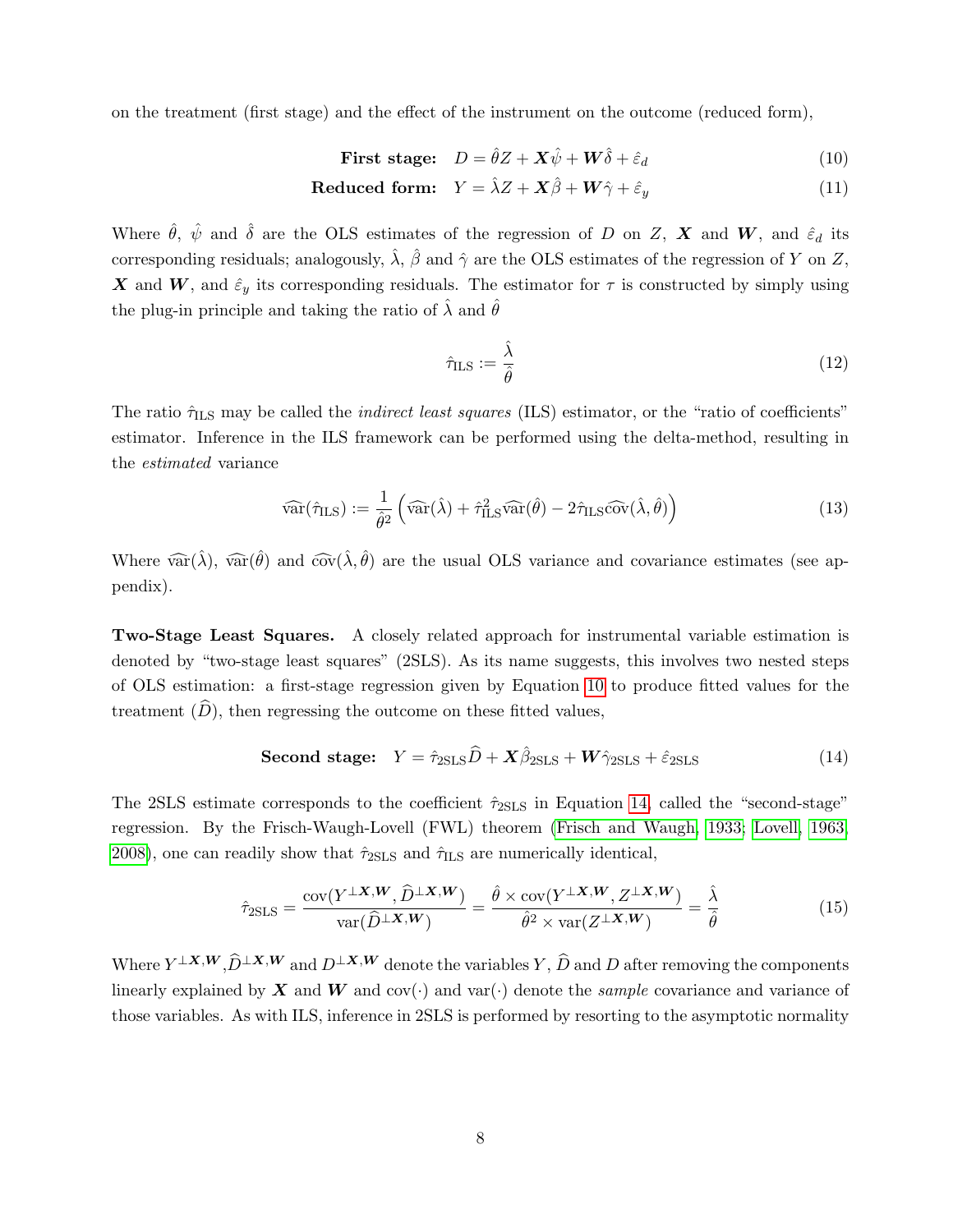of the ratio, with estimated variance

$$
\widehat{\text{var}}(\hat{\tau}_{2\text{SLS}}) := \frac{\text{var}(Y^{\perp X, W} - \hat{\tau}_{2\text{SLS}} D^{\perp X, W})}{\text{var}(\hat{D}^{\perp X, W})} \times \text{df}^{-1}
$$
(16)

Where df denotes the appropriate degrees of freedom. Using the FWL theorem one can further show that  $\widehat{\text{var}}(\hat{\tau}_{2SLS})$  and  $\widehat{\text{var}}(\hat{\tau}_{ILS})$  are also numerically identical (see appendix).

#### 2.2.2 Anderson-Rubin regression and Fieller's theorem

The methods of ILS and 2SLS make use of a normal approximation to the sampling distribution of the ratio  $\hat{\lambda}/\hat{\theta}$ , which may prove unreliable when  $\theta$  is "close" to zero, relative to the sampling variability of  $\hat{\theta}$ —this is known as the "weak instrument" problem. Two alternatives that allow constructing confidence intervals with correct coverage, regardless of the "strength" of the first stage, are the proposals of [Anderson and Rubin](#page-31-12) [\(1949\)](#page-31-12) and [Fieller](#page-32-14) [\(1954\)](#page-32-14) (e.g. see [Andrews et al., 2019\)](#page-31-11).

**Anderson-Rubin.** The Anderson-Rubin approach starts by creating the random variable  $Y_{\tau_0}$ :  $Y - \tau_0 D$  in which we subtract from Y a "putative" causal effect of D, namely,  $\tau_0$ . If Z is a valid instrument, under the null hypothesis  $H_0: \tau = \tau_0$ , we should not see an association between  $Y_{\tau_0}$  and Z, conditional on  $X$  and  $W$ . In other words, if we run the OLS model

**Anderson-Rubin:** 
$$
Y_{\tau_0} = \hat{\phi}_{\tau_0} Z + \mathbf{X} \hat{\beta}_{\tau_0} + \mathbf{W} \hat{\gamma}_{\tau_0} + \hat{\varepsilon}_{\tau_0}
$$
(17)

we should find that  $\hat{\phi}_{\tau_0}$  is equal to zero, but for sampling variation. To test the null hypothesis  $H_0: \phi_{\tau_0} = 0$  in the Anderson-Rubin regression is thus equivalent to test the null hypothesis  $H_0: \tau = \tau_0$ . The  $1 - \alpha$  confidence interval is constructed by collecting all values  $\tau_0$  such that the null hypothesis  $H_0$ :  $\phi_{\tau_0} = 0$  is not rejected at the chosen significance level  $\alpha$ :

$$
CI_{1-\alpha}(\tau) := \{ \tau_0; \ t^2_{\hat{\phi}_{\tau_0}} \le t^{*2}_{\alpha, df} \} \tag{18}
$$

Where  $t_{\hat{\phi}_{\tau_0}}$  is the t-value of the coefficient  $\hat{\phi}_{\tau_0}$ , and  $t_{\alpha, \text{df}}^*$  the usual  $\alpha$  level critical threshold for the t statistic, with the appropriate degrees of freedom. It is also convenient to define the point estimate  $\hat{\tau}_{AR}$  as the value  $\tau_0$  which makes  $\hat{\phi}_{\tau_0}$  exactly equal to zero

<span id="page-9-1"></span><span id="page-9-0"></span>
$$
\hat{\tau}_{AR} := \{\tau_0; \ \hat{\phi}_{\tau_0} = 0\} \tag{19}
$$

By the FWL theorem, we can write  $\hat{\phi}_{\tau_0}$  as a linear combination of  $\hat{\lambda}$  and  $\hat{\theta}$ ,

$$
\hat{\phi}_{\tau_0} = \frac{\text{cov}(Y^{\perp X, W} - \tau_0 D^{\perp X, W}, Z^{\perp X, W})}{\text{var}(Z^{\perp X, W})} = \hat{\lambda} - \tau_0 \hat{\theta}
$$
\n(20)

Thus resulting in  $\hat{\tau}_{AR} = \frac{\hat{\lambda}}{\hat{a}}$  $\frac{\lambda}{\hat{\theta}}$ , a point estimate numerically identical to the previous estimators.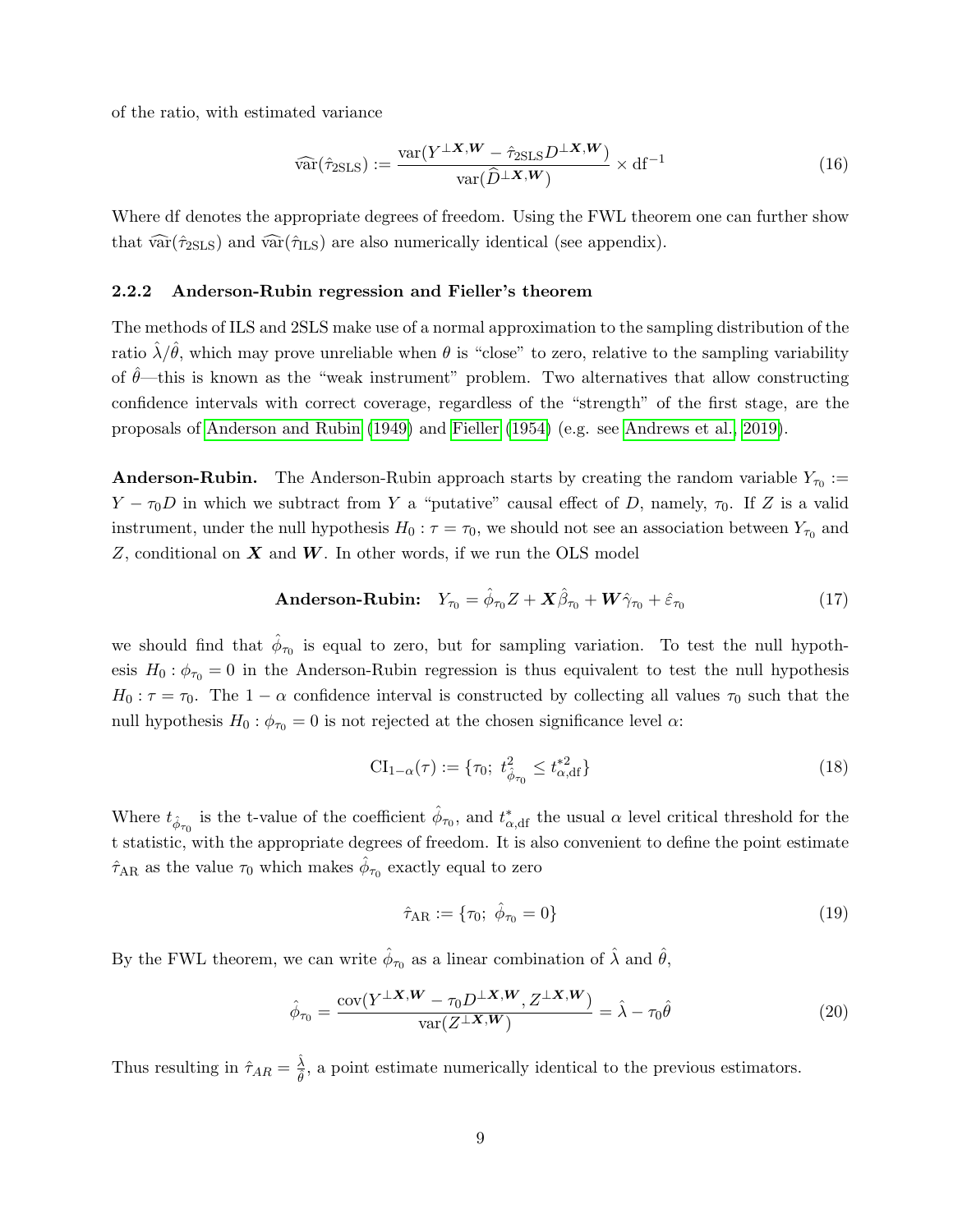Fieller's theorem. The connection between Fieller's theorem and the Anderson-Rubin approach follows from Equation [20.](#page-9-0) The central test statistic of Fieller's theorem is precisely the linear combination  $\hat{\phi}_{\tau_0} = \hat{\lambda} - \tau_0 \hat{\theta}$ . Under the null hypothesis  $H_0 : \tau = \tau_0$ , if the estimators  $\hat{\lambda}$  and  $\hat{\theta}$ are asymptotically normal, it follows that  $\hat{\phi}_{\tau_0}$  is also asymptotically normal with mean zero, and estimated variance

$$
\widehat{\text{var}}(\hat{\phi}_{\tau_0}) := \widehat{\text{var}}(\hat{\lambda}) + \tau_0^2 \widehat{\text{var}}(\hat{\theta}) - 2\tau_0 \widehat{\text{cov}}(\hat{\lambda}, \hat{\theta}) \tag{21}
$$

Confidence intervals are then constructed exactly as in Equation [18,](#page-9-1) and the two approaches are numerically identical (see appendix).

#### 2.3 Problem statement

As we have seen, all main approaches for IV estimation result in the same point estimate—the ratio of the reduced-form and first-stage regression coefficients. They differ only in how to perform inference, with ILS/2SLS resorting to the asymptotic normality of the ratio estimator, and the Anderson-Rubin/Fieller approach inverting the test of the linear combination of both coefficients.

<span id="page-10-0"></span>

|              | Restricted IV regressions (omitting $W$ )                                                                                                              | Full IV regressions (including $W$ )                                                                                                   |
|--------------|--------------------------------------------------------------------------------------------------------------------------------------------------------|----------------------------------------------------------------------------------------------------------------------------------------|
| First stage  | $D = \hat{\theta}_{\rm res} Z + \boldsymbol{X} \hat{\psi}_{\rm res} + \hat{\varepsilon}_{d, \rm res} \ .$                                              | $D = \hat{\theta}Z + \mathbf{X}\hat{\psi} + \mathbf{W}\hat{\delta} + \hat{\varepsilon}_d$                                              |
| Reduced form | $Y = \hat{\lambda}_{\text{res}}Z + \mathbf{X}\hat{\beta}_{\text{res}} + \hat{\varepsilon}_{y,\text{res}}$                                              | $Y = \hat{\lambda}Z + \mathbf{X}\hat{\beta} + \mathbf{W}\hat{\gamma} + \hat{\varepsilon}_y$                                            |
|              | Anderson-Rubin $Y_{\tau_0} = \hat{\phi}_{\tau_0, \text{res}} Z + \mathbf{X} \hat{\beta}_{\tau_0, \text{res}} + \hat{\varepsilon}_{\tau_0, \text{res}}$ | $Y_{\tau_0} = \hat{\phi}_{\tau_0} Z + \mathbf{X} \hat{\beta}_{\tau_0} + \mathbf{W} \hat{\gamma}_{\tau_0} + \hat{\varepsilon}_{\tau_0}$ |

Table 2: The omitted variable bias problem for instrumental variable regressions.

The regression equations discussed in Section [2.2,](#page-7-0) summarized in the third column of Table [2,](#page-10-0) stand for the IV regressions our analyst *wished* she had run, adjusting for both  $X$  and  $W$ . However, since  $W$  is unobserved, the investigator is forced to run instead the restricted models in the second column of Table [2.](#page-10-0) Our task is thus to characterize how point estimates and confidence intervals for the IV estimate, given by these regressions, would have changed due to the inclusion of  $W$ . Since, at their core, all these IV approaches rely on OLS estimation, we should be able to leverage all OVB tools for OLS [\(Cinelli and Hazlett, 2020\)](#page-32-9) for examining the sensitivity of IV.

#### A note on identification with instrumental variables

Before proceeding, it is worth making a brief note on the identification of causal effects using instrumental variables. There are many different sets of assumptions that allow different causal interpretations of the IV estimand given by Equation [9](#page-7-1) [Angrist et al.](#page-31-1) [\(1996\)](#page-31-1); [Brito and Pearl](#page-31-13) [\(2002\)](#page-31-13); [Pearl](#page-33-0) [\(2009\)](#page-33-0); [Swanson et al.](#page-34-1) [\(2018\)](#page-34-1). The causal diagram of Figure [1](#page-11-1) shows some of the most used "canonical" models illustrating the main traditional assumptions of IV. Equivalent assumptions can be articulated in the potential outcomes framework [Pearl](#page-33-0) [\(2009\)](#page-33-0); [Swanson et al.](#page-34-1) [\(2018\)](#page-34-1). Beyond those assumptions of exclusion and independence restrictions, some functional constraint is also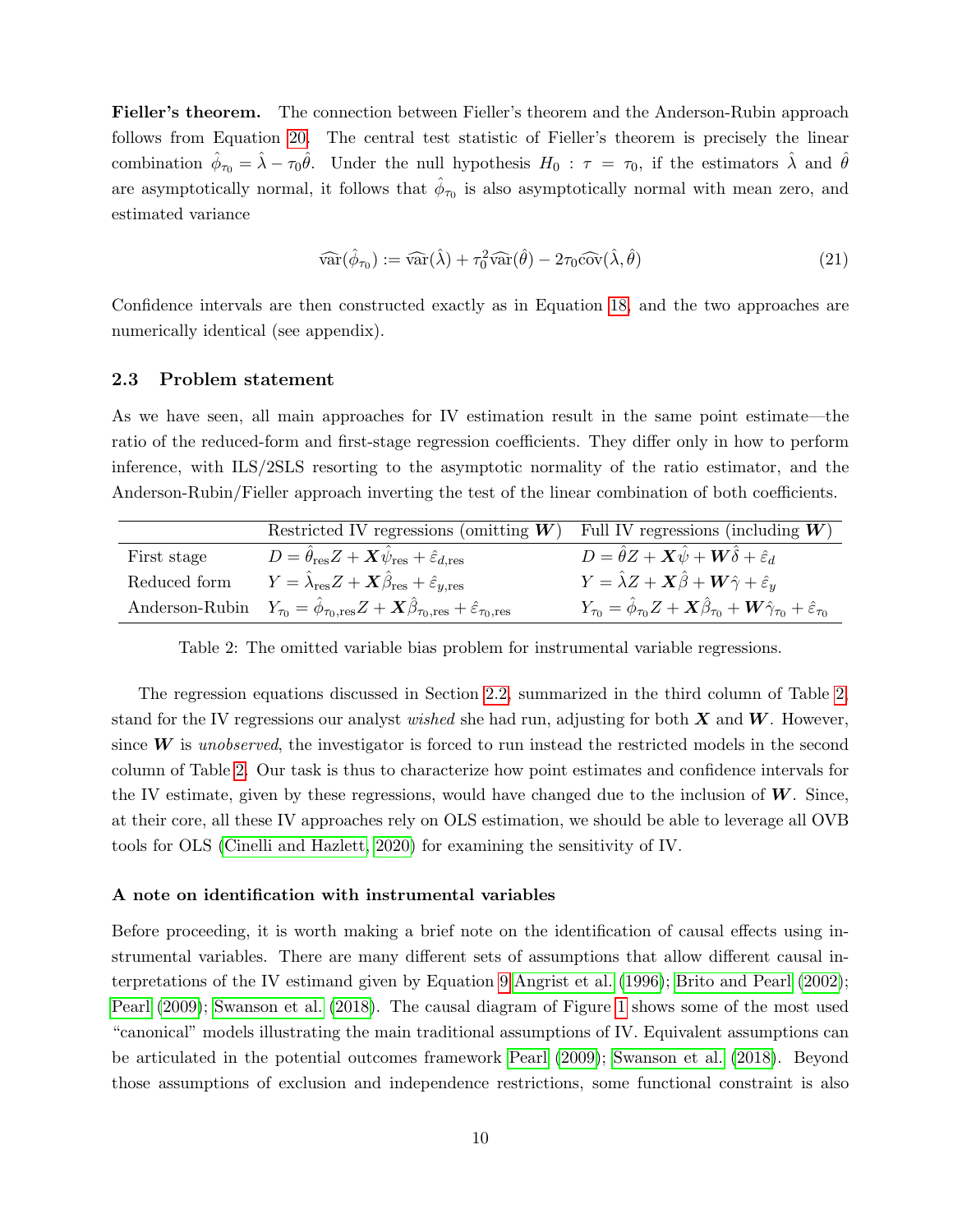<span id="page-11-1"></span>

Figure 1: Causal diagrams illustrating the traditional IV assumptions. In Figure [1a,](#page-11-1)  $X$  is sufficient for rendering  $Z$  a valid instrumental variable. In Figures [1b](#page-11-1) and [1c,](#page-11-1) however,  $W$  is also needed to render  $Z$  a valid IV (in Figure [1b](#page-11-1) W is a confounder of the instrument-outcome relationship, whereas in Figure [1c](#page-11-1)  $W$  is a side-effect of the instrument). Graphically, conditional on a set of covariates  $\{X, W\}$ , a variable Z is a valid instrument for the causal effect of a treatment D on an outcome Y, if the set  $\{X, W\}$  blocks all paths from Z to Y on the graph where the edge  $D \to Y$  is removed [Brito](#page-31-13) [and Pearl](#page-31-13) [\(2002\)](#page-31-13).

needed for point-identification. For instance, under certain assumptions of effect homogeneity (e.g., linearity), the IV estimand can be interpreted as the average treatment effect; another widely used example is the binary setting with the assumption of monotonicity, in which case the IV estimand can be interpreted as a local average treatment effect [Angrist et al.](#page-31-1) [\(1996\)](#page-31-1); [Angrist and Pischke](#page-31-2) [\(2009\)](#page-31-2); [Swanson et al.](#page-34-1) [\(2018\)](#page-34-1). Here we do not commit to a specific causal interpretation, and simply assume the researcher is interested in the IV estimand of Equation [9,](#page-7-1) adjusting for both  $X$  and  $W$ . All sensitivity results we present here are thus valid for any set of IV assumptions, so long as the resulting estimand is still given by Equation [9.](#page-7-1)

# <span id="page-11-0"></span>3 Omitted variable bias with the partial  $R^2$  parameterization

In this section, we extend the results of [Cinelli and Hazlett](#page-32-9) [\(2020\)](#page-32-9) regarding the partial  $R^2$  parameterization of the OVB formula for OLS. In particular, we introduce the notion of OVB-adjusted critical values, and show how sensitivity analysis can be performed by simply substituting traditional critical values with the adjusted ones. We also introduce the idea of a set of compatible inferences given bounds on the strength of confounding, and formalize sensitivity statistics for routine reporting as answering an inverse question regarding those sets. These extensions are not only useful for the sensitivity of OLS estimates themselves, but will greatly simplify the generalization of these results to the IV setting in Section [4.](#page-19-0) To fix ideas, here we discuss the OVB framework in the context of the reduced-form regression coefficient, but the reader should have in mind that all results presented here are algebraic, and hold for any OLS estimate.

### 3.1 Sensitivity in an omitted variable bias framework

The OVB framework starts with a target coefficient obtained from a full regression equation that the analyst wished she could have estimated (such as those in the third column of Table [2\)](#page-10-0). For concreteness, suppose we are interested in the coefficient  $\hat{\lambda}$  of the regression equation of the out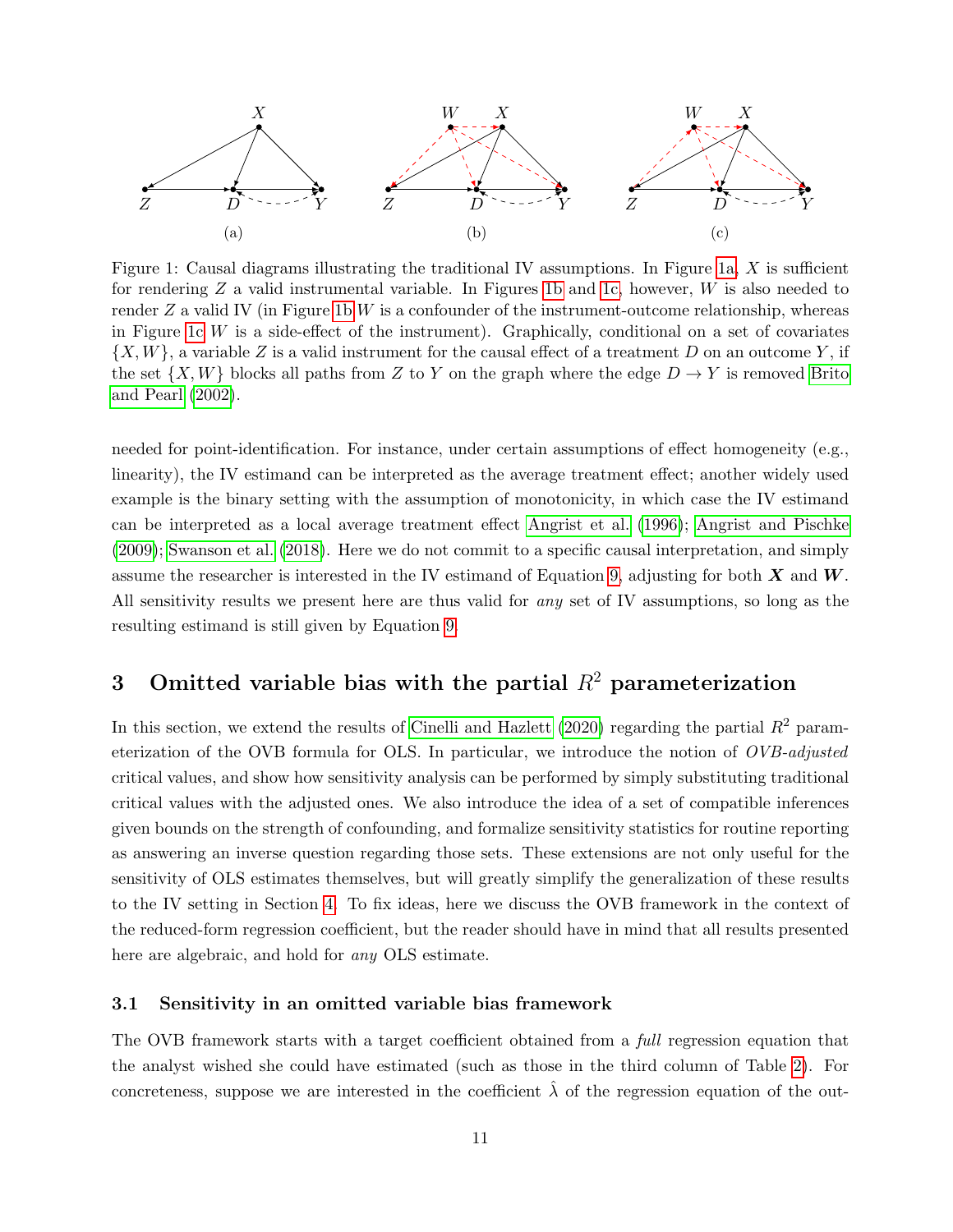come Y on the instrument Z, adjusting for a set of observed covariates  $\boldsymbol{X}$  and a single unobserved covariate  $W$  (we generalize to multivariate  $W$  below),

$$
Y = \hat{\lambda}Z + \mathbf{X}\hat{\beta} + \hat{\gamma}W + \hat{\varepsilon}_y \tag{22}
$$

However, when  $W$  is unobserved, estimating the full regression equation is infeasible. Instead, the investigator is forced to estimate the restricted model given by

$$
Y = \hat{\lambda}_{\text{res}} Z + \mathbf{X} \hat{\beta}_{\text{res}} + \hat{\varepsilon}_{y,\text{res}} \tag{23}
$$

Where  $\hat{\lambda}_\text{res}$  and  $\hat{\beta}_\text{res}$  are the coefficients of the restricted OLS adjusting for Z and X alone, and  $\hat{\varepsilon}_{y,\text{res}}$ its corresponding residual. The OVB framework seeks to answer the following question: how do the inferences for  $\lambda_{\text{res}}$  from the restricted OLS model (omitting W), compare with the inferences for  $\lambda$ from the full OLS model (adjusting for  $W$ )?

#### 3.1.1 Adjusted estimates and standard errors

Let  $R_{Y \sim W|Z,\mathbf{X}}^2$  denote the partial  $R^2$  of W with Y, after controlling for Z and X, and let  $R_{Z \sim W|X}^2$ denote the partial  $R^2$  of W with Z after adjusting for X. Given the estimates of the restricted model,  $\hat{\lambda}_{res}$  and  $\hat{se}(\hat{\lambda}_{res})$ , the values  $R_{Y \sim W|Z,\boldsymbol{X}}^2$  and  $R_{Z \sim W|\boldsymbol{X}}^2$  are sufficient to recover  $\hat{\lambda}$  and  $\hat{se}(\hat{\lambda})$ [\(Cinelli and Hazlett, 2020\)](#page-32-9). More precisely, define  $\widehat{\text{bias}}(\lambda) := \widehat{\lambda}_{\text{res}} - \widehat{\lambda}$  as the difference between the restricted estimate and the full estimate. We then have,

$$
|\widehat{\text{bias}}(\lambda)| = \sqrt{\frac{R_{Y \sim W|Z, \mathbf{X}}^2 R_{Z \sim W|X}^2}{1 - R_{Z \sim W|X}^2}} \, df \times \widehat{\text{se}}(\widehat{\lambda}_{\text{res}}) = BF\sqrt{df} \times \widehat{\text{se}}(\widehat{\lambda}_{\text{res}})
$$
(24)

Where hereafter df =  $n - p - 1$  stands for the degrees of freedom of the restricted model *actually* run. For notational convenience, and to aid interpretation, we define the term

<span id="page-12-1"></span><span id="page-12-0"></span>
$$
BF := \sqrt{\frac{R_{Y \sim W|Z, \mathbf{X}}^2 R_{Z \sim W| \mathbf{X}}^2}{1 - R_{Z \sim W| \mathbf{X}}^2}} \tag{25}
$$

as the "bias factor" of W, which is the part of the bias solely determined by  $R_{Y \sim W|Z,\mathbf{X}}^2$  and  $R_{Z \sim W|\mathbf{X}}^2$ . Likewise, the standard error of the full model can be recovered with

$$
\widehat{\rm se}(\widehat{\lambda}) = \sqrt{\frac{1 - R_{Y \sim W|Z, \mathbf{X}}^2}{1 - R_{Z \sim W|X}^2}} \left(\frac{\mathrm{d}f}{\mathrm{d}f - 1}\right) \times \widehat{\rm se}(\widehat{\lambda}_{\rm res}) = \mathrm{SEF} \sqrt{\mathrm{d}f/(df - 1)} \times \widehat{\rm se}(\widehat{\lambda}_{\rm res})
$$
(26)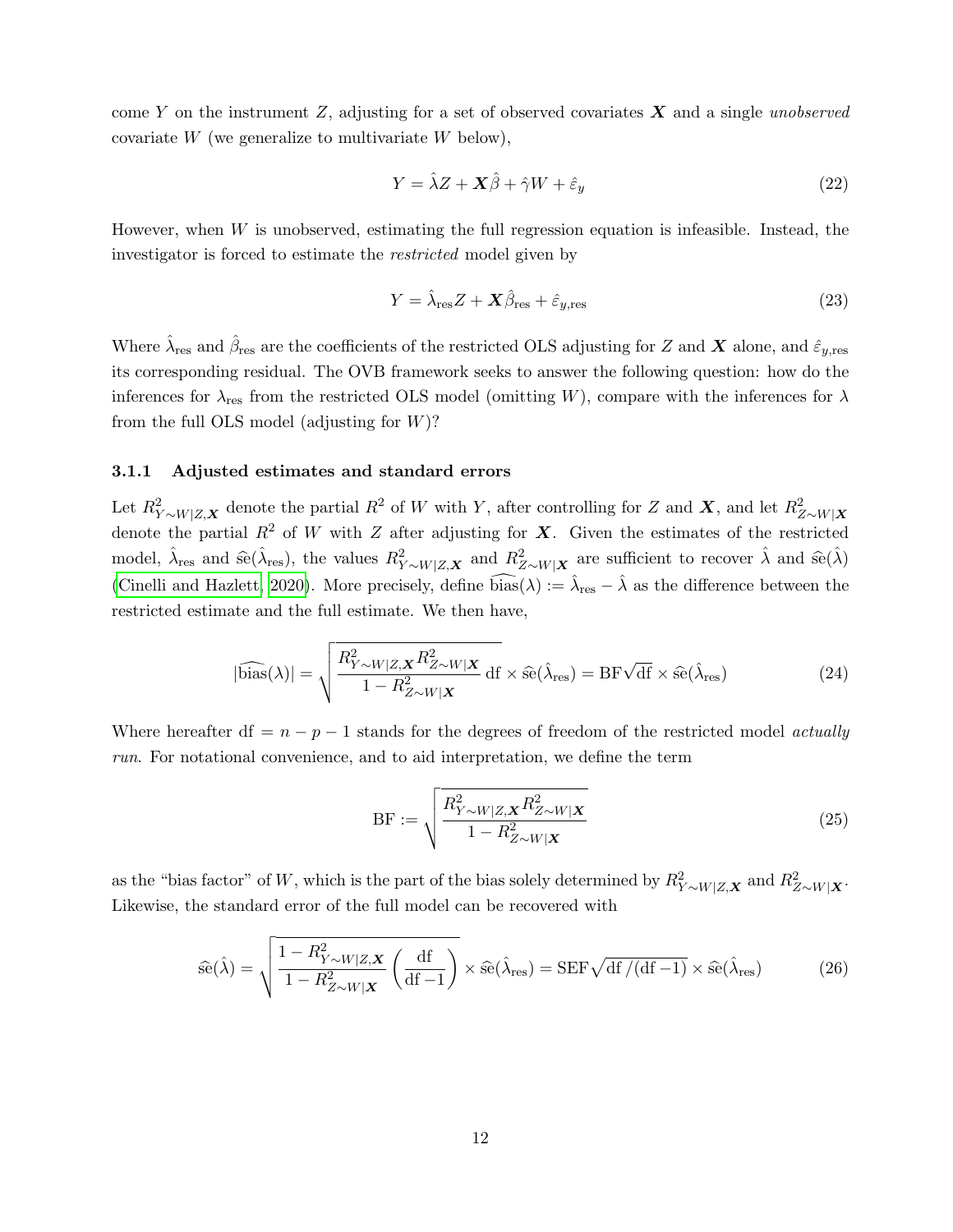Where again, for convenience, we define

$$
SEF := \sqrt{\frac{1 - R_{Y \sim W|Z, \mathbf{X}}^2}{1 - R_{Z \sim W|X}^2}} \tag{27}
$$

as the "standard error factor" of W, summarizing the factor of the adjusted standard error which is solely determined by the sensitivity parameters  $R_{Y \sim W|Z,\mathbf{X}}^2$  and  $R_{Z \sim W|\mathbf{X}}^2$ . Note again that SEF consists of the square-root of the product of the familiar "variance inflation factor,"  $1/\left(1 - R_{Z\sim W|\bm{X}}^2\right)$ and what could be labeled the "variance reduction factor,"  $1 - R_{Y \sim W|Z,\mathbf{X}}^2$ . [Cinelli and Hazlett](#page-32-9) [\(2020,](#page-32-9) Sec. 4.2) provide further discussion. Although simple, Equations [24](#page-12-0) and [26](#page-12-1) form the basis of a rich set of sensitivity exercises regarding point estimates, standard errors and t-values in terms of sensitivity parameters  $R_{Y \sim W|Z,\mathbf{X}}^2$  and  $R_{Z \sim W|\mathbf{X}}^2$ .

Multiple unobserved variables. For simplicity of exposition, throughout the text we usually refer to a single omitted variable W. These results, however, can be used for performing sensitivity analyses considering multiple omitted variables  $\mathbf{W} = [W_1, W_2, \dots, W_n]$ , and thus also non-linearities and functional form misspecification of observed variables. In such cases, barring an adjustment in the degrees of freedom, the equations are conservative, and reveal the maximum bias a multivariate W with such pair of partial  $R^2$  values could cause [\(Cinelli and Hazlett, 2020,](#page-32-9) Sec. 4.5).

#### 3.1.2 Adjusted lower and upper limits of confidence intervals

We now closely examine how the confidence interval of a regression coefficient changes due to the inclusion of W. Traditional confidence intervals account for sampling uncertainty, and are constructed by multiplying the standard error of the coefficient by a critical value (for example, in large samples, 1.96 for a 95% confidence level). We show that replacing this traditional critical value with an OVB-adjusted critical value, which we introduce here, accounts for both sampling uncertainty and systematic biases due to the omission of  $W$ . Although simple, this perspective will prove useful for deriving and understanding OVB-type results for OLS in general, and for instrumental variables in particular, such as in the Anderson-Rubin approach of Section [4.](#page-19-0)

Specifically, let  $t_{\alpha, df-1}^*$  denote the critical value for a standard t-test with significance level  $\alpha$  and df −1 degrees of freedom. Now let  $LL_{1-\alpha}(\lambda)$  be the lower limit and  $UL_{1-\alpha}(\lambda)$  be the upper limit of a  $1 - \alpha$  confidence interval for  $\lambda$  in the full model, i.e.,

$$
LL_{1-\alpha}(\lambda) := \hat{\lambda} - t_{\alpha, df-1}^* \times \hat{se}(\hat{\lambda}), \quad UL_{1-\alpha}(\lambda) := \hat{\lambda} + t_{\alpha, df-1}^* \times \hat{se}(\hat{\lambda}), \tag{28}
$$

Considering the direction of the bias that further reduces the lower limit, or, alternatively, a direction that further increases the upper limit, Equations [24](#page-12-0) and [26](#page-12-1) imply that both quantities can be written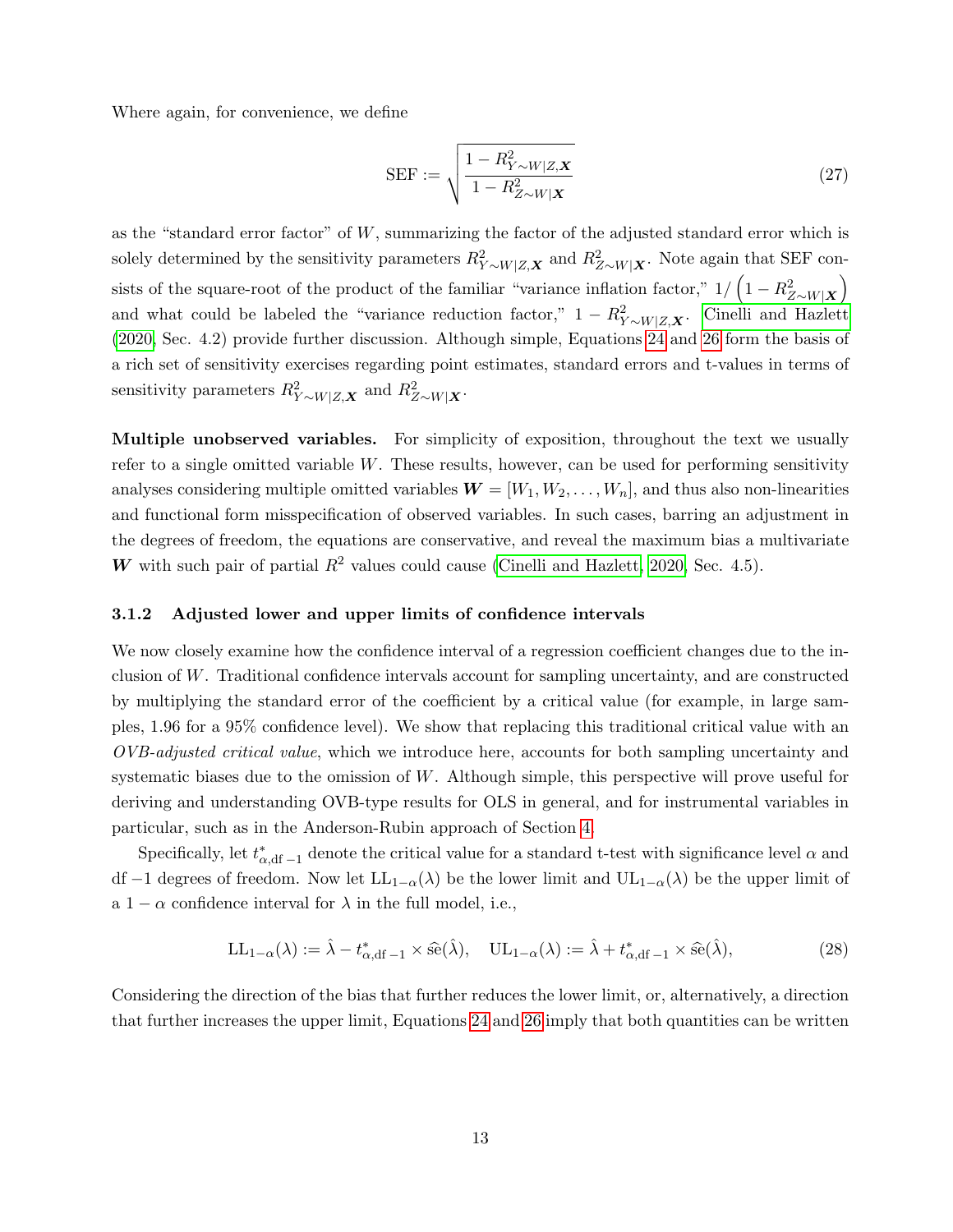as a function of the restricted estimates and a new multiplier (see appendix)

$$
LL_{1-\alpha}(\lambda) = \hat{\lambda}_{\text{res}} - t_{\alpha, \text{df}-1, \mathbf{R}^2}^{\dagger} \times \hat{\text{se}}(\hat{\lambda}_{\text{res}}), \quad UL_{1-\alpha}(\lambda) = \hat{\lambda}_{\text{res}} + t_{\alpha, \text{df}-1, \mathbf{R}^2}^{\dagger} \times \hat{\text{se}}(\hat{\lambda}_{\text{res}})
$$
(29)

where  $t_{\alpha, df-1, R^2}^{\dagger}$  stands for the *OVB-adjusted critical value* 

$$
t_{\alpha, df-1, \mathbf{R}^2}^{\dagger} := \text{SEF}\sqrt{\text{df}/(\text{df}-1)} \times t_{\alpha, df-1}^* + \text{BF}\sqrt{\text{df}}.
$$
\n(30)

The subscript  $\mathbf{R}^2 = \{R_{Y \sim W|Z,\mathbf{X}}^2, R_{Z \sim W|\mathbf{X}}^2\}$  conveys the fact that  $t_{\alpha, \text{df}-1,\mathbf{R}^2}^{\dagger}$  depends on both sensitivity parameters. The adjusted critical value  $t_{\alpha, df-1, R^2}^{\dagger}$  uniquely determines the extreme points of the confidence interval for  $\lambda$  that one could obtain after adjusting for an omitted variable W with a given pair of partial  $R^2$ . Equivalently, given any hypothetical strength of W, to test the general null hypothesis of a change of  $(100 \times q^*)\%$  of the current estimate  $\hat{\lambda}_{\text{res}}$  at the  $\alpha$  level, it suffices to rescale the original t-value by  $q^*$  and compare this to the adjusted critical threshold  $t_c^{\dagger}$  $_{\alpha, {\rm df}\,-1,\boldsymbol{R}^2}^{\dagger}.^7$  $_{\alpha, {\rm df}\,-1,\boldsymbol{R}^2}^{\dagger}.^7$ 

### 3.1.3 Compatible inferences given bounds on partial  $R^2$

Given hypothetical values for  $R_{Y \sim W|Z,\mathbf{X}}^2$  and  $R_{Z \sim W|\mathbf{X}}^2$ , the previous results allow us to determine the exact changes in inference regarding a parameter of interest due to the inclusion of W with such strength. Often, however, the analyst does not know the exact strength of omitted variables, and wishes to investigate the *worst* possible inferences that could be induced by a  $W$  with bounded strength, for instance,  $R_{Y \sim W|Z,\mathbf{X}}^2 \leq R_{Y \sim W|Z,\mathbf{X}}^{2 \max}$  and  $R_{Z \sim W|\mathbf{X}}^2 \leq R_{Z \sim W|\mathbf{X}}^{2 \max}$ . That is, we wish to find the maximum adjusted critical value due to an omitted variable  $W$  with  $at most such strength$ . Writing  $t_{\alpha,\text{df}-1,\mathbf{R}^2}^{\dagger}$  as a function of the sensitivity parameters  $R_{Y\sim W|Z,\mathbf{X}}^2$  and  $R_{Z\sim W|\mathbf{X}}^2$ , we solve the maximization problem

<span id="page-14-0"></span>
$$
\max_{R_{Y \sim W|Z,\mathbf{X}}^2, R_{Z \sim W|\mathbf{X}}^2} t_{\alpha, \mathrm{df}-1, \mathbf{R}^2}^{\dagger} \quad \text{s.t.} \quad R_{Y \sim W|Z,\mathbf{X}}^2 \le R_{Y \sim W|Z,\mathbf{X}}^{2\max}, \quad R_{Z \sim W|\mathbf{X}}^2 \le R_{Z \sim W|\mathbf{X}}^{2\max} \tag{31}
$$

Note that, although this maximum is often reached at the extrema of both coordinates, this is not always the case. Due to the variance reduction factor, increasing  $R_{Y \sim W|Z,\mathbf{X}}^2$  may reduce the standard error more than enough to compensate for the increase in bias, resulting in tighter confidence intervals. Denoting the solution to the optimization problem in expression [\(31\)](#page-14-0) as  $t_{\alpha d}^{\dagger \max}$  $\frac{1}{\alpha}$ ,df –1, $\mathbb{R}^2$ , the most extreme possible lower and upper limits after adjusting for W are given by

$$
LL_{1-\alpha,\mathbf{R}^2}^{\max}(\lambda) = \hat{\lambda}_{\text{res}} - t_{\alpha,\text{df}-1,\mathbf{R}^2}^{\max} \times \hat{\text{se}}(\hat{\lambda}_{\text{res}}), \quad UL_{1-\alpha,\mathbf{R}^2}^{\max} = \hat{\lambda}_{\text{res}} + t_{\alpha,\text{df}-1,\mathbf{R}^2}^{\max} \times \hat{\text{se}}(\hat{\lambda}_{\text{res}})
$$
(32)

 $^7$  For a numerical example of an adjusted critical value, consider a case with 100 degrees of freedom and a significance level of  $\alpha = 5\%$ . The traditional critical value, assuming no omitted variables, is  $t_{.05,100}^* \approx 1.98$ . If we now allow for an omitted variable with strength given by  $R_{Y \sim W|Z,\mathbf{X}}^2 = R_{Z \sim W|\mathbf{X}}^2 = .1$ , this leads to an increased OVB-adjusted critical value of  $t_{.05,100,1,1}^{\dagger} \approx 3.05$ . Further note  $t_{\alpha, \text{df}-1,\mathbf{R}^2}^{\dagger}$  increases the larger the sample size—for instance, if the degrees of freedom were instead 1,000, the adjusted critical value would increase to approximately 5.30.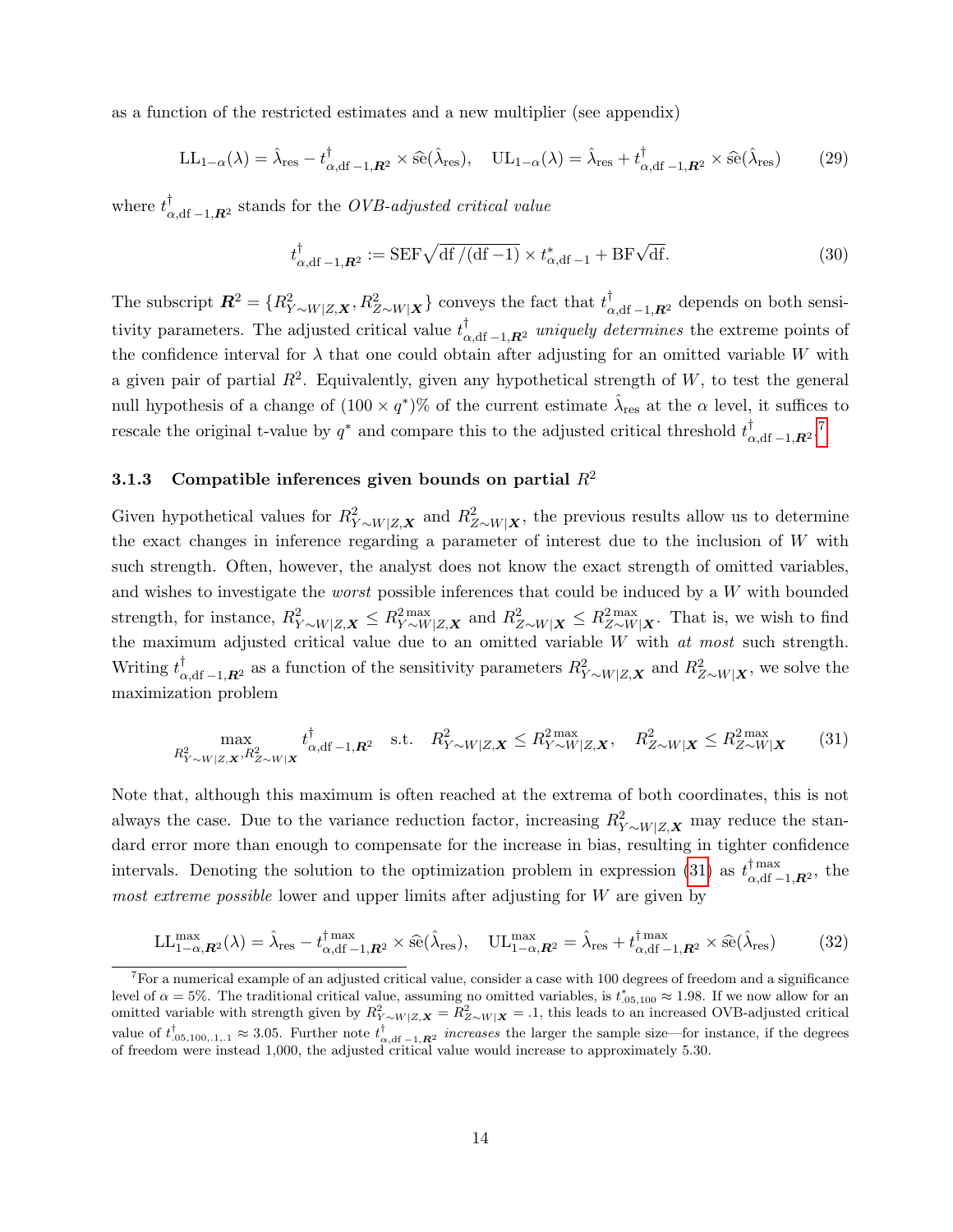The interval composed of such limits,

$$
\mathrm{CI}_{1-\alpha,\boldsymbol{R}^2}^{\max}(\lambda) = \left[ \mathrm{LL}_{1-\alpha,\boldsymbol{R}^2}^{\max}(\lambda), \quad \mathrm{UL}_{1-\alpha,\boldsymbol{R}^2}^{\max}(\lambda) \right] \tag{33}
$$

retrieves all inferences for  $\lambda$  which are compatible with an omitted variable with such strengths. In other words, without imposing further constraints on W, for any value  $\lambda_0$  inside CI $_{1-\alpha,\mathbf{R}^2}^{\text{max}}(\lambda)$ , we can find a W such that  $R_{Y \sim W|Z,\mathbf{X}}^2 \leq R_{Y \sim W|Z,\mathbf{X}}^{2 \max}$  and  $R_{Z \sim W|\mathbf{X}}^2 \leq R_{Z \sim W|\mathbf{X}}^{2 \max}$  and the confidence interval for  $\lambda$  after adjusting for W includes  $\lambda_0$ . Moreover, if the true partial  $R^2$  of W lies within the posited bounds, then  $\text{CI}^{\max}_{1-\alpha,\mathbf{R}^2}(\lambda)$  is the union of all confidence intervals that would be obtained by including an omitted variable with that strength or less, and thus constitutes itself a confidence interval with at least  $1 - \alpha$  coverage (provided, of course, our "target" confidence interval adjusting for W has nominal coverage).

#### 3.2 Sensitivity statistics for routine reporting

Widespread adoption of sensitivity analysis benefits from simple and interpretable statistics that quickly convey the overall robustness of an estimate. To that end, [Cinelli and Hazlett](#page-32-9) [\(2020\)](#page-32-9) proposed two sensitivity statistics for routine reporting: (i) the partial  $R^2$  of Z with Y,  $R_{Y\sim Z|\mathbf{X}}^2$ ; and, (ii) the robustness value (RV). Here we generalize the notion of a partial  $R^2$  as a measure of robustness to extreme scenarios, by introducing the *extreme robustness value* (XRV), for which the partial  $R^2$ is a special case. We also recast these sensitivity statistics as a solution to an "inverse" question regarding the interval of compatible inferences,  $\text{CI}^{\text{max}}_{1-\alpha,\textbf{R}^2}(\lambda)$ —that is, given a threshold of inference for  $\lambda$  deemed to be of scientific importance (say, zero), what is the *minimum* strength of the sensitivity parameters  $\mathbb{R}^2$  that could lead  $\text{CI}^{\max}_{1-\alpha,\mathbb{R}^2}(\lambda)$  to include such threshold? This framework facilitates extending these metrics to other contexts, in particular to the IV setting, as we show in Section [4.2.3.](#page-24-0)

#### 3.2.1 The extreme robustness value

One benefit of the partial  $R^2$  parameterization is that the parameter  $R_{Y \sim W|Z,\mathbf{X}}^2$  can be left completely unconstrained; i.e, in the optimization problem of expression [31,](#page-14-0) one can set the bound for  $R_{Y \sim W|Z,\mathbf{X}}^2$ to its trivial bound of 1, and this still results in non-trivial bounds on the set of possible inferences. This leads to our first inverse question: what is the bare minimum strength of association of the omitted variable W with  $Z$  that could bring its estimated coefficient to a region where it is no longer statistically different than zero (or another threshold of interest)?

To answer this question, we can see  $\text{CI}^{\text{max}}_{1-\alpha,\mathbf{R}^2}(\lambda)$  as a function of the bound  $R^{2\text{max}}_{Z\sim W|\mathbf{X}|}$  alone, obtained from maximizing the adjusted critical value in expression [31](#page-14-0) where: (i) the parameter  $R_{Y \sim W|Z,\mathbf{X}}^2$  is left completely unconstrained (i.e,  $R_{Y \sim W|Z,\mathbf{X}}^2 \le 1$ ); and, (ii) the parameter  $R_{Z \sim W|\mathbf{X}}^2$ is bounded by XRV (i.e,  $R_{Z\sim W|X}^{2\max}\leq XRV$ ). The *Extreme Robustness Value*  $XRV_{q^*,\alpha}(\lambda)$  is defined as the greatest lower bound XRV such that the null hypothesis that a change of  $(100 \times q^*)\%$  of the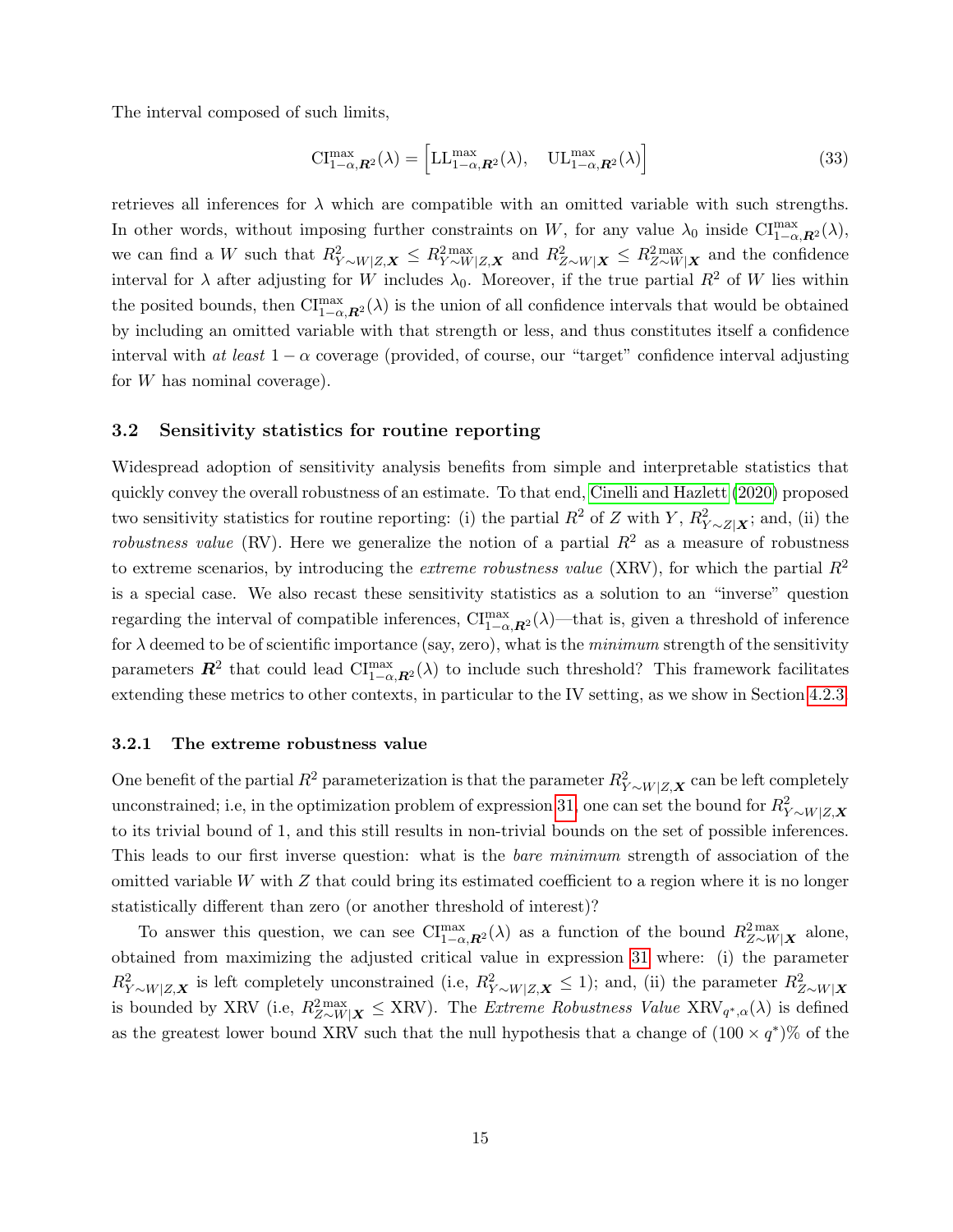original estimate,  $H_0: \lambda = (1 - q^*)\hat{\lambda}_{\text{res}}$ , is not rejected at the  $\alpha$  level,

$$
XRV_{q^*,\alpha}(\lambda) := \inf \left\{ XRV; \ (1 - q^*) \hat{\lambda}_{\text{res}} \in \text{CI}_{1-\alpha,1,XRV}^{\text{max}}(\lambda) \right\}
$$
(34)

The solution to this problem gives,

$$
XRV_{q^*,\alpha}(\lambda) = \begin{cases} 0, & \text{if } f_{q^*}(\lambda) \le f^*_{\alpha,\text{df}-1} \\ \frac{f_{q^*}^2(\lambda) - f^*_{\alpha,\text{df}-1}}{1 + f_{q^*}^2(\lambda)}, & \text{otherwise.} \end{cases} \tag{35}
$$

Where  $f_{q^*}(\lambda) := q^* |f_{Y \sim Z|\mathbf{X}}|$  (here  $f_{Y \sim Z|\mathbf{X}}$  stands for the partial Cohen's f and we define the critical threshold  $f_{\alpha,\text{df-1}}^* := t_{\alpha,\text{df-1}}^* /$  $\sqrt{df-1}$ .<sup>[8](#page-0-0)</sup> Note  $XRV_{q^*,\alpha}(\lambda)$  can be interpreted as an "adjusted partial"  $R^{2n}$  of Z with Y. To see why, let us first consider the case of the minimal strength to bring the point estimate  $(\alpha = 1)$  to exactly zero  $(q^* = 1)$ . We then have that  $f^*_{\alpha=1, df-1} = 0$  and  $f^2_{q^* = 1}(\lambda) = f^2_{Y \sim Z|\mathbf{X}}$ , resulting in

$$
XRV_{q^*=1,\alpha=1}(\lambda) = \frac{f_{Y\sim Z|X}^2}{1 + f_{Y\sim Z|X}^2} = R_{Y\sim Z|X}^2
$$
\n(36)

This recovers the result of [Cinelli and Hazlett](#page-32-9) [\(2020\)](#page-32-9), and shows that, for an omitted variable W to bring down the estimated coefficient to zero, it needs to explain at least as much residual variation of  $Z$ , as  $Z$  explains of  $Y$ . For the general case, we simply perform two adjustments that dampens the "raw" partial  $R^2$  of Z with Y. First we adjust it by the proportion of reduction deemed to be problematic  $q^*$  through  $f_{q^*} = q^* | f_{Y \sim Z | \mathbf{X}} |$ ; next, we subtract the threshold for which statistical significance is lost at the  $\alpha$  level (via  $f_{\alpha, df-1}^{*2}$ ).

The extreme robustness value establishes thus the equivalent of a "Cornfield condition" [\(Cornfield](#page-32-15) [et al., 1959\)](#page-32-15) for OLS estimates, and delineates the bare minimum strength of omitted variables necessary to overturn a certain conclusion—if W cannot explain at least  $XRV_{q^*,\alpha}(\lambda)$  of the residual variation of Z, then such variable is not strong enough to bring about a change of  $(100 \times q^*)\%$  on the original estimate, at the significance level of  $\alpha$ , regardless of its association with Y.

#### 3.2.2 The robustness value

Placing no constraints on the association of the omitted variable  $W$  with  $Y$  may be too conservative an exercise. An alternative measure of robustness of the OLS estimate is to consider the minimal strength of association that the omitted variable needs to have, both with Z and Y, so that a  $1 - \alpha$ confidence interval for  $\lambda$  will include a change of  $(100 \times q^*)\%$  of the current restricted estimate.

Write  $\text{CI}^{\text{max}}_{1-\alpha,\text{R}^2}(\lambda)$  as a function of both bounds varying simultaneously, that is, construct  $\text{CI}_{1-\alpha,\text{RV},\text{RV}}^{\text{max}}(\lambda)$  by maximizing the adjusted critical value with bounds given by  $R_{Y\sim W|Z,\textbf{X}}^2 \leq \text{RV}$ and  $R^2_{Z\sim W|\mathbf{X}} \leq \text{RV}$ . The *Robustness Value*  $\text{RV}_{q^*,\alpha}(\lambda)$  for not rejecting the null hypothesis that

<sup>&</sup>lt;sup>8</sup>Cohen's  $f^2$  can be written as  $f^2 = R^2/(1 - R^2)$ .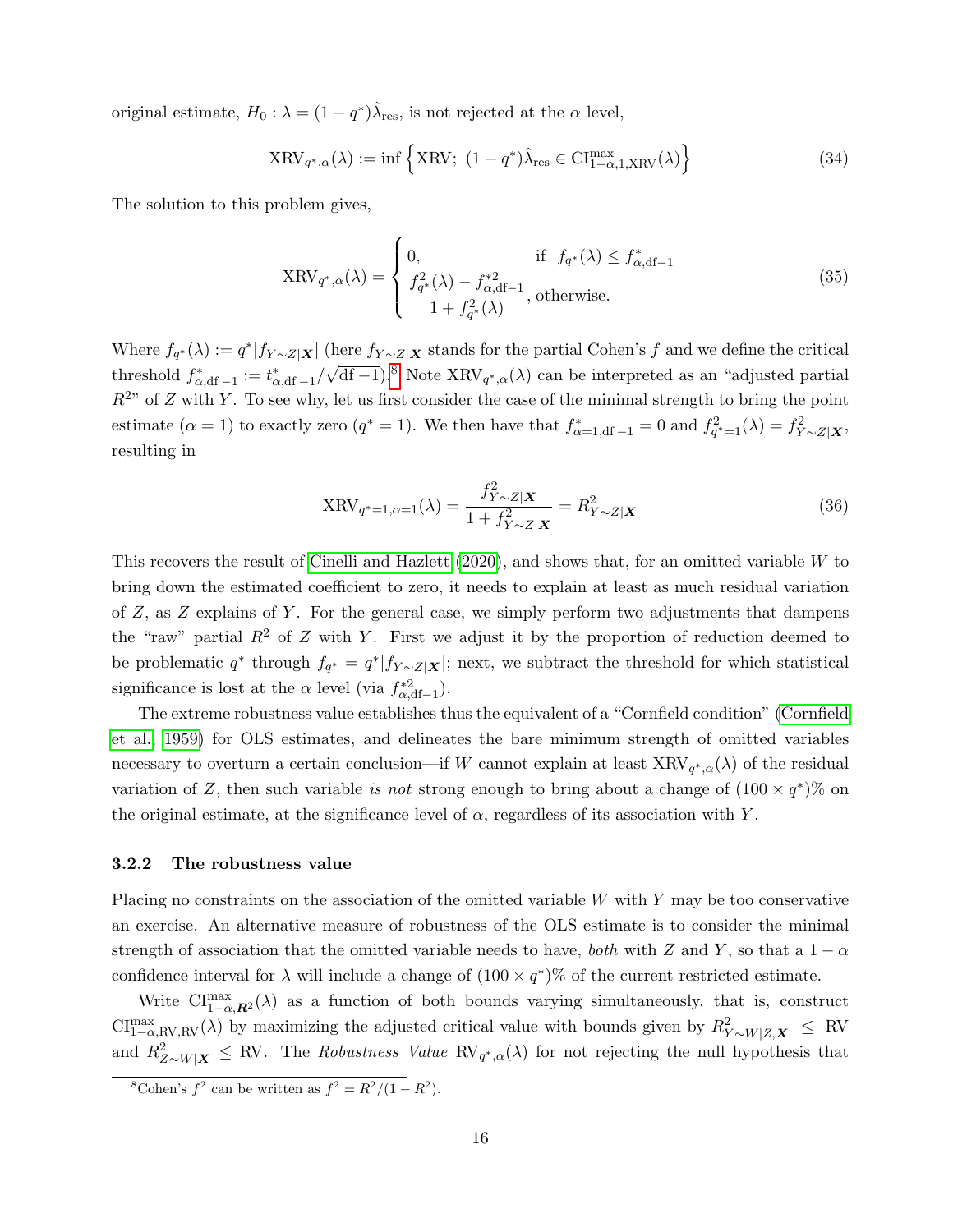$H_0: \lambda = (1 - q^*)\hat{\lambda}_{\text{res}}$ , at the significance level  $\alpha$ , is defined as

<span id="page-17-0"></span>
$$
RV_{q^*,\alpha}(\lambda) := \inf \left\{ RV; (1 - q^*) \hat{\lambda}_{res} \in CI_{1-\alpha,RV,RV}^{\max}(\lambda) \right\}
$$
 (37)

We then have that,

$$
RV_{q^*,\alpha}(\lambda) = \begin{cases} 0, & \text{if } f_{q^*}(\lambda) \le f^*_{\alpha,df-1} \\ \frac{1}{2} \left( \sqrt{f^4_{q^*,\alpha}(\lambda) + 4f^2_{q^*,\alpha}(\lambda)} - f^2_{q^*,\alpha}(\lambda) \right), & \text{if } f^*_{\alpha,df-1} < f_{q^*}(\lambda) < f^{*-1}_{\alpha,df-1} \\ \text{XRV}_{q^*,\alpha}(\lambda), & \text{otherwise.} \end{cases} \tag{38}
$$

Where  $f_{q^*,\alpha}(\lambda) := q^* |f_{Y\sim Z|\mathbf{X}}| - f_{\alpha,\text{df}-1}^*$ . In the appendix we show the conditions of Equation [38](#page-17-0) are equivalent to those first derived in [Cinelli and Hazlett](#page-32-9) [\(2020\)](#page-32-9), with the advantage of being simpler to verify. The first case occurs when the confidence interval already includes  $(1-q^*)\hat{\lambda}_\text{res}$  or the mere change of one degree of freedom achieves this. The second case occurs when both associations of W reach the bound. Finally, in the last case the solution is an interior point—this happens when the bound is large enough such that the constraint on the association with the outcome is not binding; in this case the RV reduces to the XRV.

The robustness value offers a simple interpretable measure that summarizes the strength of omitted variables necessary to change the estimate in problematic ways. If W explains  $RV_{q^*,\alpha}(\lambda)$ of the residual variance of both  $Z$  and  $Y$ , then such variable is sufficiently strong to bring about a  $(100 \times q)$ % change in the estimate at the significance level of  $\alpha$ , while any omitted variable that does not explain  $RV_{q^*,\alpha}(\lambda)$  of the residual variance, neither of Z nor of Y, is not sufficiently strong to do so.

#### A visual depiction of the RV and XRV

Visually depicting the RV and the XRV in a sensitivity contour plot may be helpful. Consider Figure [2.](#page-18-0) The horizontal axis describes  $R_{Z \sim W|X}^2$  and the vertical axis describes  $R_{Y \sim W|Z,X}^2$ . The contour lines show the adjusted t-value for testing the null hypothesis of zero effect for the reduced form regression (of Table [1\)](#page-5-0), had we adjusted for  $W$  with such hypothetical strength (considering that adjustment reduces the t-value). The red dashed line shows a critical contour of interest, such as statistical significance at the  $\alpha = 0.05$  level. The RV (when both values reach their bounds) summarizes the point of equal values on both axis of the critical contour, whereas the XRV summarizes the vertical line tangent to the critical contour, which will never be crossed.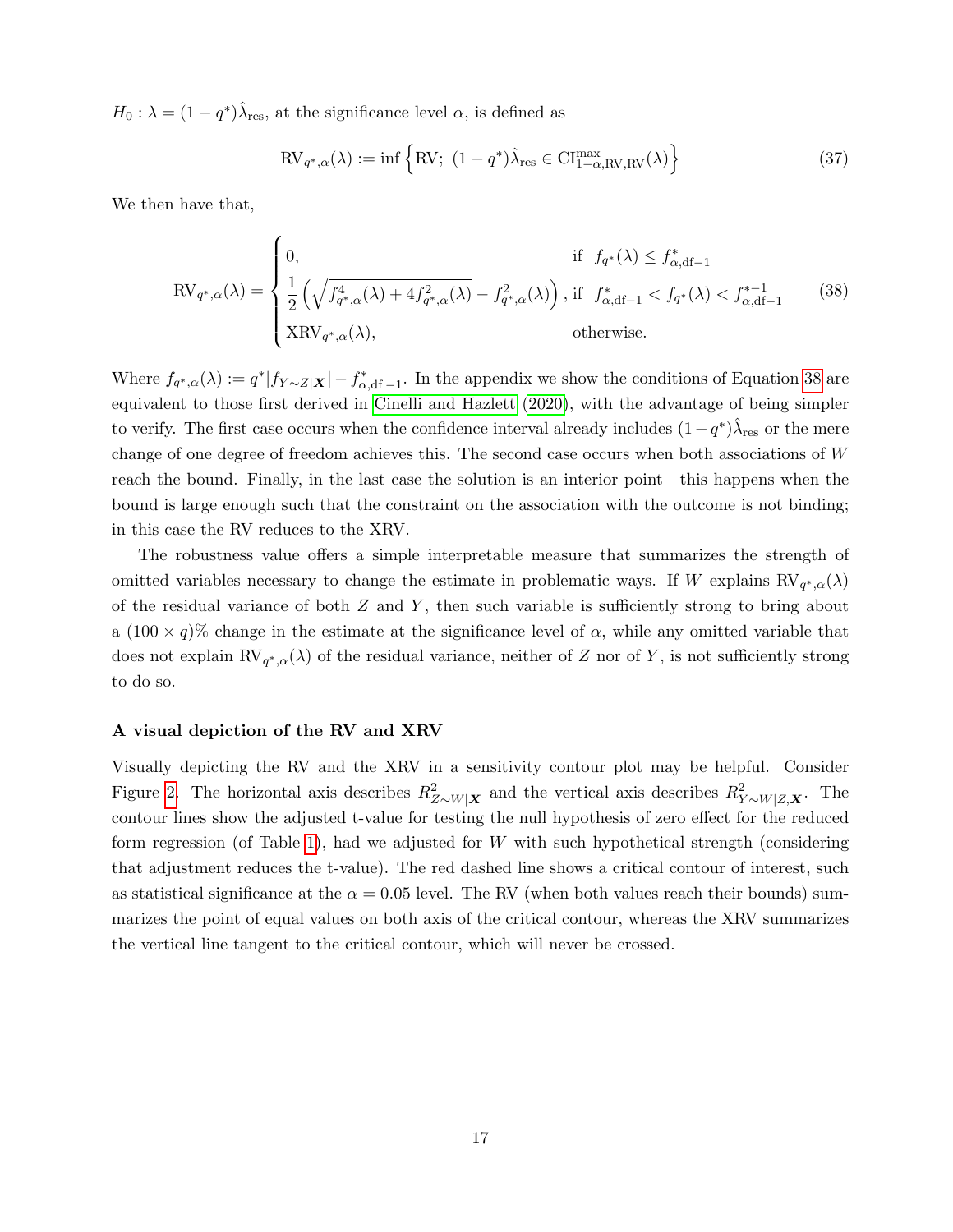<span id="page-18-0"></span>

Figure 2: Sensitivity contours of the reduced form of [Card](#page-32-12) [\(1993\)](#page-32-12) depicting the RV and the XRV.

#### <span id="page-18-1"></span>3.3 Bounding the strength of the omitted variable using observed covariates

One further result is required before turning to the sensitivity of IV estimates. Let  $X_j$  be a specific covariate of the set  $X$ , and define

$$
k_Z := \frac{R_{Z \sim W|\mathbf{X}_{-j}}^2}{R_{Z \sim X_j|\mathbf{X}_{-j}}^2}, \qquad k_Y := \frac{R_{Y \sim W|Z,\mathbf{X}_{-j}}^2}{R_{Y \sim X_j|Z\mathbf{X}_{-j}}^2}.
$$
(39)

where  $X_{-j}$  represents the vector of covariates X excluding  $X_j$ . These new parameters,  $k_Z$  and  $k_Y$ , stand for how much "stronger" W is relatively to the observed covariate  $X_j$  in terms of residual variation explained of  $Z$  and  $Y$ . Our goal in this section is to re-express (or bound) the sensitivity parameters  $R_{Z\sim W|X}^2$  and  $R_{Y\sim W|Z,X}^2$  in terms of the relative strength parameters  $k_Z$  and  $k_Y$ .

We start by restating the bounds derived in [Cinelli and Hazlett](#page-32-9) [\(2020\)](#page-32-9). These are particularly useful when contemplating  $X_j$  and W both *confounders* of Z (violations of the ignorability of the instrument). Let  $R_{W\sim X_j|X_{-j}}^2=0$  (or, equivalently, consider the part of W not linearly explained by  $X$ ). Then the previous sensitivity parameters can be written as [\(Cinelli and Hazlett, 2020,](#page-32-9) Sec. 4.4)

$$
R_{Z \sim W|\mathbf{X}}^2 = k_Z f_{Z \sim X_j|\mathbf{X}_{-j}}^2, \qquad R_{Y \sim W|Z,\mathbf{X}}^2 \le \eta^2 f_{Y \sim X_j|Z,\mathbf{X}_{-j}}^2 \tag{40}
$$

where  $\eta$  is a function of both parameters  $k_Y$ ,  $k_Z$  and  $R_{Z \sim X_j | \mathbf{X}_{-j}}^2$ .

In the instrumental variable setting, however, W and  $X_j$  may be side-effects of Z, instead of causes of Z (violations of the exclusion restriction). In such cases, reasoning about the orthogonality of  $\boldsymbol{X}$  and W may not be natural, as the instrument itself is a source of dependence between these variables. Therefore, here we additionally provide bounds under the alternative condition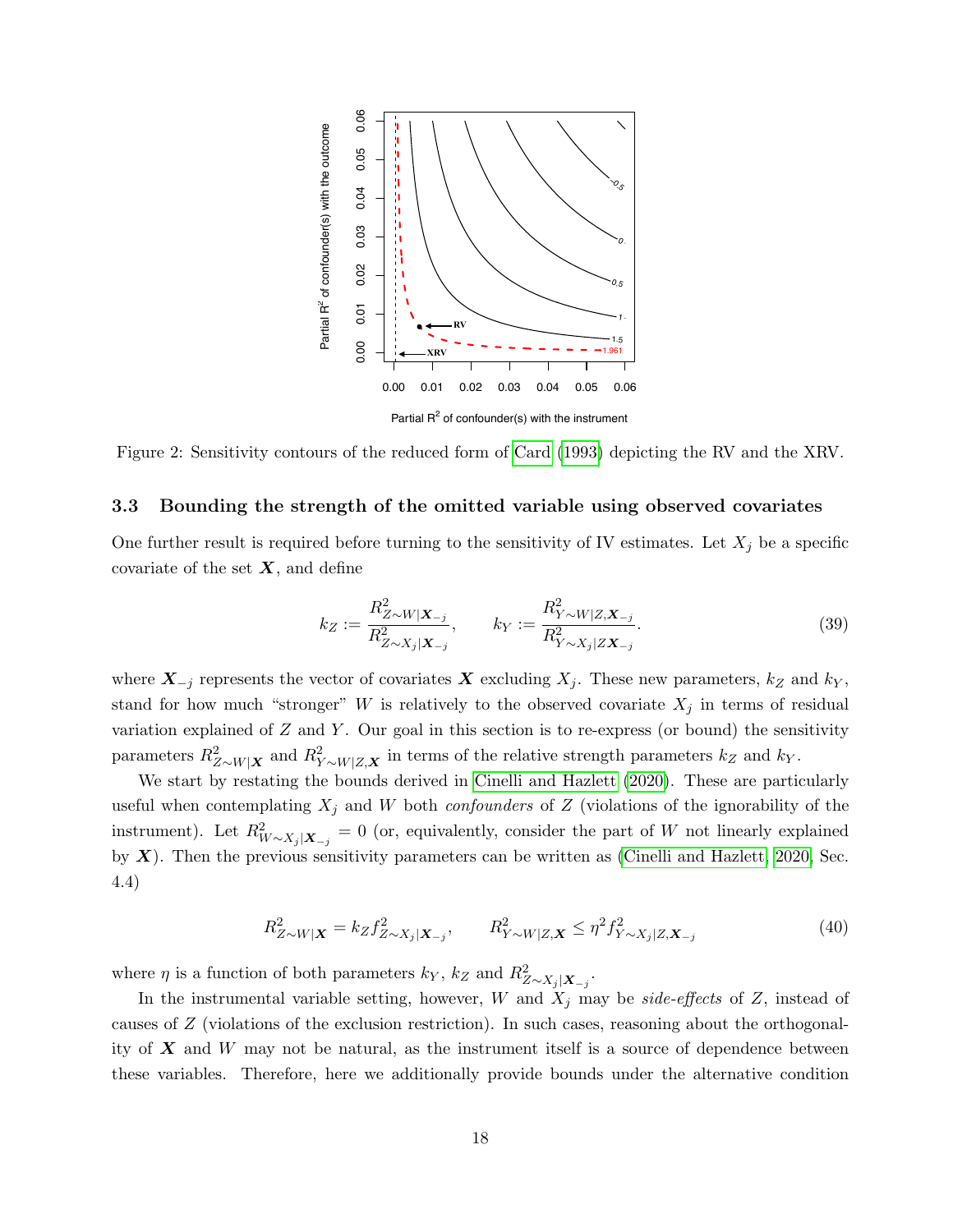$R_{W \sim X_j | Z, \mathbf{X}_{-j}}^2 = 0$ . We then have that

$$
R_{Z \sim W|\mathbf{X}}^2 = \eta' f_{Z \sim X_j|\mathbf{X}_{-j}}^2, \qquad R_{Y \sim W|Z, \mathbf{X}}^2 \le k_Y f_{Y \sim X_j|Z, \mathbf{X}_{-j}}^2 \tag{41}
$$

where  $\eta'$  is a function of  $k_Z$  and  $R_{Z \sim X_j | \mathbf{X}_{-j}}^2$  (see appendix for details).

These results allow investigators to leverage knowledge of relative importance of variables [\(Kruskal](#page-33-14) [and Majors, 1989\)](#page-33-14) when making plausibility judgments regarding sensitivity parameters. For instance, if researchers have domain knowledge to argue that a certain observed covariate  $X_i$  is supposed to be a strong determinant of the instrument and the outcome variation, and that the omitted variable W is not likely to explain as much residual variance of  $Z$  and  $Y$  as that observed covariate, such results can be used to set plausible bounds on the maximum bias due to the omission of W.

### <span id="page-19-0"></span>4 An omitted variable bias framework for the sensitivity of IV

Having established the tools for analyzing the sensitivity of conventional OLS estimates, we are now in a position to develop a suite of sensitivity analysis tools for instrumental variable analyses. As explained, an OVB-approach to sensitivity begins by assuming that the researcher measured and included observed covariates  $\boldsymbol{X}$ , but would also have liked to adjust for W in order for the IV conditions to hold. In this section, we first show how separate sensitivity analysis of the reduced form and first stage is already sufficient to draw valuable conclusions regarding the sensitivity of IV. We then construct a complete OVB framework for sensitivity analysis of IV within the Anderson-Rubin approach, allowing one to investigate the sensitivity of tests to a specific null hypothesis, the sensitivity of lower and upper limits of confidence intervals, to define and compute sensitivity statistics for routine reporting for IV, such as (extreme) robustness values, as well as providing bounds on the sensitivity parameters, on the basis of comparison to observed covariates.

### 4.1 Sensitivity analysis of the reduced form and of the first stage

The recent literature on instrumental variables places strong emphasis on the first-stage and the reduced-form estimates. Not only are the first stage and reduced form often substantively meaningful on their own, but their critical examination plays an important role for motivating the causal story behind a particular instrumental variable. For example, in the "local average treatment effect" interpretation of the IV estimand, both the first stage and the reduced form must be unconfounded so that the resulting estimate can be interpreted as the average causal effect among compliers [\(Angrist](#page-31-1) [et al., 1996\)](#page-31-1). Therefore, beyond a means to the final IV estimate, researchers are advised to report and to interpret the first stage and the reduced form by, for example, assessing whether those results are in accordance to the postulated mechanisms that justify the choice of instrument [\(Angrist and](#page-31-9) [Krueger, 2001;](#page-31-9) [Angrist and Pischke, 2009;](#page-31-2) [Imbens, 2014;](#page-33-4) [Angrist and Pischke, 2014;](#page-31-10) [Imbens and](#page-33-1) [Rubin, 2015\)](#page-33-1). While investigating these separate regressions, researchers can deploy all sensitivity analysis results discussed in the previous section.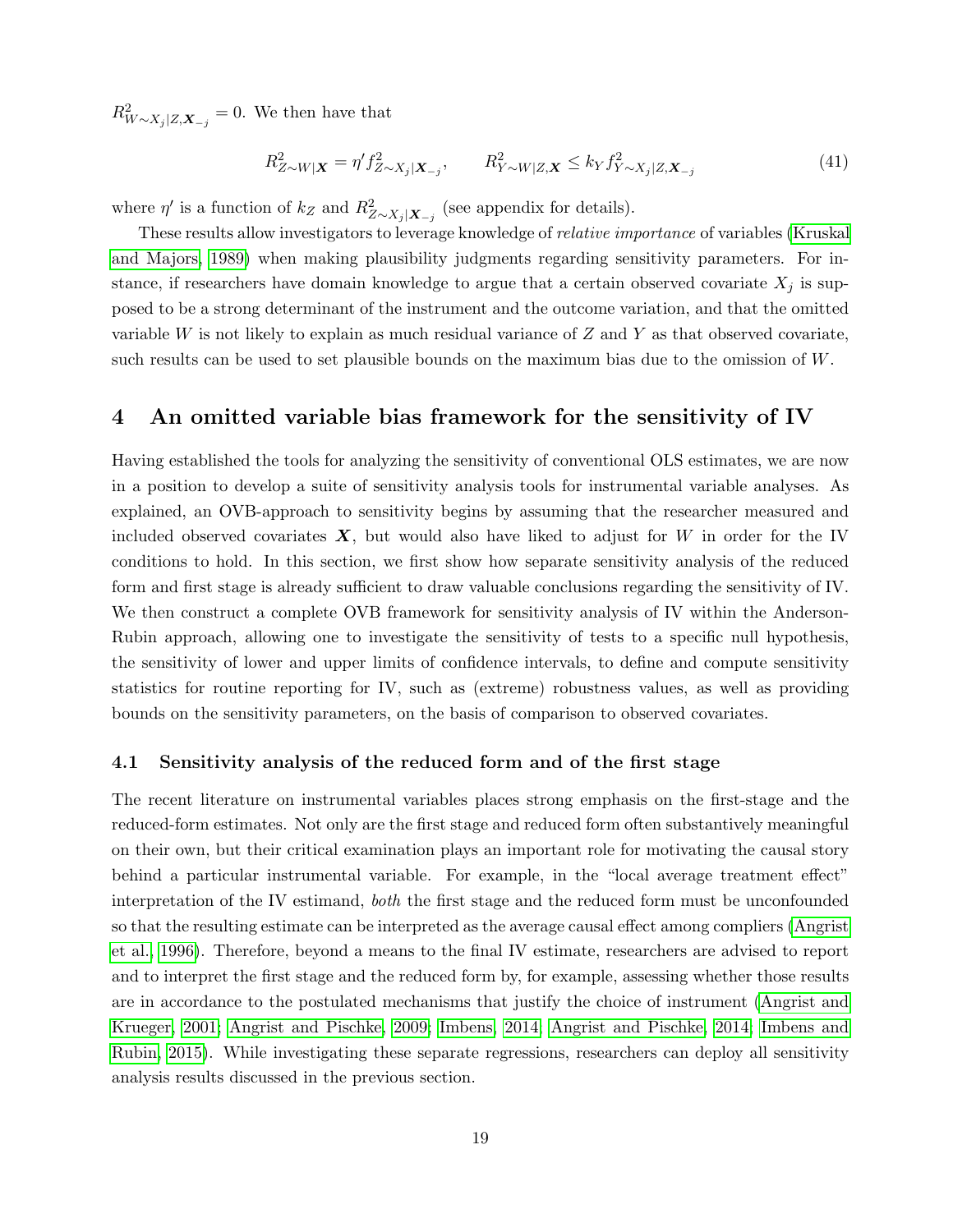Fortunately, such sensitivity analyses also provide answers to many pivotal sensitivity questions regarding the IV estimate itself. In particular, if the investigator is interested in assessing the strength of confounders or side-effects needed to bring the IV point estimate to zero, or to not reject the null hypothesis of zero effect, the results of the sensitivity analysis of the reduced form is all that is needed. If interest lies in also determining whether the IV estimate could be arbitrarily large in either direction, then the sensitivity of the first stage must also be assessed, as omitted variables capable of changing the direction of the first stage can lead to unbounded IV estimates. We now give a more precise meaning to these claims.

#### 4.1.1 What the reduced form and first stage reveal about the IV point estimate

First let us consider the sensitivity of the point estimate. Recall that all estimators under consideration are algebraically equivalent, and are equal to the ratio of the reduced-form and the first-stage coefficients,

$$
\hat{\tau} := \hat{\tau}_{\text{ILS}} = \hat{\tau}_{\text{2SLS}} = \hat{\tau}_{\text{AR}} = \frac{\hat{\lambda}}{\hat{\theta}} \tag{42}
$$

This simple algebraic fact allows us to draw two important conclusions regarding the sensitivity of  $\hat{\tau}$  from the sensitivity of  $\hat{\lambda}$  and  $\hat{\theta}$  alone.

First, residual biases can bring the IV point estimate to zero *if, and only if,* they can bring the reduced-form point estimate to zero. Therefore, if sensitivity analysis of the reduced form reveals that omitted variables are not strong enough to explain away  $\hat{\lambda}$ , then they also cannot explain away the IV point estimate  $\hat{\tau}$ . Or, more worrisome, if analysis reveals that it takes weak confounding or side-effects to explain away  $\hat{\lambda}$ , the same holds for the IV estimate  $\hat{\tau}$ . In sum, for all IV estimators considered here, to assess the strength of biases needed to bring the IV point estimate to zero, one needs only to perform a sensitivity analysis on the reduced-form regression coefficient.

Second, if we cannot rule out confounders or side-effects that are sufficiently strong to change the sign of the first-stage point estimate  $\theta$ , then we also cannot rule out that the IV point estimate  $\hat{\tau}$  could be *arbitrarily large* in either direction, even if not exactly equal to zero. This can be immediately seen by letting  $\hat{\theta}$  approach zero on either side of the limit. Thus, whenever we are interested in biases as large or larger than a certain amount, the robustness of the first stage to the zero null puts an upper bound on the robustness of the IV point estimate.

#### 4.1.2 What the reduced form and first stage reveal about IV hypothesis tests

Contrary to the point estimate, the different approaches presented here may lead to different conclusions regarding how omitted variables would have changed inferences. Let us start by examining the Anderson-Rubin/Fieller approach, as not only it has nominal coverage regardless of instrument strength, but its conclusions match the intuition of current guidelines when assessing the first-stage and reduced-form estimates [\(Angrist and Krueger, 2001;](#page-31-9) [Angrist and Pischke, 2009,](#page-31-2) [2014\)](#page-31-10).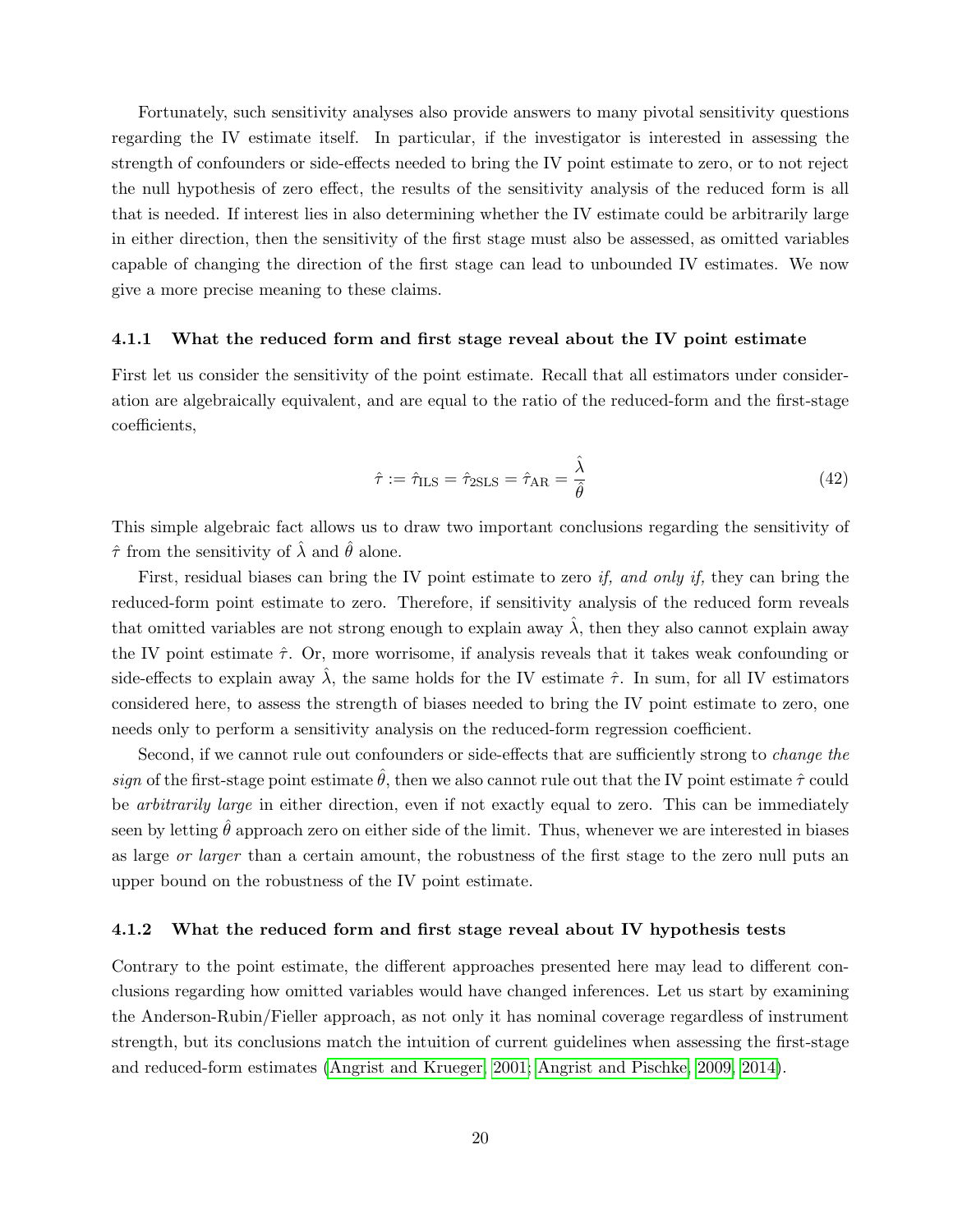Consider again the IV estimand

$$
\tau = \frac{\lambda}{\theta}
$$

Note that the same arguments we used before for the estimator hold for the estimand. Logically, provided the ratio is well defined  $(\theta \neq 0)$ , we have that  $\tau = 0 \iff \lambda = 0$ . Therefore, a test of the null hypothesis  $H_0$ :  $\lambda = 0$  in the reduced-form regression is *logically equivalent* to a test of the null hypothesis  $H_0: \tau = 0$  for the IV estimand. Similarly, for a fixed  $\lambda$ , if we cannot rule out that  $\theta$  is arbitrarily close to zero in either direction, then, logically, we also cannot rule out that  $\tau$  is arbitrarily large in either direction—a test for the null hypothesis  $H_0: \theta = 0$  is thus *logically* equivalent to testing whether arbitrarily large sizes for  $\tau$  can be ruled out.

The Anderson-Rubin/Fieller approach is coherent with respect to these logical implications. Recall the Anderson-Rubin test for the null hypothesis  $H_0 : \tau = \tau_0$  is based on the test of  $H_0 : \phi_{\tau_0} = 0$ . By the FWL theorem, the point estimate and (estimated) standard error for  $\hat{\phi}_{\tau_0}$  are given by

$$
\hat{\phi}_{\tau_0} = \frac{\text{cov}(Y_{\tau_0}^{\perp} \mathbf{X}, W, Z^{\perp} \mathbf{X}, W)}{\text{var}(Z^{\perp} \mathbf{X}, W)}, \qquad \hat{\text{se}}(\hat{\phi}_{\tau_0}) = \frac{\text{sd}(Y_{\tau_0}^{\perp} \mathbf{Z}, \mathbf{X}, W)}{\text{sd}(Z^{\perp} \mathbf{X}, W)} \sqrt{\frac{1}{\text{df}-1}}
$$
(43)

Which can be expressed in terms of the first-stage and reduced-form estimates (see appendix)

<span id="page-21-0"></span>
$$
\hat{\phi}_{\tau_0} = \hat{\lambda} - \tau_0 \hat{\theta}, \qquad \hat{\text{se}}(\hat{\phi}_{\tau_0}) = \sqrt{\hat{\text{var}}(\hat{\lambda}) + \tau_0^2 \hat{\text{var}}(\hat{\theta}) - 2\tau_0 \hat{\text{cov}}(\hat{\lambda}, \hat{\theta})}
$$
(44)

Testing  $H_0: \phi_{\tau_0} = 0$  requires comparing the t-value for  $\hat{\phi}_{\tau_0}$  with a critical threshold  $t^*_{\alpha, df-1}$ , and the null hypothesis is not rejected if  $|t_{\hat{\phi}_{\tau_0}}| \leq t_{\alpha, df-1}^*$ . Squaring and rearranging terms we obtain the quadratic inequality which must hold for non-rejection:

$$
\underbrace{\left(\hat{\theta}^2 - \widehat{\text{var}}(\hat{\theta}) \times t_{\alpha, \text{df}}^{*2} - 1\right)}_{a} \tau_0^2 + \underbrace{2\left(\widehat{\text{cov}}(\hat{\lambda}, \hat{\theta}) \times t_{\alpha, \text{df}}^{*2} - 1 - \hat{\lambda}\hat{\theta}\right)}_{b} \tau_0 + \underbrace{\left(\hat{\lambda}^2 - \widehat{\text{var}}(\hat{\lambda}) \times t_{\alpha, \text{df}}^{*2} - 1\right)}_{c} \le 0 \tag{45}
$$

When considering the null hypothesis  $H_0: \tau_0 = 0$ , only the term c remains, and c is less or equal to zero if, and only if, one cannot reject the null hypothesis  $H_0$ :  $\lambda = 0$  in the reduced-form regression. The Anderson-Rubin approach thus comports with the recommendation of [Angrist and Krueger](#page-31-9) [\(2001\)](#page-31-9) that "if you can't see the causal relation of interest in the reduced form, it's probably not there." Also note that arbitrarily large values for  $\tau_0$  will satisfy the inequality in Equation [45](#page-21-0) if, and only if,  $a < 0$ , meaning that we cannot reject the null hypothesis  $H_0: \theta = 0$  in the first-stage regression. This supports the recommendation that, if one is unsure about the direction of the first stage, it is likely that very little can be said about the magnitude of the IV estimate.

Within the Anderson-Rubin framework, we thus reach analogous conclusions regarding hypothesis testing as those regarding the point estimate: (i) when interest lies in the zero null hypothesis, the sensitivity of the reduced form is exactly the sensitivity of the IV—no other analyses are needed. Confounders or side-effects sufficiently strong to bring the reduced form to a region where it is not statistically different than zero can also bring the IV estimate to a region where it is not statistically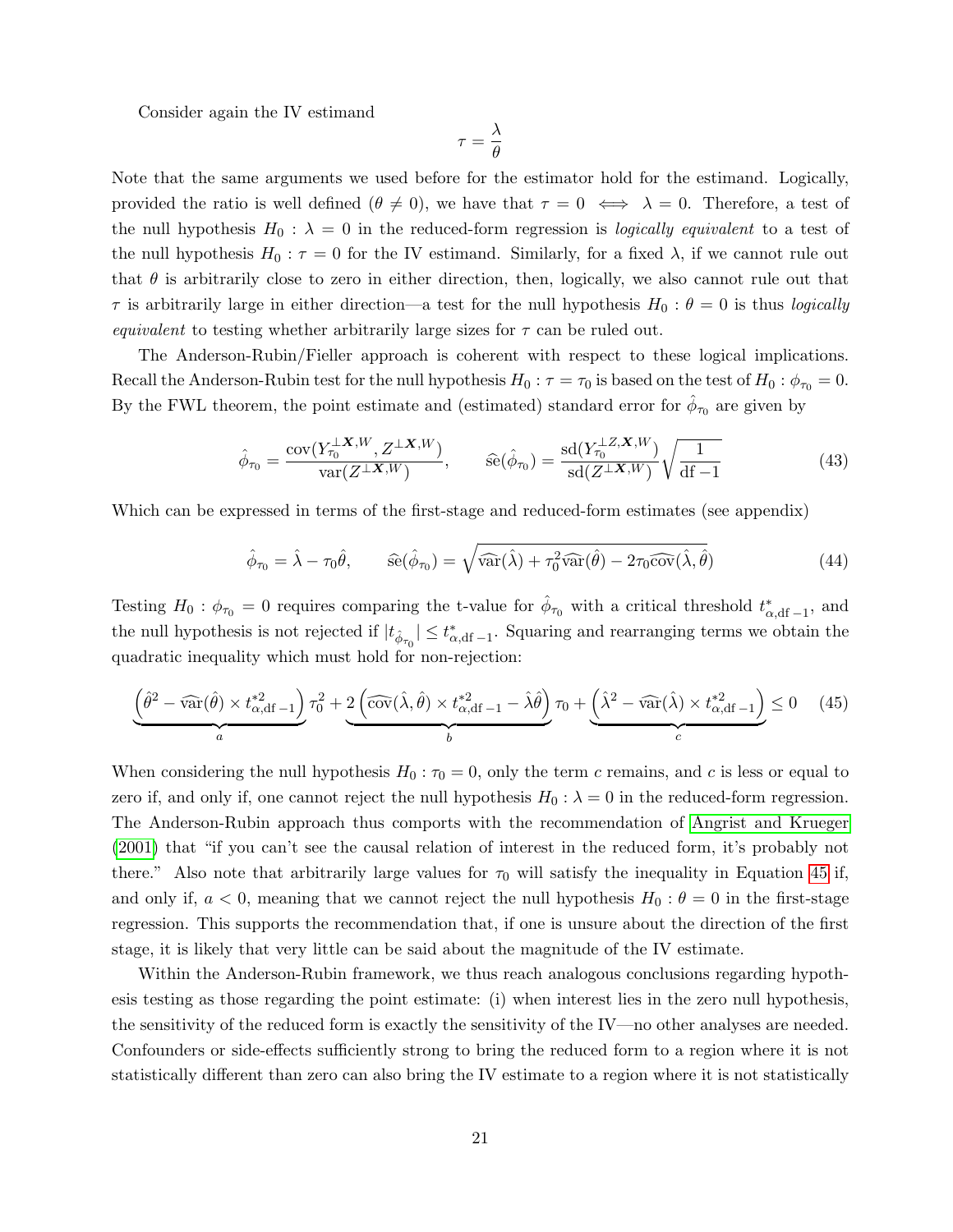different than zero, and only omitted variables with such strength are capable of doing so; and, (ii) if one is interested in biases of a certain amount, or larger, then the sensitivity of the first stage to the zero null hypothesis needs also to be assessed. Specifically, for any null hypothesis of interest  $H_0: \tau = \tau_0$ , omitted variables that are strong enough to make the first stage not statistically different from zero may also lead us to not reject values arbitrarily "worse" than  $\tau_0$ .<sup>[9](#page-0-0)</sup>

As is well known, it is not uncommon for frequentist statistical tests to lead to logically incoherent decisions [\(Gabriel, 1969;](#page-32-16) [Schervish, 1996;](#page-33-15) [Patriota, 2013;](#page-33-16) [Fossaluza et al., 2017\)](#page-32-17). While inferences made in the Anderson-Rubin approach have the expected behavior in this setting, inferences using ILS or 2SLS, however, do not necessarily comply with these logical expectations. Cases can be found for ILS and 2SLS where, for instance, one fails to reject the null hypothesis  $H_0 : \lambda = 0$ , yet still rejects the null hypothesis  $H_0$ :  $\tau = 0$  (and vice-versa). Such claims do not conform to current guidelines for interpreting the first-stage and reduced-form regressions [\(Angrist and Pischke, 2009\)](#page-31-2).

#### 4.2 Sensitivity analysis of the IV in the Anderson-Rubin approach

We now apply the OVB framework for assessing the sensitivity of the IV estimate directly. We focus on the Anderson-Rubin approach for this task because: (i) it allows performing sensitivity analysis of the IV with only two interpretable sensitivity parameters; (ii) it has correct test size regardless of "instrument strength"; and, (iii) its conclusions conform to current recommendations regarding the interpretation of the first-stage and reduced-form regressions.

#### 4.2.1 Sensitivity for testing a specific null hypothesis

We begin by examining the sensitivity of the t-value for testing a specific null hypothesis  $H_0 : \tau = \tau_0$ , as this is a straightforward application of the tools of Section [3.](#page-11-0) Recall that, in the Anderson-Rubin approach, a test for the null hypothesis  $H_0 : \tau = \tau_0$  is a test for the null hypothesis  $H_0 : \phi_{\tau_0} = 0$ in the regression of  $Y_{\tau_0}$  on the instrument Z and covariates X and W. Therefore, standard OLS sensitivity analysis for testing the null hypothesis  $H_0$ :  $\phi_{\tau_0} = 0$  on the Anderson-Rubin regression gives the desired results for  $H_0$ :  $\tau = \tau_0$ .

In detail, a sensitivity analysis for the null hypothesis that the IV estimate  $\tau$  equals some  $\tau_0$  can be performed as follows:

- 1. Construct  $Y_{\tau_0} = Y \tau_0 D$  under the null value  $H_0 : \tau = \tau_0$ ;
- 2. Run the OLS model  $Y_{\tau_0} = \hat{\phi}_{\text{res},\tau_0} Z + \hat{X}\hat{\beta}_{\text{res},\tau_0} + \hat{\varepsilon}_{\tau_0,\text{res}};$
- 3. Perform regular OLS sensitivity analysis for the null  $H_0$  :  $\phi_{\tau_0} = 0$ .

This procedure can both tell us how omitted variables no worse than  $\mathbf{R}^2 = \{R^2_{Z\sim W|\mathbf{X}}, R^2_{Y_{\tau_0} \sim W|Z,\mathbf{X}}\}$ would alter inferences regarding the null  $H_0: \tau = \tau_0$ , or what is the minimal strength of  $\mathbb{R}^2$  that is required to not reject the null  $H_0 : \tau = \tau_0$ , as given by the RV or XRV.

<sup>&</sup>lt;sup>9</sup>Similar observations regarding the importance of the robustness of the first stage for hidden biases have been made before in the context of randomization inference [\(Small and Rosenbaum, 2008;](#page-33-10) [Rosenbaum, 2017\)](#page-33-2).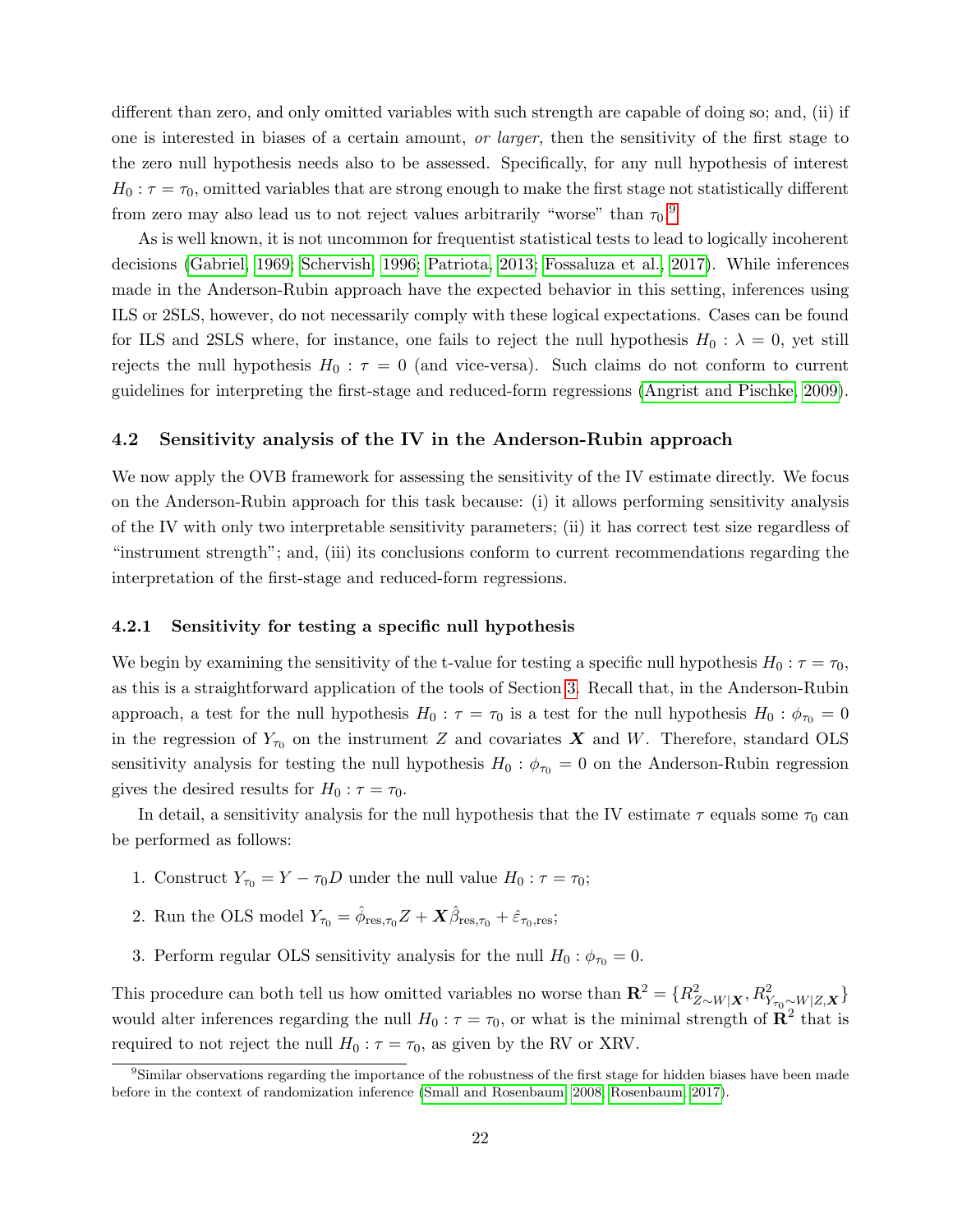Making sense of the sensitivity parameters. While separate analyses of the first stage and reduced form regressions may suggest the need of three sensitivity parameters for the sensitivity of IV (e.g,  $R_{Z\sim W|\mathbf{X}}^2$ ,  $R_{D\sim W|Z,\mathbf{X}}^2$  and  $R_{Y\sim W|Z,\mathbf{X}}^2$ ), note how within the Anderson-Rubin approach one is able to perform sensitivity with only two parameters  $(R_{Z\sim W|X}^2, R_{Y_{\tau_0}\sim W|Z,X}^2)$ . The meaning of the parameter related with the instrument  $(R_{Z\sim W|\mathbf{X}}^2)$  is unchanged and straightforward, ie., the share of residual variation of the instrument explained by the omitted variable W. The main difference concerns the parameter  $R_{Y_{\tau_0} \sim W|Z,\mathbf{X}}^2$ , which stands for the share of residual variance of  $Y_{\tau_0}$  explained by W. The substantive interpretation of  $Y_{\tau_0}$  depends on the causal assumptions the researcher is willing to defend. For instance, under  $H_0$ :  $\tau = \tau_0$  and a constant treatment effects model, we have that  $Y_{\tau_0} = Y - \tau_0 D$  equals the *untreated potential outcome*  $Y_0$  and thus  $R_{Y_{\tau_0} \sim W|Z, \mathbf{X}}^2$  could be interpreted as the share of residual variance of  $Y_0$  explained by W. For simplicity of exposition, we adopt this interpretation throughout the text.

# <span id="page-23-1"></span>4.2.2 Compatible inferences given bounds on partial  $R^2$

Instead of assessing the sensitivity of the test statistic for specific a null hypothesis, investigators may be interested in recovering the whole set of inferences compatible with plausibility judgments on the maximum strength of W. As discussed in Section [2,](#page-3-0) for a critical threshold  $t^*_{\alpha, df-1}$ , the confidence interval for  $\tau$  in the Anderson-Rubin framework is given by

<span id="page-23-0"></span>
$$
CI_{1-\alpha}(\tau) = \{\tau_0; t^2_{\phi_{\tau_0}} \le t^{*2}_{\alpha, df-1}\}\tag{46}
$$

Now consider bounds on sensitivity parameters  $R^2_{Y_{\tau_0} \sim W|Z, \mathbf{X}} \leq R^2_{Y_0 \sim W|Z, \mathbf{X}}$  (which should be judged to hold regardless of the value of  $\tau_0$ ) and  $R_{Z\sim W|\mathbf{X}}^2 \leq R_{Z\sim W|\mathbf{X}}^{2}$ . Let  $t_{\alpha,df-1,\mathbf{R}^2}^{1 \text{ max}}$  denote the maximum OVB-adjusted critical value under the posited bounds on the strength of  $W$ . The set of compatible inferences for  $\tau$ ,  $\text{CI}^{\text{max}}_{1-\alpha,\mathbf{R}^2}(\tau)$  is then simply given by

$$
\mathrm{CI}^{\max}_{1-\alpha,\mathbf{R}^2}(\tau) = \left\{ \tau_0; \ t^2_{\hat{\phi}_{\text{res},\tau_0}} \le \left( t^{\dagger \max}_{\alpha,\text{df}-1,\mathbf{R}^2} \right)^2 \right\} \tag{47}
$$

This interval can be found analytically using the same inequality as in Equation [45,](#page-21-0) now with the parameters of the restricted regression actually run, and the traditional critical value replaced by the OVB-adjusted critical value  $t_{\alpha,df}^{\dagger \max}$  $\alpha$ ,df  $-1$ , $\mathbb{R}^2$ 

$$
\underbrace{\left(\hat{\theta}_{\text{res}}^{2} - \widehat{\text{var}}(\hat{\theta}_{\text{res}}) \times \left(t_{\alpha, df-1, R^{2}}^{\dagger} \right)^{2}\right)}_{a} \tau_{0}^{2} + \underbrace{2 \left(\widehat{\text{cov}}(\hat{\lambda}_{\text{res}}, \hat{\theta}_{\text{res}}) \times \left(t_{\alpha, df-1, R^{2}}^{\dagger} \right)^{2} - \hat{\lambda}_{\text{res}} \hat{\theta}_{\text{res}}\right)}_{b} \tau_{0}
$$
\n
$$
+ \underbrace{\left(\hat{\lambda}_{\text{res}}^{2} - \widehat{\text{var}}(\hat{\lambda}_{\text{res}}) \times \left(t_{\alpha, df-1, R^{2}}^{\dagger} \right)^{2}\right)}_{c} \leq 0
$$
\n(48)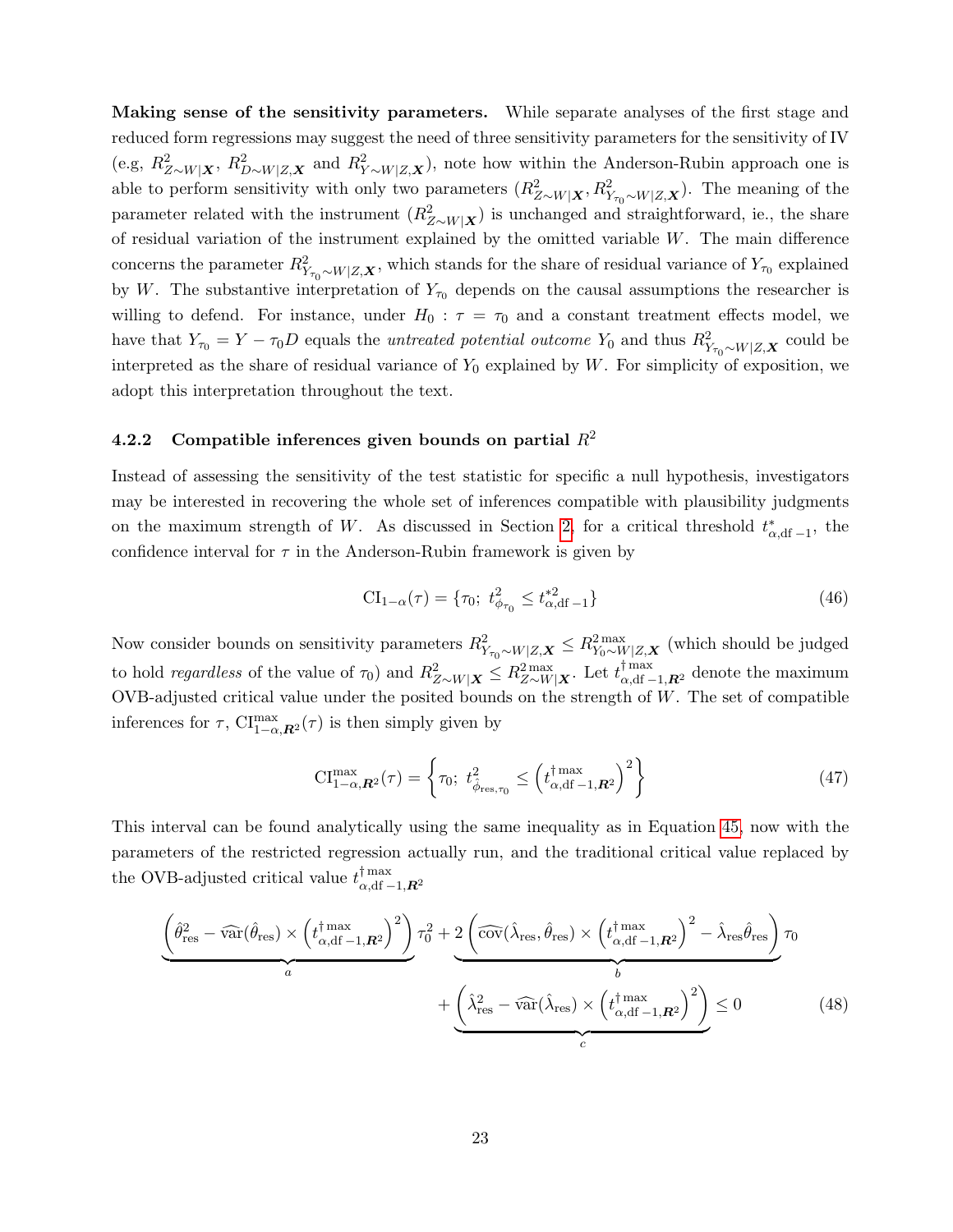Note that users can easily obtain  $\text{CI}^{\text{max}}_{1-\alpha,\textbf{R}^2}(\tau)$  with any software that computes Anderson-Rubin or Fieller's confidence intervals by simply providing the modified critical threshold  $t_{\alpha}^{\dagger}$  max ⊺ max<br>α,df −1, $\bm{R}^2$  ·

It is now useful to discuss the possible shapes of  $\mathrm{CI}^{\max}_{1-\alpha,\mathbf{R}^2}$  as this will help understanding the robustness values for IV we derive next. Let  $\mathbf{r} = \{r_{\min}, r_{\max}\}\$  denote the roots of the quadratic equation, which can be written as  $\mathbf{r} = -b \pm \sqrt{\Delta}/2a$ , with  $\Delta = b^2 - 4ac$ . If  $a > 0$  (i.e, we have a statistically significant first stage), the quadratic equation will be convex, and thus only the values between the roots will be non-positive. This leads to the connected confidence interval  $\text{CI}^{\text{max}}_{1-\alpha,\textbf{R}^2} = [r_{\text{min}}, r_{\text{max}}]$ . When  $a < 0$  (i.e, the null hypothesis of zero for the first stage is not rejected), the curve is concave and this leads to unbounded confidence intervals. Here we have two sub-cases: (i) when  $\Delta < 0$ , the quadratic curve never touches zero, and thus the confidence interval is simply the whole real line  $\text{CI}^{\text{max}}_{1-\alpha,\mathbf{R}^2} = (-\infty, +\infty);$  and, (ii) when  $\Delta > 0$  the confidence interval will be union of two disjoint intervals  $\text{CI}^{\text{max}}_{1-\alpha,\boldsymbol{R}^2} = (-\infty, r_{\text{min}}] \cup [r_{\text{max}}, +\infty)$ .<sup>[10](#page-0-0)</sup>

#### <span id="page-24-0"></span>4.2.3 Sensitivity statistics for routine reporting

Armed with the notion of a set of compatible inferences for IV,  $CI_{1-\alpha,\mathbf{R}^2}^{\max}(\tau)$ , we are now able to formally define and derive (extreme) robustness values for instrumental variable estimates.

**Extreme robustness values for IV.** The extreme robustness value  $XRV_{q^*,\alpha}(\tau)$  for the IV estimate is defined as the minimum strength of association of omitted variables with the instrument so that we cannot reject a reduction of  $(100 \times q^*)\%$  of the original IV estimate; that is,

$$
XRV_{q^*,\alpha}(\tau) := \inf \left\{ XRV; \ (1 - q^*) \hat{\tau}_{res} \in \text{CI}^{\text{max}}_{1-\alpha,1,\text{XRV}}(\tau) \right\}
$$
(49)

It then follows immediately from Equation [47](#page-23-0) that

$$
XRV_{q^*,\alpha}(\tau) = XRV_{1,\alpha}(\phi_{\tau^*})
$$
\n(50)

where  $\tau^* = (1 - q^*) \hat{\tau}_{\text{res}}$ . As in the general case, the extreme robustness value can be interpreted as a "dampened" partial  $R^2$  of the instrument Z with the "putative" untreated potential outcome  $Y_{\tau_0}$ . Also of interest is the special case of the minimum strength to bring the IV estimate to a region where it is no longer statistically different than zero  $(q^* = 1)$ , in which we obtain  $XRV_{1,\alpha}(\tau) = XRV_{1,\alpha}(\lambda)$ . That is, for the null hypothesis of  $H_0: \tau = 0$ , the extreme robustness value of the IV estimate equals the extreme robustness value of the reduced-form estimate, as we discussed in the last section.

The XRV<sub>q<sup>\*</sup>, $\alpha(\tau)$ </sub> computes the minimal strength of W required to not reject a particular null hypothesis of interest. We might be interested, instead, in asking about the minimal strength of omitted variables to not reject a specific value or worse. When confidence intervals are connected, such as the case of standard OLS, the two notions coincide. But in the Anderson-Rubin case, as we have seen, confidence intervals for the IV estimate can sometimes consist of disjoint intervals.

 $10$ See [Mehlum](#page-33-17) [\(2020\)](#page-33-17) for an intuitive graphical characterization of Fieller's solutions using polar coordinates.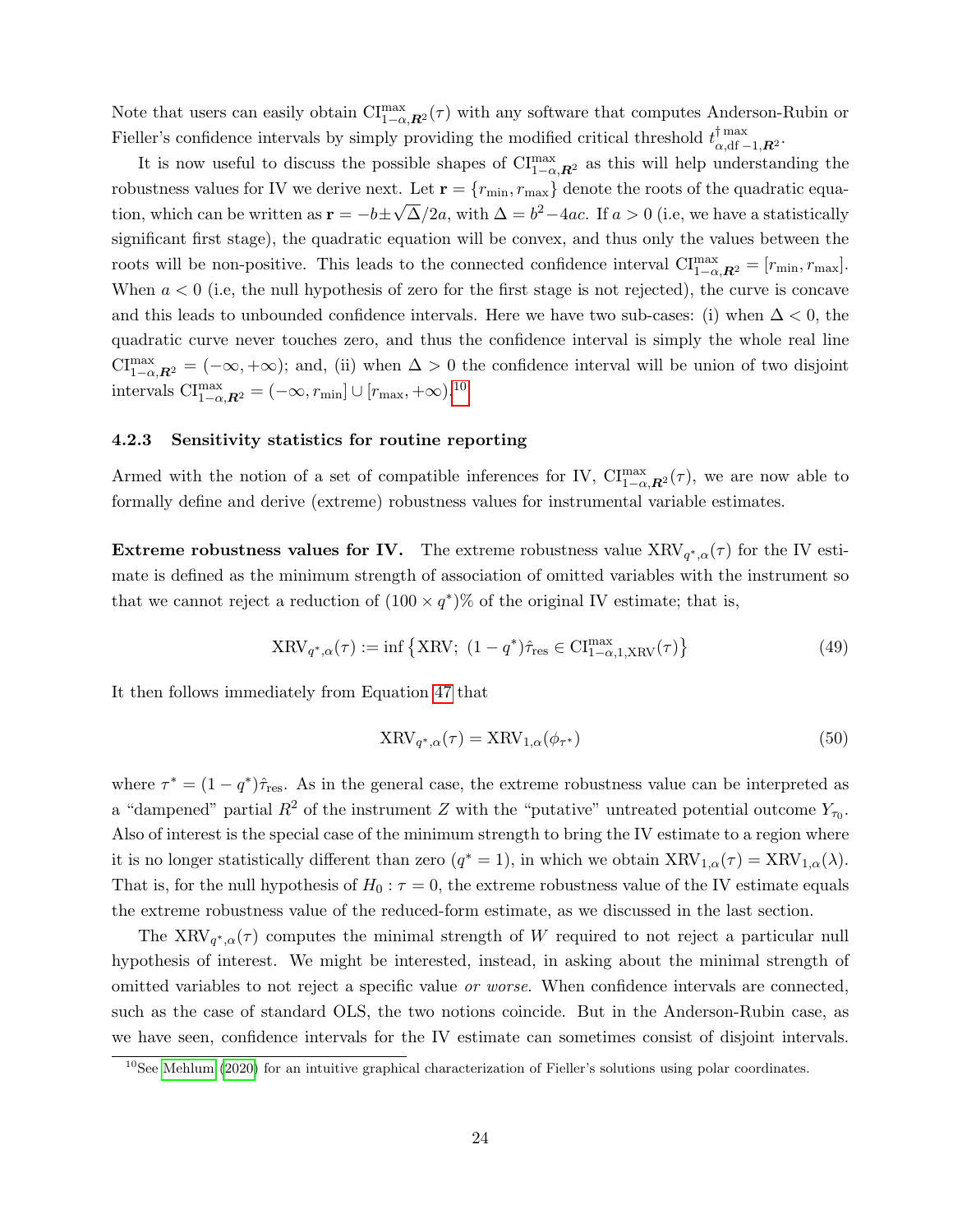Therefore, let the upper and lower limits of  $\text{CI}^{\text{max}}_{1-\alpha,\mathbf{R}^2}(\tau)$  be  $\text{LL}^{\text{max}}_{1-\alpha,\mathbf{R}^2}(\tau)$  and  $\text{UL}^{\text{max}}_{1-\alpha,\mathbf{R}^2}(\tau)$  respectively. The extreme robustness value  $XRV_{\geq q^*,\alpha}(\tau)$  for the IV estimate is defined as the minimum strength of association that confounders or side-effects need to have with the instrument so that we cannot reject a change of  $(100 \times q^*)\%$  or worse of the original IV estimate;

$$
XRV_{\geq q^*,\alpha}(\tau) := \inf \left\{ XRV; \ (1 - q^*) \hat{\tau}_{\text{res}} \in \left[ LL_{1-\alpha,1,XRV}^{\max}(\tau), \quad UL_{1-\alpha,1,XRV}^{\max}(\tau) \right] \right\} \tag{51}
$$

Now note that, whenever  $\text{CI}^{\text{max}}_{1-\alpha,\text{df}-1}(\tau)$  is connected, we must have that  $\text{XRV}_{\geq q^*,\alpha}(\tau) = \text{XRV}_{q^*,\alpha}(\tau)$ . On the other hand, recall that  $\text{CI}^{\text{max}}_{1-\alpha,\text{df}-1}(\tau)$  will be disjoint only if  $t^2_{\hat{\theta}_{\text{res}}} \leq (t^{\dagger \text{max}}_{\alpha,\text{df}-1})$  $\binom{\text{max}}{\alpha, \text{df}-1}^2$ , which is precisely the condition for the extreme robustness value of the first stage. Therefore,

$$
XRV_{\geq q^*,\alpha}(\tau) = \min\{XRV_{1,\alpha}(\phi_{\tau^*}), \quad \text{XRV}_{1,\alpha}(\theta)\}\tag{52}
$$

This corroborates our previous conclusion that, when we are interested in biases as large or larger than a certain amount, the robustness of the IV estimate is bounded by the robustness of the first stage assessed at the zero null.

Robustness values for IV. The definitions of the robustness value for IV follow the same logic discussed above, but now considering both bounds on  $\text{CI}^{\text{max}}_{1-\alpha,\mathbf{R}^2}$  varying simultaneously. That is,

$$
\text{RV}_{q^*,\alpha}(\tau) := \inf \left\{ \text{RV}; \ (1 - q^*) \hat{\tau}_{\text{res}} \in \text{CI}_{1-\alpha,\text{RV},\text{RV}}^{\text{max}}(\tau) \right\} \tag{53}
$$

Again from Equation [47](#page-23-0) we have that

$$
RV_{q^*,\alpha}(\tau) = RV_{1,\alpha}(\phi_{\tau^*})
$$
\n(54)

Which for the special case of  $q^* = 1$  simplifies to  $RV_{1,\alpha}(\tau) = RV_{1,\alpha}(\lambda)$ , as before. We can also define robustness values for not rejecting the null hypothesis of a reduction of  $(100 \times q^*)\%$  or worse

$$
\text{RV}_{\geq q^*,\alpha}(\tau) := \inf \left\{ \text{RV}; \ (1 - q^*) \hat{\tau}_{\text{res}} \in \left[ \text{LL}_{1-\alpha,\text{RV},\text{RV}}^{\text{max}}(\tau), \quad \text{UL}_{1-\alpha,\text{RV},\text{RV}}^{\text{max}}(\tau) \right] \right\} \tag{55}
$$

By the same arguments articulated above,  $RV_{\geq q^*,\alpha}(\tau)$  must be the minimum of the robustness value of the Anderson-Rubin regression evaluated at  $\tau^* = (1 - q^*) \hat{\tau}_{\text{res}}$  and the robustness value of the first-stage regression evaluted at the zero null

$$
RV_{\geq q^*,\alpha}(\tau) = \min\{RV_{1,\alpha}(\phi_{\tau^*}), \quad RV_{1,\alpha}(\theta)\}\tag{56}
$$

For the special case of  $q^* = 1$  (zero null hypothesis),  $RV_{\geq q^*,\alpha}(\tau)$  simplifies to the minimum of the robustness value of the first stage and of the reduced form,  $RV_{\geq q^*=1,\alpha}(\tau) = \min\{RV_{1,\alpha}(\lambda), \quad RV_{1,\alpha}(\theta)\}.$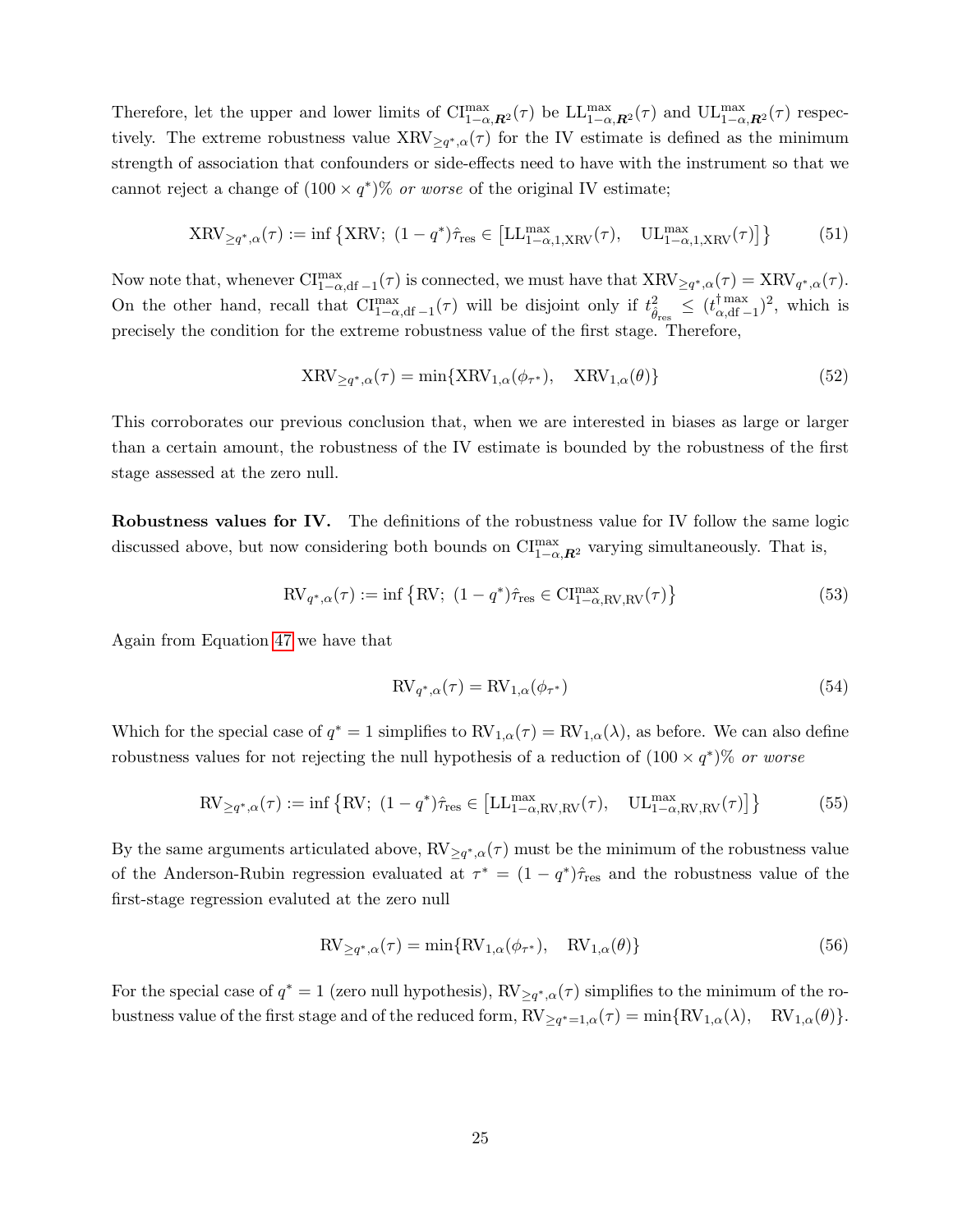#### 4.2.4 Bounds on the strength of omitted variables

The bounds discussed in Section [3.3](#page-18-1) work without any major modifications in the Anderson-Rubin setting. When testing a specific null hypothesis  $H_0 : \tau = \tau_0$  in the AR regression, we have  $k_Z$  as before, and instead of  $k_Y$  we now have  $k_{Y_{\tau_0}}$ 

$$
k_{Y_{\tau_0}} := \frac{R_{Y_{\tau_0} \sim W|Z, \mathbf{X}_{-j}}^2}{R_{Y_{\tau_0} \sim X_j|Z\mathbf{X}_{-j}}^2}.
$$
\n(57)

The plausibility judgment one is making here is that of how strong unobserved confounders or side-effects are, relative to observed covariates, in explaining the residual variance of the untreated potential outcome and of the instrument, under the null hypothesis  $H_0: \tau = \tau_0$ .

Since the judgment is made under a specific null, the bounds will be different when testing different hypotheses. Therefore, it may be useful to compute bounds under a slightly more conservative assumption. More precisely, consider

$$
k_{Y_{\tau_0}}^{\max} := \frac{\max_{\tau_0} R_{Y_{\tau_0} \sim W|Z, \mathbf{X}_{-j}}^2}{\max_{\tau_0} R_{Y_{\tau_0} \sim X_j|Z\mathbf{X}_{-j}}}.
$$
\n(58)

That is, we can posit that the omitted variables are no stronger than (a multiple of) the maximum explanatory power of an observed covariate, regardless of the value of  $\tau_0$ . This has the useful property of providing a unique valid bound for any value of the null hypothesis, and can be used to place bounds on sensitivity contours of the lower and upper limit of the AR confidence intervals, as we show next.

## <span id="page-26-0"></span>5 Using the OVB framework for the sensitivity analysis of IV

In this section we return to our running example of estimating the returns to schooling and show how these tools can be deployed to assess the robustness of those findings to violations of the IV assumptions. We propose investigators begin their sensitivity analysis by examining the robustness of the first-stage and reduced-form estimates. Not only are these analyses usually important on their own right, but in many cases—including this one—this exercise will be sufficient to establish that the instrumental variable estimate is not very informative of the causal effect of interest, since one is not in a position to rule out confounders or side-effects that can explain away those auxiliary estimates. We then turn to the sensitivity of the IV itself, and further show how sensitivity contour plots of the adjusted lower and upper limits of the AR confidence interval, supplemented with benchmark bounds, give a succinct yet complete picture of the whole range of sensitivity of the IV estimate.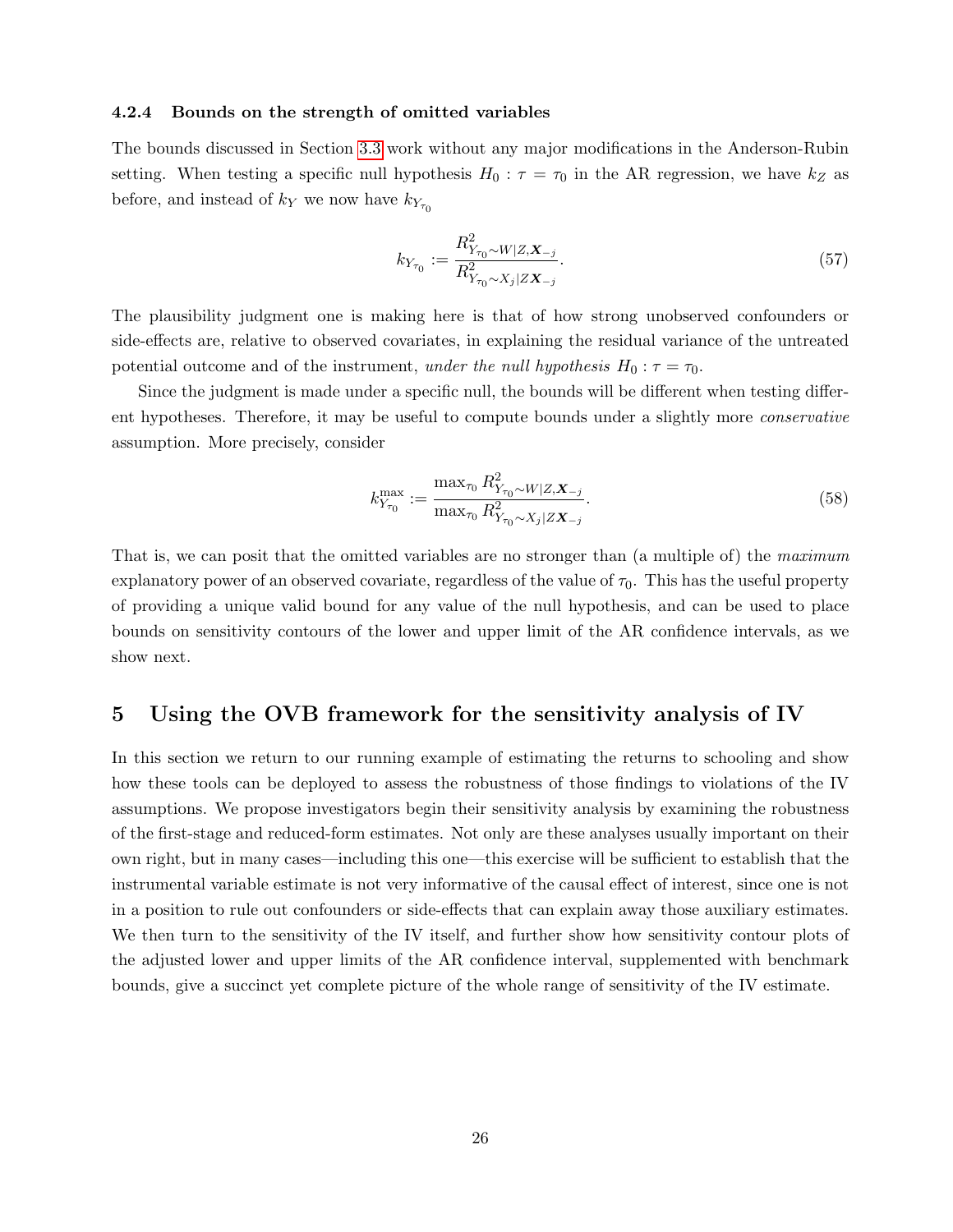### 5.1 Minimal reporting and sensitivity plots of the reduced form

We start by examining the sensitivity of the reduced-form estimate, namely, the effect of *Proximity* on Earnings. Recall that if we cannot rule out that the reduced form is zero, we also cannot rule out the IV estimate is zero. In our running example we focus the discussion on violations of the ignorability of the instrument due to confounders, as this is the main threat of the study under investigation. Readers should keep in mind, however, that all analyses performed here can be equally used to assess violations of the exclusion restriction (or both). Table [3](#page-27-0) shows the minimal sensitivity reporting initially proposed in [Cinelli and Hazlett](#page-32-9) [\(2020\)](#page-32-9), but now incorporating the new results of Section [3.](#page-11-0) Beyond the usual statistics such as the point estimate, standard-error and t-value, we recommend that researchers also report the: (i) partial  $R^2$  of the instrument with the outcome  $(R_{Y\sim Z|\mathbf{X}}^2=0.18\%)$ , as well as (ii) the robustness value  $(\text{RV}_{q^*,\alpha}=0.67\%)$ , and (iii) the extreme robustness value (XRV<sub>q<sup>\*</sup>, $\alpha$ </sub> = 0.05%), both for where the confidence interval would cross zero  $(q^*=1)$ , at a chosen significance level (here,  $\alpha = 0.05$ ).

|  | Outcome: Earnings (log) |  |
|--|-------------------------|--|
|--|-------------------------|--|

<span id="page-27-0"></span>

| $\overline{\text{Instrument}} \quad \text{Estimate} \quad \text{Std. Error} \quad \text{t-value} \quad R_{Y \sim Z   \boldsymbol{X}}^2 \quad \text{XRV}_{q^*, \alpha} \quad \text{RV}_{q^*, \alpha}$ |       |  |  |  |                                           |  |
|------------------------------------------------------------------------------------------------------------------------------------------------------------------------------------------------------|-------|--|--|--|-------------------------------------------|--|
| Proximity                                                                                                                                                                                            | 0.042 |  |  |  | $0.018$ $2.33$ $0.18\%$ $0.05\%$ $0.67\%$ |  |
| <i>Bound (1x SMSA)</i> : $R_{Y \sim W Z,\mathbf{X}}^2 = 2\%, R_{W \sim Z \mathbf{X}}^2 = 0.6\%, t_{\alpha,df-1,\mathbf{R}^2}^{\dagger \max} = 2.55$                                                  |       |  |  |  |                                           |  |
| <b>Note:</b> df = 2994, $q^* = 1$ , $\alpha = 0.05$                                                                                                                                                  |       |  |  |  |                                           |  |

Table 3: Minimal sensitivity reporting of the reduced-form regression.

For our running example, the robustness value reveals that confounders that explain 0.67% of the residual variation both of proximity and of (log) Earnings are sufficiently strong to make the reduced-form estimate statistically insignificant, whereas confounders that explain less than 0.67% of the residual variation of both the instrument and of the outcome are not strong enough to do so. The extreme robustness value and the partial  $R^2$  show that, if we are not willing to impose constraints on the strength of confounders with the outcome, then they would need to explain less than 0.05% or 0.18% of the instrument to escape concerns of eliminating statistical significance or fully eliminating the point estimate, respectively. To aid users in making plausibility judgments, the note of Table [3](#page-27-0) provides the maximum strength of unobserved confounding if it were as strong as SMSA (an indicator variable for whether the individual lived in a metropolitan region) along with the OVB-adjusted critical value for a confounder with such strength,  $t_{\alpha, df-1, R^2}^{\dagger, \max} = 2.55$ . Since the observed t-value (2.33) is less than the adjusted critical threshold of 2.55, the table immediately reveals that confounding as strong as SMSA (for example, in the form of residual geographic confounding) is sufficiently strong to be problematic.

Beyond the results of Table [3,](#page-27-0) we also advise researchers to provide a sensitivity contour plot of the t-value for testing the null hypothesis of zero effect, while also showing different bounds on strength of confounding, under different assumptions of how they compare to the observed variables. This is shown in Figure [3a.](#page-28-0) The horizontal axis describes the partial  $R<sup>2</sup>$  of the confounder with the instrument whereas the vertical axis describes the partial  $R<sup>2</sup>$  of the confounder with the outcome.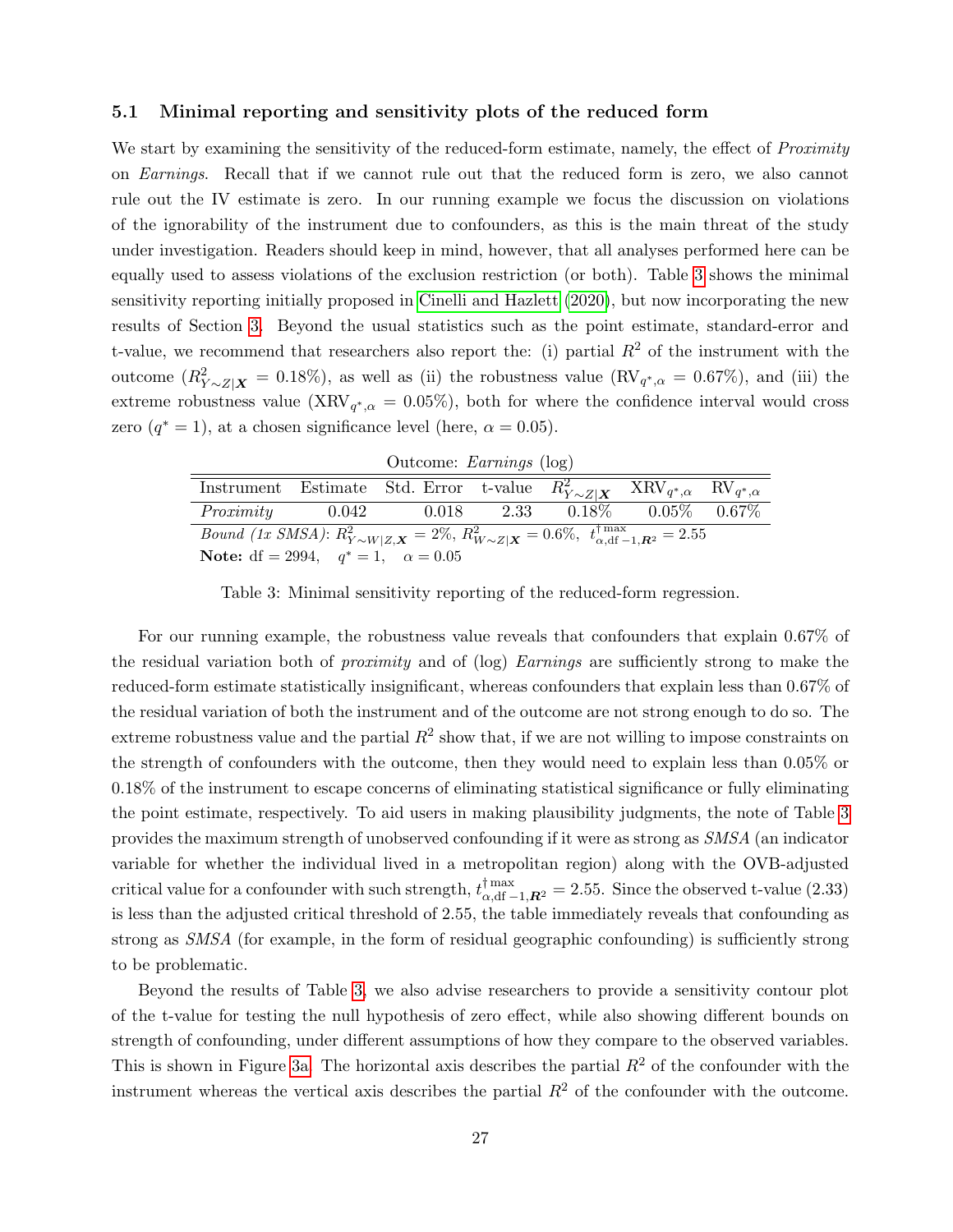<span id="page-28-0"></span>

Figure 3: Sensitivity contour plots with benchmark bounds for the t-value of: (a) the reduced form; and, (b) the first stage.

The contour lines show the t-value one would have obtained, had a confounder with such postulated strength been included in the reduced-form regression. The red dashed line shows the statistical significance threshold, and the red diamonds places bounds on strength of confounding as strong as Black (an indicator for race) and, again, SMSA. As we can see, confounders as strong as either Black or SMSA are sufficient to bring the reduced form, and hence also the IV estimate, to a region which is not statistically different from zero. Since it is not very difficult to imagine residual confounders as strong or stronger than those (e.g., parental income, finer grained geographic location, etc), these results for the reduced form are sufficient to call into question the reliability of the instrumental variable estimate.

### <span id="page-28-1"></span>5.2 Minimal reporting and sensitivity plots of the first stage

| Outcome: <i>Education</i> (years)                                                                                                                              |      |                                                                                                                                                                                                      |  |  |                                           |  |  |
|----------------------------------------------------------------------------------------------------------------------------------------------------------------|------|------------------------------------------------------------------------------------------------------------------------------------------------------------------------------------------------------|--|--|-------------------------------------------|--|--|
|                                                                                                                                                                |      | $\overline{\text{Instrument}} \quad \text{Estimate} \quad \text{Std. Error} \quad \text{t-value} \quad R_{D \sim Z   \boldsymbol{X}}^2 \quad \text{XRV}_{q^*, \alpha} \quad \text{RV}_{q^*, \alpha}$ |  |  |                                           |  |  |
| Proximity                                                                                                                                                      | 0.32 |                                                                                                                                                                                                      |  |  | $0.088$ $3.64$ $0.44\%$ $0.31\%$ $3.02\%$ |  |  |
| <i>Bound (1x SMSA)</i> : $R_{D\sim W Z,\mathbf{X}}^2 = 0.5\%$ , $R_{Z\sim W \mathbf{X}}^2 = 0.6\%$ , $t_{\alpha,\text{df}-1,\mathbf{R}^2}^{\text{max}} = 2.26$ |      |                                                                                                                                                                                                      |  |  |                                           |  |  |
| <b>Note:</b> df = 2994, $q^* = 1$ , $\alpha = 0.05$                                                                                                            |      |                                                                                                                                                                                                      |  |  |                                           |  |  |

Table 4: Minimal sensitivity reporting of the first-stage regression.

We now turn to the sensitivity analysis of the first-stage regression. Table [4](#page-28-1) performs the same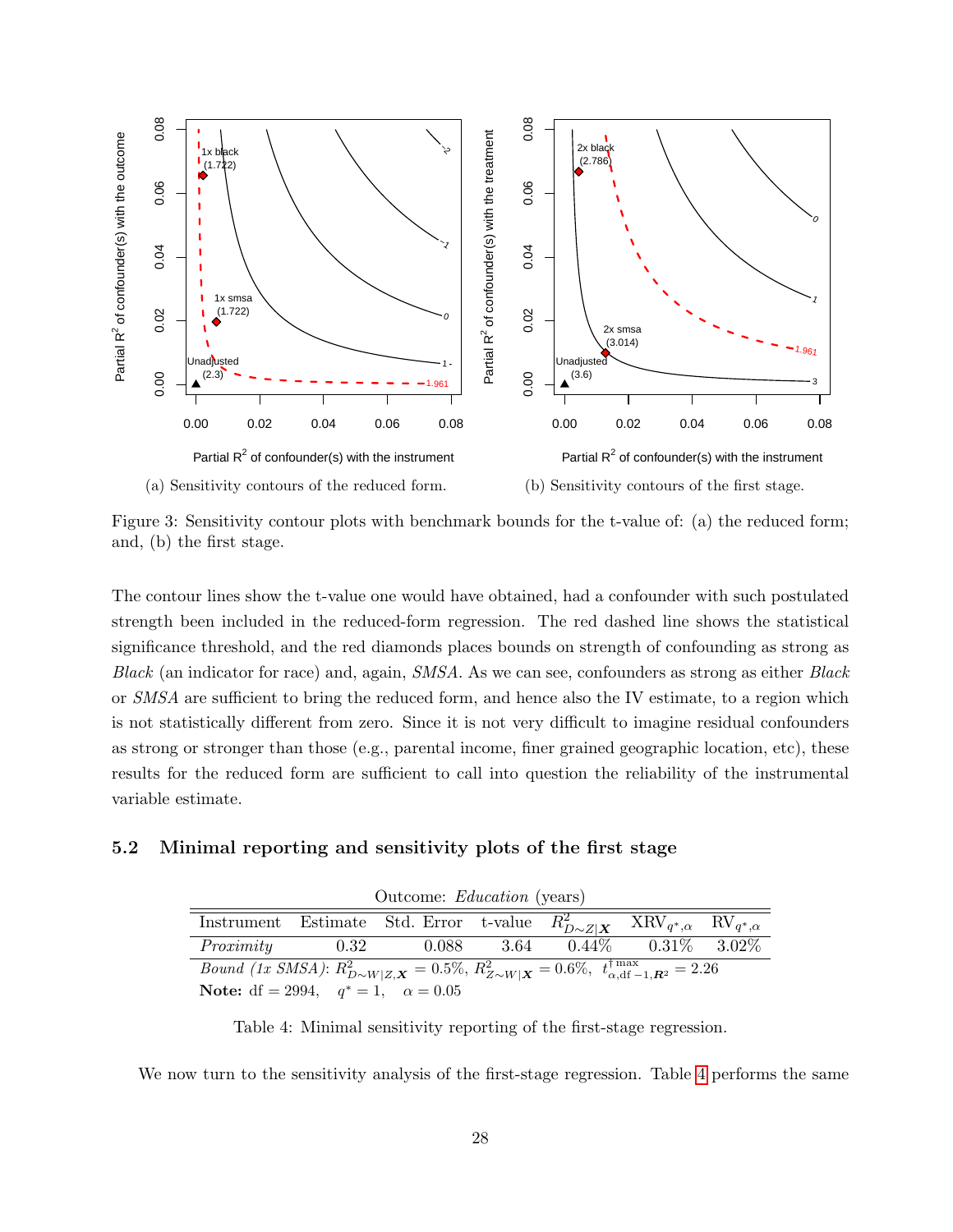sensitivity exercises as before, but now for the regression of *Education* (treatment) on *Proximity* (instrument). As expected, the association of proximity to college with years of education is stronger than its association with earnings, and this is also reflected in the robustness statistics, which are slightly higher  $(R_{D\sim Z|\mathbf{X}}^2=0.44\%, \text{ XRV}_{q^*,\alpha}=0.31\%$  and  $\text{RV}_{q^*,\alpha}=3.02\%$ ). As the note of Table [4](#page-28-1) shows, confounding as strong as  $SMSA$  would not be sufficiently strong to bring the first-stage estimate to a region where it is not statistically different than zero. Figure [3b](#page-28-0) supplements those analysis with the sensitivity contour plot for the t-value of the first-stage regression. Here the horizontal axis still describes the partial  $R^2$  of the confounder with the instrument, but now the vertical axis describes the partial  $R^2$  of the confounder with the treatment. The plot reveals that, contrary to the reduced form, the first stage survives confounding once or twice as strong as *Black* or SMSA. The contrast of both sensitivity results suggests that, in our running example, the most prominent risk to the validity of the IV estimate comes from residual confounding on the reducedform estimate.

### 5.3 Minimal reporting and sensitivity plots of the IV

Finally, we turn our attention to the sensitivity analysis of the IV, and Table [5](#page-29-0) shows our proposed minimal sensitivity reporting. We start with the IV point estimate (0.132), as well as the lower limit  $(L_{1-\alpha} = 0.025)$  and the upper limit  $(U_{1-\alpha} = 0.285)$  of the Anderson-Rubin confidence interval. The t-value for testing the null hypothesis of zero effect is also shown (2.33). Next, we propose researchers to report the extreme robustness value  $XRV_{\geq q^*,\alpha}$  and the robustness value  $RV_{\geq q^*,\alpha}$ for bringing the lower limit of the confidence interval to *or beyond* zero (or another meaningful threshold), at the 5% significance level.

| Outcome: Earnings (log) |  |
|-------------------------|--|
|                         |  |

<span id="page-29-0"></span>

| Treatment                                                                                                                                        |  |  | Estimate $LL_{1-\alpha}$ $UL_{1-\alpha}$ t-value $XRV_{\geq q^*,\alpha}$ $RV_{\geq q^*,\alpha}$ |  |
|--------------------------------------------------------------------------------------------------------------------------------------------------|--|--|-------------------------------------------------------------------------------------------------|--|
| <i>Education</i> (years) $0.132$ $0.025$ $0.285$ $2.33$ $0.05\%$ $0.67\%$                                                                        |  |  |                                                                                                 |  |
| <i>Bound (1x SMSA)</i> : $R_{Y_0 \sim W Z,\mathbf{X}}^2 = 2\%, R_{W \sim Z \mathbf{X}}^2 = 0.6\%, t_{\alpha,df-1,\mathbf{R}^2}^{\dagger} = 2.55$ |  |  |                                                                                                 |  |
| <b>Note:</b> df = 2994, $q^* = 1$ , $\alpha = 0.05$                                                                                              |  |  |                                                                                                 |  |

Table 5: Minimal sensitivity reporting of IV estimate (Anderson-Rubin).

As derived in Section [4.2.3,](#page-24-0) we have that the (extreme) robustness value of the IV estimate for bringing the lower limit of the confidence interval to or below zero is the minimum of either the (extreme) robustness value of the reduced form and the (extreme) robustness value of the first stage. Therefore, the sensitivity statistics of Table [5](#page-29-0) essentially reproduce the results of Table [3.](#page-27-0)

After examining the sensitivity of the first stage and reduced form it is thus, more informative to assess the sensitivity of the IV for null hypotheses *other than zero*. To that end, investigators may wish to examine sensitivity contour plots similar to those of Figure [3,](#page-28-0) but with contours now showing the adjusted lower and upper limits of the confidence interval. These contours are shown Figure [4.](#page-30-1) Here, as usual, the horizontal axis describes the partial  $R^2$  of the confounder with the instrument, but now the vertical axis describes the partial  $R<sup>2</sup>$  of the confounder with the untreated *potential*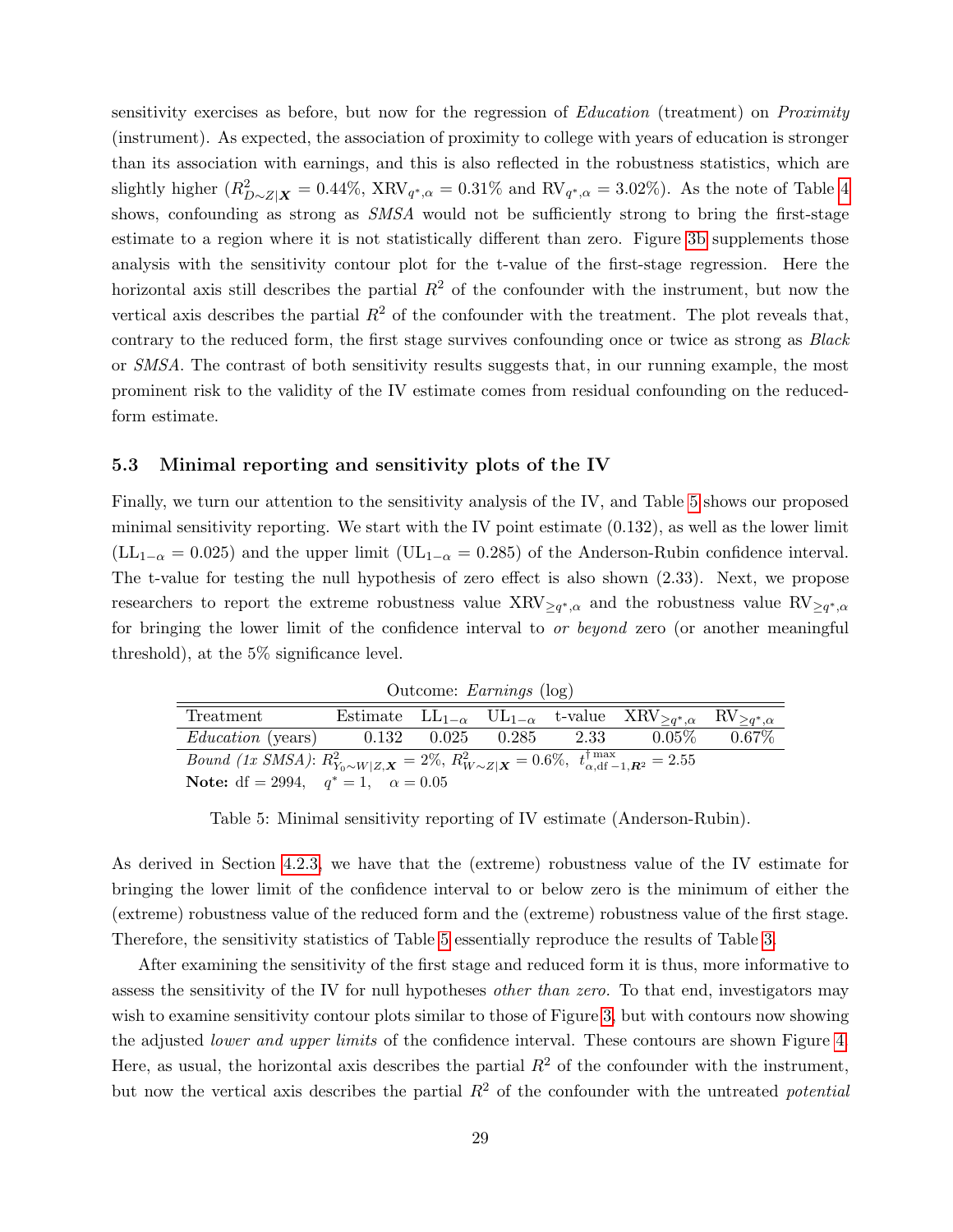<span id="page-30-1"></span>

Figure 4: Sensitivity contour plots for the lower (a) and upper (b) limits of the 95% confidence interval for the IV estimate.

outcome. The contour lines show the worst lower (or upper) limit of the set of compatible inferences considering confounders bounded by such strength. Red dashed lines shows a critical contour line of interest (such as zero) as well as the boundary beyond confidence intervals become unbounded. As the plot reveals, even confounding as strong as SMSA could lead to an interval of compatible inferences for the causal effect of  $\text{CI}^{\text{max}}_{1-\alpha,\mathbf{R}^2}(\tau) = [-0.02, 0.40]$ , which includes not only the original OLS estimate  $(7.5\%)$ , but also implausibly high values  $(40\%)$ , or even negative values  $(-2\%)$ , and is thus too wide for any meaningful conclusions regarding the "true" returns to schooling. That is, if we are concerned that omitted variables as strong as SMSA might exist, then we are unable to reject any estimates in this range, calling into question the strength of evidence provided by this IV study.

# <span id="page-30-0"></span>6 Conclusion

In this paper we developed a suite of sensitivity analysis tools for IV that naturally handles multiple "side-effects" and confounders of the instrument, does not require assumptions on the functional form of such omitted variables, and allows exploiting expert knowledge to bound sensitivity parameters. In particular, we introduced new sensitivity statistics for IV estimates that are suited for routine reporting, such as (extreme) robustness values, describing the minimum strength that omitted variables need to have, both with the instrument, and with the untreated potential outcome, to overturn the conclusions of an IV study. We also introduced a novel "OVB-adjusted" critical value that allows researchers to easily perform hypothesis tests or construct confidence intervals that ac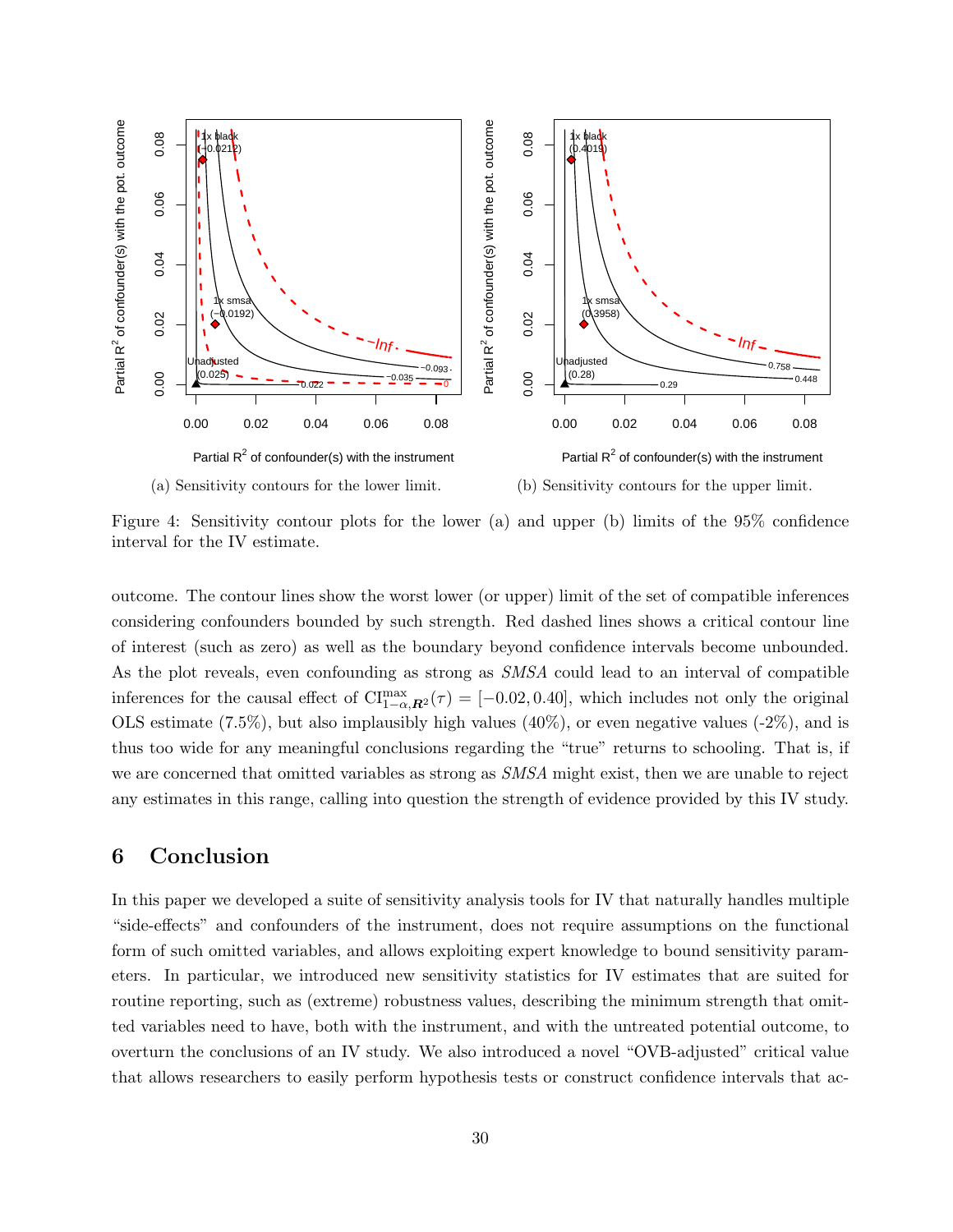counts for omitted variable bias of any postulated strength, by simply replacing traditional critical values with the adjusted ones. Finally, we showed how intuitive visual displays can be deployed to fully characterize the sensitivity of IV to violations of its standard assumptions. Extension of these sensitivity analysis tools beyond the "just-identified" case, handling multiple instruments and multiple treatments, is an interesting direction for future work.

# References

- <span id="page-31-8"></span>Altonji, J. G., Elder, T. E., and Taber, C. R. (2005). An evaluation of instrumental variable strategies for estimating the effects of catholic schooling. Journal of Human resources, 40(4):791–821.
- <span id="page-31-12"></span>Anderson, T. W. and Rubin, H. (1949). Estimation of the parameters of a single equation in a complete system of stochastic equations. The Annals of Mathematical Statistics, 20(1):46–63.
- <span id="page-31-11"></span>Andrews, I., Stock, J. H., and Sun, L. (2019). Weak instruments in instrumental variables regression: Theory and practice. Annual Review of Economics, 11:727–753.
- <span id="page-31-1"></span>Angrist, J. D., Imbens, G. W., and Rubin, D. B. (1996). Identification of causal effects using instrumental variables. Journal of the American statistical Association, 91(434):444–455.
- <span id="page-31-9"></span>Angrist, J. D. and Krueger, A. B. (2001). Instrumental variables and the search for identification: From supply and demand to natural experiments. Journal of Economic perspectives, 15(4):69–85.
- <span id="page-31-2"></span>Angrist, J. D. and Pischke, J.-S. (2009). *Mostly harmless econometrics: An empiricist's companion.* Princeton university press.
- <span id="page-31-10"></span>Angrist, J. D. and Pischke, J.-S. (2014). Mastering 'metrics: The path from cause to effect. Princeton University Press.
- <span id="page-31-5"></span>Baiocchi, M., Cheng, J., and Small, D. S. (2014). Instrumental variable methods for causal inference. Statistics in medicine, 33(13):2297–2340.
- <span id="page-31-3"></span>Balke, A. and Pearl, J. (1994). Counterfactual probabilities: Computational methods, bounds and applications. In Uncertainty Proceedings 1994, pages 46–54. Elsevier.
- <span id="page-31-4"></span>Balke, A. and Pearl, J. (1997). Bounds on treatment effects from studies with imperfect compliance. Journal of the American Statistical Association, 92(439):1171–1176.
- <span id="page-31-6"></span>Bonet, B. (2001). Instrumentality tests revisited. In Proceedings of the Seventeenth conference on Uncertainty in artificial intelligence, pages 48–55. Morgan Kaufmann Publishers Inc.
- <span id="page-31-7"></span>Bound, J., Jaeger, D. A., and Baker, R. M. (1995). Problems with instrumental variables estimation when the correlation between the instruments and the endogenous explanatory variable is weak. Journal of the American statistical association, 90(430):443–450.
- <span id="page-31-0"></span>Bowden, R. J. and Turkington, D. A. (1990). Instrumental variables, volume 8. Cambridge university press.
- <span id="page-31-13"></span>Brito, C. and Pearl, J. (2002). Generalized instrumental variables. In Darwiche, A. and Friedman, N., editors, UAI '02, Proceedings of the 18th Conference in Uncertainty in Artificial Intelligence, University of Alberta, Edmonton, Alberta, Canada, August 1-4, 2002, pages 85–93. Morgan Kaufmann.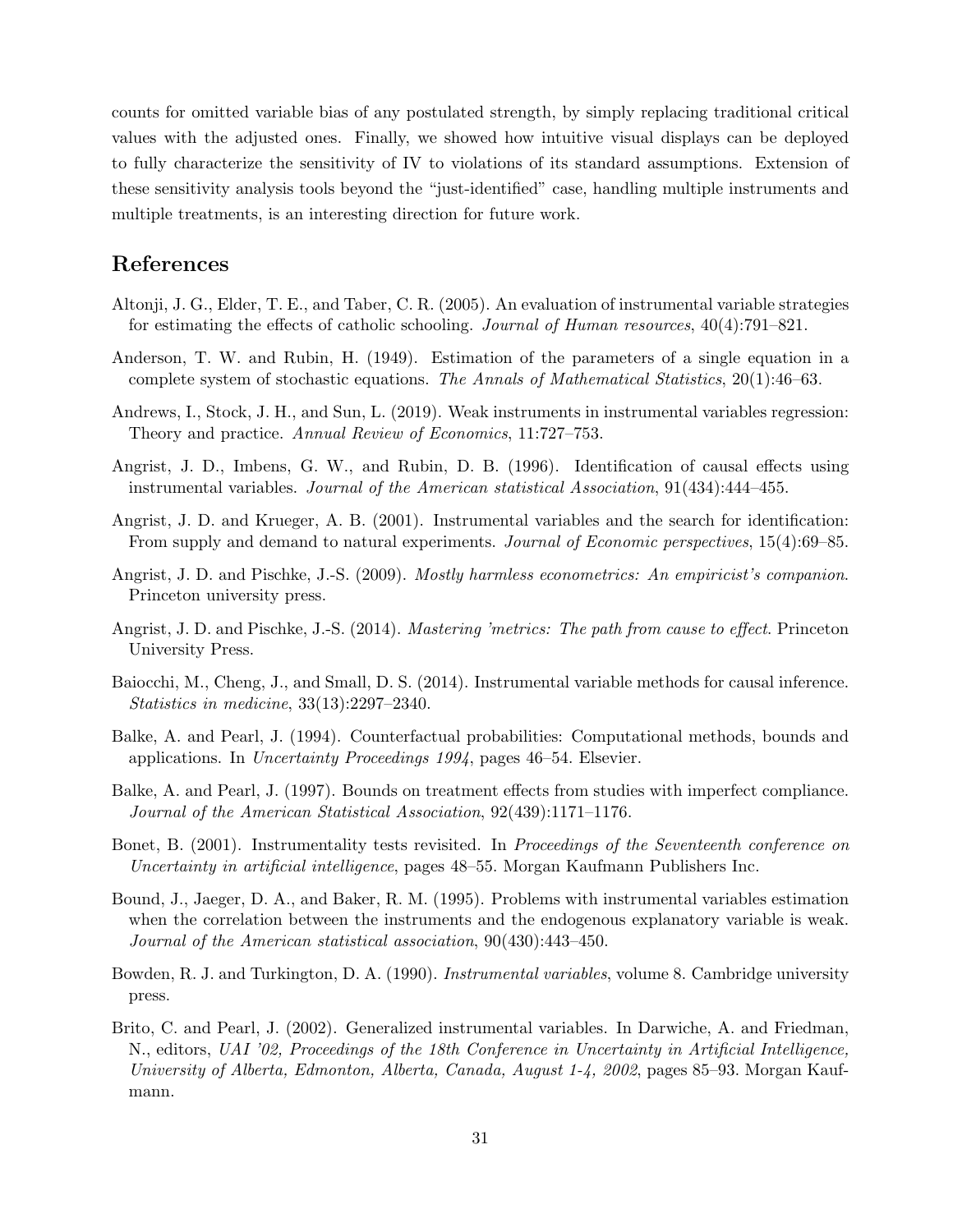- <span id="page-32-1"></span>Burgess, S. and Thompson, S. G. (2015). Mendelian randomization: methods for using genetic variants in causal estimation. CRC Press.
- <span id="page-32-12"></span>Card, D. (1993). Using geographic variation in college proximity to estimate the return to schooling. Technical report, National Bureau of Economic Research.
- <span id="page-32-11"></span>Card, D. (1999). The causal effect of education on earnings. In Handbook of labor economics, volume 3, pages 1801–1863. Elsevier.
- <span id="page-32-10"></span>Cinelli, C., Ferwerda, J., and Hazlett, C. (2020). sensemakr: Sensitivity analysis tools for OLS in R and Stata. Working Paper.
- <span id="page-32-9"></span>Cinelli, C. and Hazlett, C. (2020). Making sense of sensitivity: Extending omitted variable bias. Journal of the Royal Statistical Society: Series B (Statistical Methodology).
- <span id="page-32-8"></span>Cinelli, C., Kumor, D., Chen, B., Pearl, J., and Bareinboim, E. (2019). Sensitivity analysis of linear structural causal models. International Conference on Machine Learning.
- <span id="page-32-7"></span>Conley, T. G., Hansen, C. B., and Rossi, P. E. (2012). Plausibly exogenous. Review of Economics and Statistics, 94(1):260–272.
- <span id="page-32-15"></span>Cornfield, J., Haenszel, W., Hammond, E. C., Lilienfeld, A. M., Shimkin, M. B., and Wynder, E. L. (1959). Smoking and lung cancer: recent evidence and a discussion of some questions. Journal of the National Cancer institute, 22(1):173–203.
- <span id="page-32-3"></span>Deaton, A. S. (2009). Instruments of development: Randomization in the tropics, and the search for the elusive keys to economic development. Technical report, National bureau of economic research.
- <span id="page-32-0"></span>Didelez, V. and Sheehan, N. (2007). Mendelian randomization as an instrumental variable approach to causal inference. Statistical methods in medical research, 16(4):309–330.
- <span id="page-32-6"></span>DiPrete, T. A. and Gangl, M. (2004). Assessing bias in the estimation of causal effects: Rosenbaum bounds on matching estimators and instrumental variables estimation with imperfect instruments. Sociological methodology, 34(1):271–310.
- <span id="page-32-14"></span>Fieller, E. C. (1954). Some problems in interval estimation. Journal of the Royal Statistical Society: Series B (Methodological), 16(2):175–185.
- <span id="page-32-17"></span>Fossaluza, V., Izbicki, R., da Silva, G. M., and Esteves, L. G. (2017). Coherent hypothesis testing. The American Statistician, 71(3):242–248.
- <span id="page-32-13"></span>Frisch, R. and Waugh, F. V. (1933). Partial time regressions as compared with individual trends. Econometrica: Journal of the Econometric Society, pages 387–401.
- <span id="page-32-16"></span>Gabriel, K. R. (1969). Simultaneous test procedures–some theory of multiple comparisons. The Annals of Mathematical Statistics, pages 224–250.
- <span id="page-32-5"></span>Gallen, T. (2020). Broken instruments. Available at SSRN.
- <span id="page-32-2"></span>Gunsilius, F. (2020). Non-testability of instrument validity under continuous treatments. *Biometrika*.
- <span id="page-32-4"></span>Heckman, J. J. and Urzua, S. (2010). Comparing IV with structural models: What simple IV can and cannot identify. Journal of Econometrics, 156(1):27–37.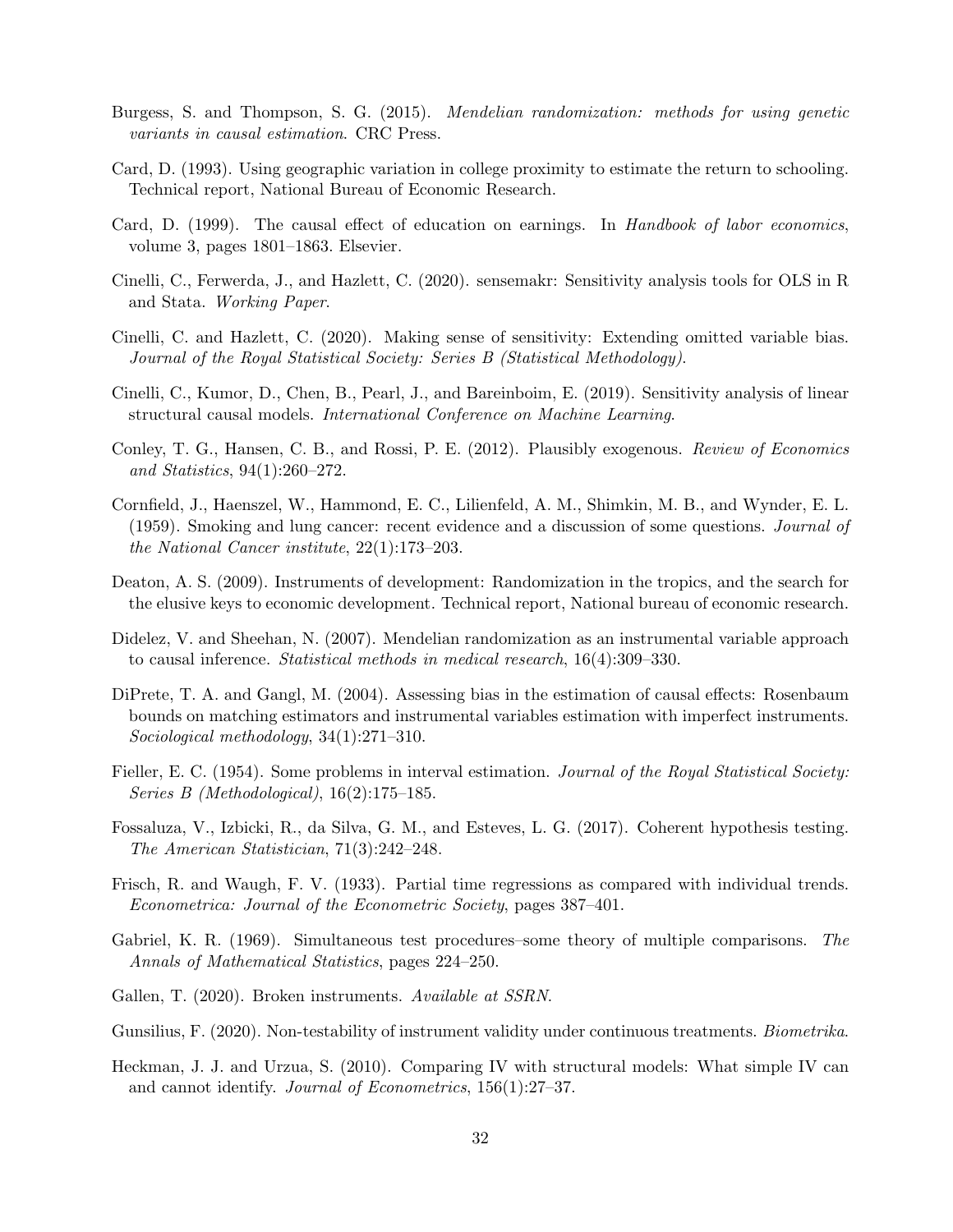- <span id="page-33-5"></span>Hernán, M. A. and Robins, J. M. (2006). Instruments for causal inference: an epidemiologist's dream? Epidemiology, pages 360–372.
- <span id="page-33-4"></span>Imbens, G. (2014). Instrumental variables: An econometrician's perspective. Technical report, National Bureau of Economic Research.
- <span id="page-33-1"></span>Imbens, G. W. and Rubin, D. B. (2015). Causal inference in statistics, social, and biomedical sciences. Cambridge University Press.
- <span id="page-33-11"></span>Jiang, Y., Kang, H., and Small, D. S. (2018). ivmodel: An r package for inference and sensitivity analysis of instrumental variables models with one endogenous variable. R package vignette.
- <span id="page-33-7"></span>Kédagni, D. and Mourifié, I. (2020). Generalized instrumental inequalities: testing the instrumental variable independence assumption. Biometrika.
- <span id="page-33-14"></span>Kruskal, W. and Majors, R. (1989). Concepts of relative importance in recent scientific literature. The American Statistician, 43(1):2–6.
- <span id="page-33-12"></span>Lovell, M. C. (1963). Seasonal adjustment of economic time series and multiple regression analysis. Journal of the American Statistical Association, 58(304):993–1010.
- <span id="page-33-13"></span>Lovell, M. C. (2008). A simple proof of the FWL theorem. The Journal of Economic Education, 39(1):88–91.
- <span id="page-33-17"></span>Mehlum, H. (2020). The polar confidence curve for a ratio. *Econometric Reviews*, 39(3):234–243.
- <span id="page-33-8"></span>Mellon, J. (2020). Rain, rain, go away: 137 potential exclusion-restriction violations for studies using weather as an instrumental variable. Available at SSRN.
- <span id="page-33-16"></span>Patriota, A. G. (2013). A classical measure of evidence for general null hypotheses. Fuzzy Sets and Systems, 233:74–88.
- <span id="page-33-6"></span>Pearl, J. (1995). On the testability of causal models with latent and instrumental variables. In Proceedings of the Eleventh conference on Uncertainty in artificial intelligence, pages 435–443. Morgan Kaufmann Publishers Inc.
- <span id="page-33-0"></span>Pearl, J. (2009). Causality. Cambridge university press.
- <span id="page-33-3"></span>Robins, J. M. (1989). The analysis of randomized and non-randomized aids treatment trials using a new approach to causal inference in longitudinal studies. Health service research methodology: a focus on AIDS, pages 113–159.
- <span id="page-33-2"></span>Rosenbaum, P. R. (2017). Observation and experiment: an introduction to causal inference. Harvard University Press.
- <span id="page-33-15"></span>Schervish, M. J. (1996). P values: what they are and what they are not. The American Statistician, 50(3):203–206.
- <span id="page-33-9"></span>Small, D. S. (2007). Sensitivity analysis for instrumental variables regression with overidentifying restrictions. Journal of the American Statistical Association, 102(479):1049–1058.
- <span id="page-33-10"></span>Small, D. S. and Rosenbaum, P. R. (2008). War and wages: the strength of instrumental variables and their sensitivity to unobserved biases. Journal of the American Statistical Association, 103(483):924–933.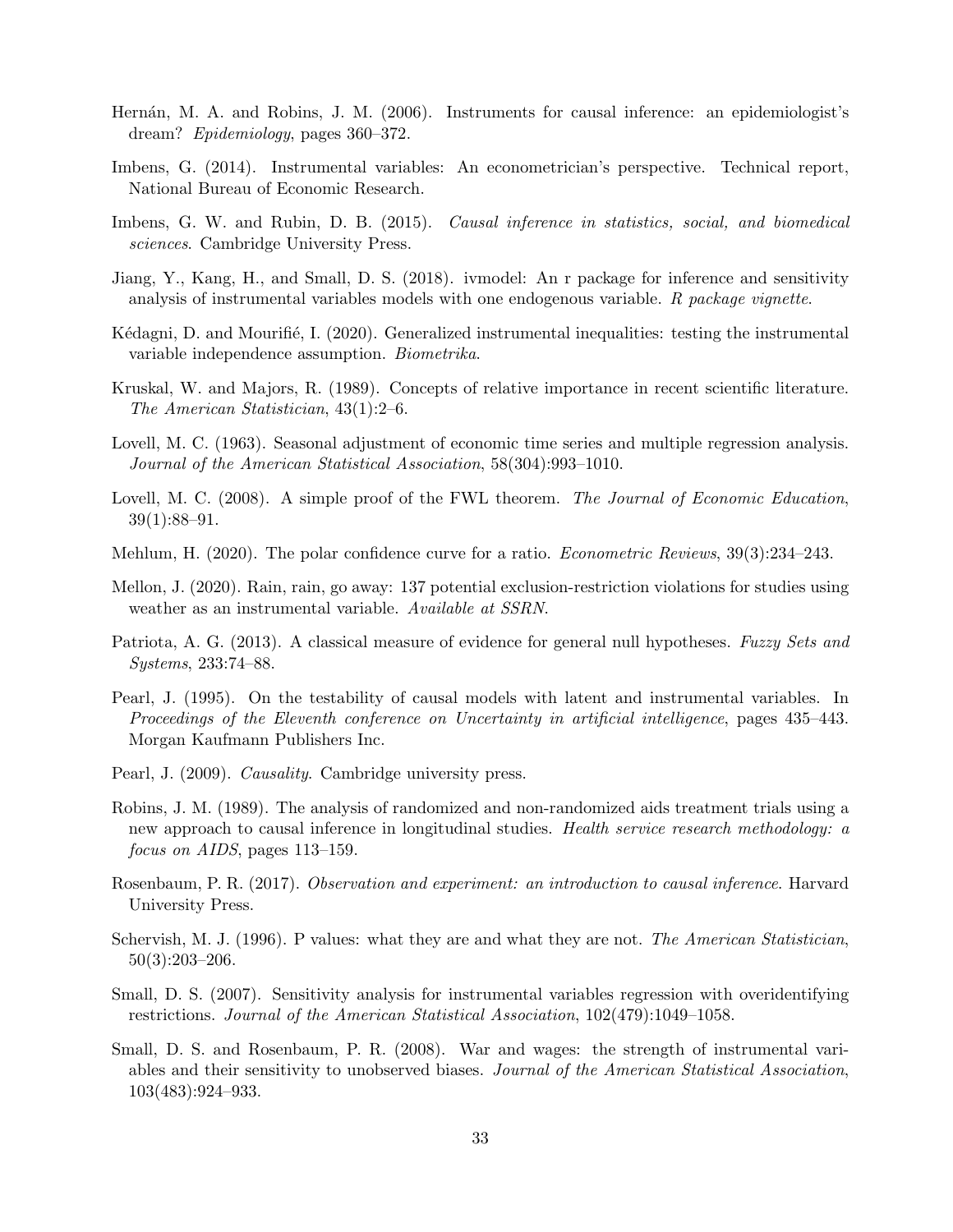- <span id="page-34-1"></span>Swanson, S. A., Hernán, M. A., Miller, M., Robins, J. M., and Richardson, T. S. (2018). Partial identification of the average treatment effect using instrumental variables: review of methods for binary instruments, treatments, and outcomes. Journal of the American Statistical Association, 113(522):933–947.
- <span id="page-34-2"></span>Wang, X., Jiang, Y., Zhang, N. R., and Small, D. S. (2018). Sensitivity analysis and power for instrumental variable studies. Biometrics.

<span id="page-34-0"></span>Wright, P. G. (1928). Tariff on animal and vegetable oils. Macmillan Company, New York.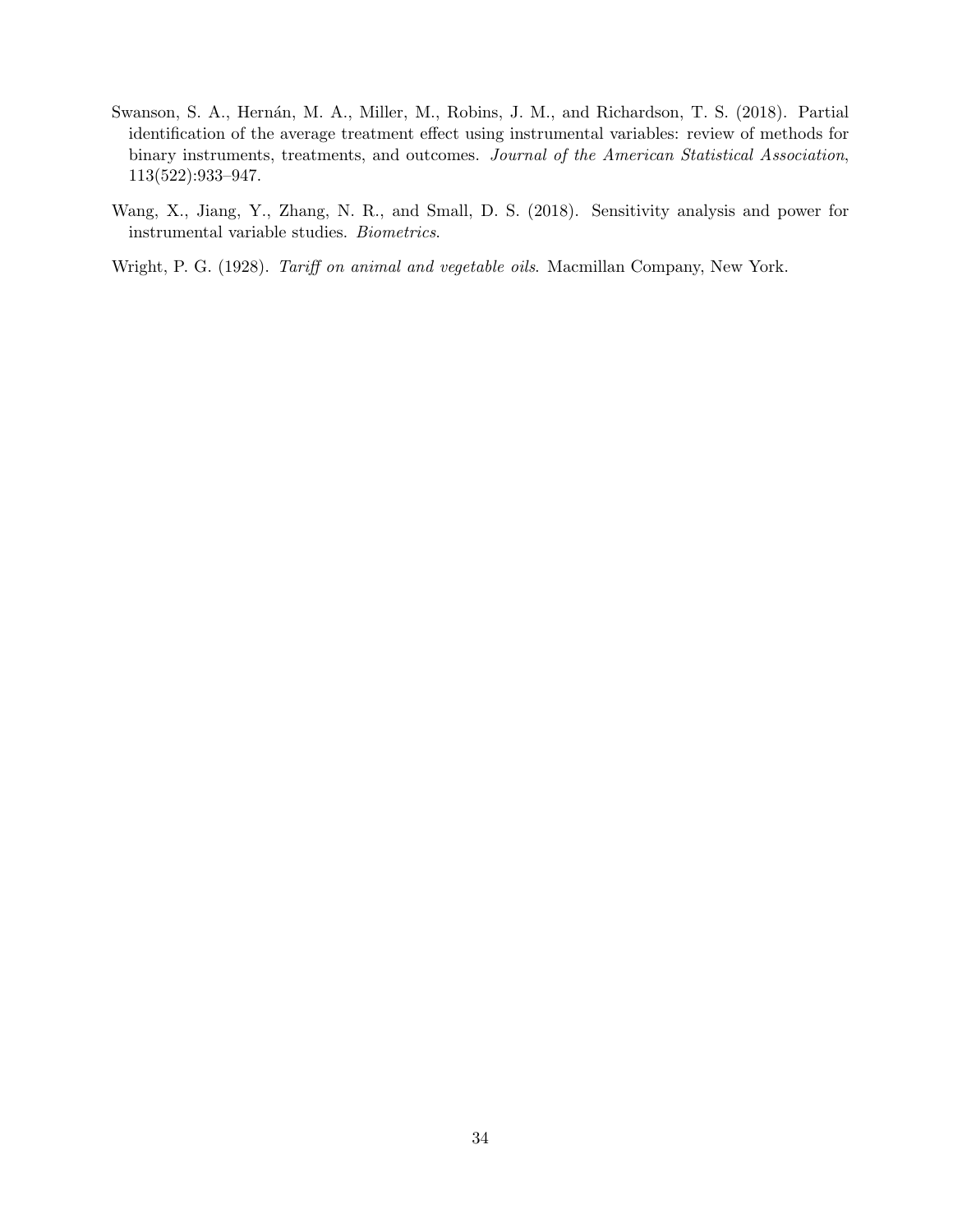# Appendix for "An Omitted Variable Bias Framework for Sensitivity Analysis of Instrumental Variables"

# Carlos Cinelli & Chad Hazlett

## A Main estimators for IV

For ease of reference, in this section we show in more detail some of the algebraic identities (and differences) of the main approaches to IV estimation.

### A.1 Indirect Least Squares (ILS)

Point Estimate. The ILS estimate is defined as the ratio of the reduced-form and first-stage estimates

<span id="page-35-1"></span><span id="page-35-0"></span>
$$
\hat{\tau}_{\text{ILS}} := \frac{\hat{\lambda}}{\hat{\theta}} \tag{59}
$$

Inference. Inference in the ILS framework is usually performed using the delta-method, with estimated variance

$$
\widehat{\text{var}}(\hat{\tau}_{\text{ILS}}) := \frac{1}{\hat{\theta}^2} \left( \widehat{\text{var}}(\hat{\lambda}) + \hat{\tau}^2 \widehat{\text{var}}(\hat{\theta}) - 2\hat{\tau}\widehat{\text{cov}}(\hat{\lambda}, \hat{\theta}) \right) \tag{60}
$$

where, using the FWL formulation,

$$
\widehat{\text{var}}(\hat{\lambda}) = \frac{\text{var}(Y^{\perp Z, \mathbf{X}, \mathbf{W}})}{\text{var}(Z^{\perp \mathbf{X}, \mathbf{W}})} \times df^{-1}, \qquad \widehat{\text{var}}(\hat{\theta}) = \frac{\text{var}(D^{\perp Z, \mathbf{X}, \mathbf{W}})}{\text{var}(Z^{\perp \mathbf{X}, \mathbf{W}})} \times df^{-1}
$$
(61)

are the estimated variances of the reduced form and first stage, and

$$
\widehat{\text{cov}}(\hat{\lambda}, \hat{\theta}) = \frac{\text{cov}(Y^{\perp Z, \mathbf{X}, \mathbf{W}}, D^{\perp Z, \mathbf{X}, \mathbf{W}})}{\text{var}(Z^{\perp \mathbf{X}, \mathbf{W}})} \times df^{-1}
$$
(62)

is the estimated covariance of  $\hat{\lambda}$  and  $\hat{\theta}$ .

#### A.2 Two-Stage Least Squares (2SLS)

Point Estimate. By the FWL theorem, the 2SLS point estimate can be written as

$$
\hat{\tau}_{2SLS} := \frac{\text{cov}(Y^{\perp X, W}, \hat{D}^{\perp X, W})}{\text{var}(\hat{D}^{\perp X, W})}
$$
(63)

In the just-identified case, the ILS and 2SLS point estimates are numerically identical. Expanding  $\widehat{D}$  we have that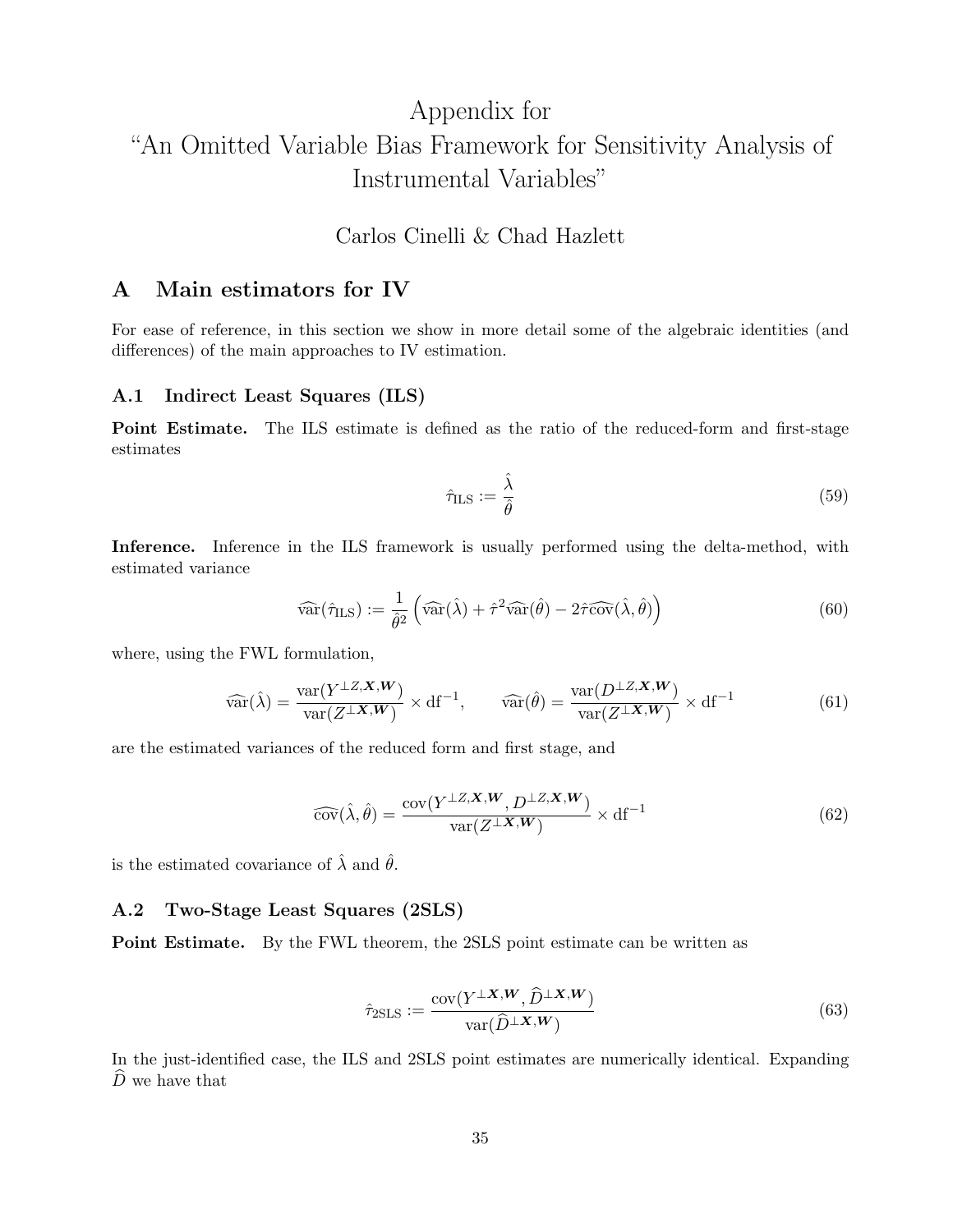$$
\hat{\tau}_{2\text{SLS}} = \frac{\text{cov}(Y^{\perp X, W}, \hat{D}^{\perp X, W})}{\text{var}(\hat{D}^{\perp X, W})} = \frac{\text{cov}(Y^{\perp X, W}, \hat{\theta} Z^{\perp X, W})}{\text{var}(\hat{\theta} Z^{\perp X, W})}
$$
(64)

$$
= \frac{\hat{\theta} \times \text{cov}(Y^{\perp X, W}, Z^{\perp X, W})}{\hat{\theta}^2 \times \text{var}(Z^{\perp X, W})} = \frac{\hat{\lambda}}{\hat{\theta}}
$$
(65)

Which establishes the equality  $\hat{\tau}_{2SLS} = \hat{\tau}_{ILS}$ .

Inference. By the FWL theorem, the standard two-stage least squares estimate of the variance can be written as

<span id="page-36-0"></span>
$$
\widehat{\text{var}}(\hat{\tau}_{2\text{SLS}}) := \frac{\text{var}(Y^{\perp X, W} - \hat{\tau} D^{\perp X, W})}{\text{var}(\hat{D}^{\perp X, W})} \times \text{df}^{-1}
$$
(66)

As with the point estimate, for the just-identified case, the estimated variance of ILS and 2SLS are numerically identical. To see why, note the denominator of Equation [66](#page-36-0) can be expanded to

$$
\text{var}(\widehat{D}^{\perp X,W}) = \text{var}(\widehat{\theta}Z^{\perp X,W}) = \widehat{\theta}^2 \text{var}(Z^{\perp X,W})
$$
\n(67)

Finally, the numerator can be written as,

$$
\text{var}(Y^{\perp X, W} - \hat{\tau}D^{\perp X, W}) = \text{var}(Y^{\perp X, W} - \hat{\tau}(\hat{\theta}Z^{X, W} + D^{\perp Z, X, W}))
$$
\n(68)

<span id="page-36-2"></span>
$$
= \text{var}((Y^{\perp X, W} - \hat{\lambda} Z^{X, W}) - \hat{\tau} D^{\perp Z, X, W}) \tag{69}
$$

$$
= \text{var}(Y^{\perp Z, \mathbf{X}, \mathbf{W}} - \hat{\tau} D^{\perp Z, \mathbf{X}, \mathbf{W}}) \tag{70}
$$

$$
= \text{var}(Y^{\perp Z, \mathbf{X}, \mathbf{W}}) + \hat{\tau}^2 \text{var}(D^{\perp Z, \mathbf{X}, \mathbf{W}}) - 2\hat{\tau} \text{cov}(Y^{\perp Z, \mathbf{X}, \mathbf{W}}, D^{\perp Z, \mathbf{X}, \mathbf{W}})
$$
\n(71)

Plugging in Equations [71](#page-36-1) and [67](#page-36-2) back in Equation [66,](#page-36-0) then using Equations [61](#page-35-0) and [62](#page-35-1) establishes the desired equality.

### A.3 Anderson-Rubin (AR)

**Point Estimate.** We define the Anderson-Rubin point estimate to be the value of  $\tau_0$  that makes  $\phi = 0$ , ie,

<span id="page-36-3"></span><span id="page-36-1"></span>
$$
\hat{\tau}_{AR} = \{\tau_0; \ \hat{\phi}_{\tau_0} = 0\} \tag{72}
$$

Resorting again to the FWL theorem, we can write the regression coefficient of the AR regression,  $\hat{\phi}_{\tau_0}$ , as a function of the regression coefficients of the first stage and reduced form,

$$
\hat{\phi}_{\tau_0} = \frac{\text{cov}(Y^{\perp X, W} - \tau_0 D^{\perp X, W}, Z^{\perp X, W})}{\text{var}(Z^{\perp X, W})}
$$
(73)

$$
= \frac{\text{cov}(Y^{\perp X, W}, Z^{\perp X, W})}{\text{var}(Z^{\perp X, W})} - \tau_0 \frac{\text{cov}(D^{\perp X, W}, Z^{\perp X, W})}{\text{var}(Z^{\perp X, W})} \tag{74}
$$

$$
=\hat{\lambda} - \tau_0 \hat{\theta} \tag{75}
$$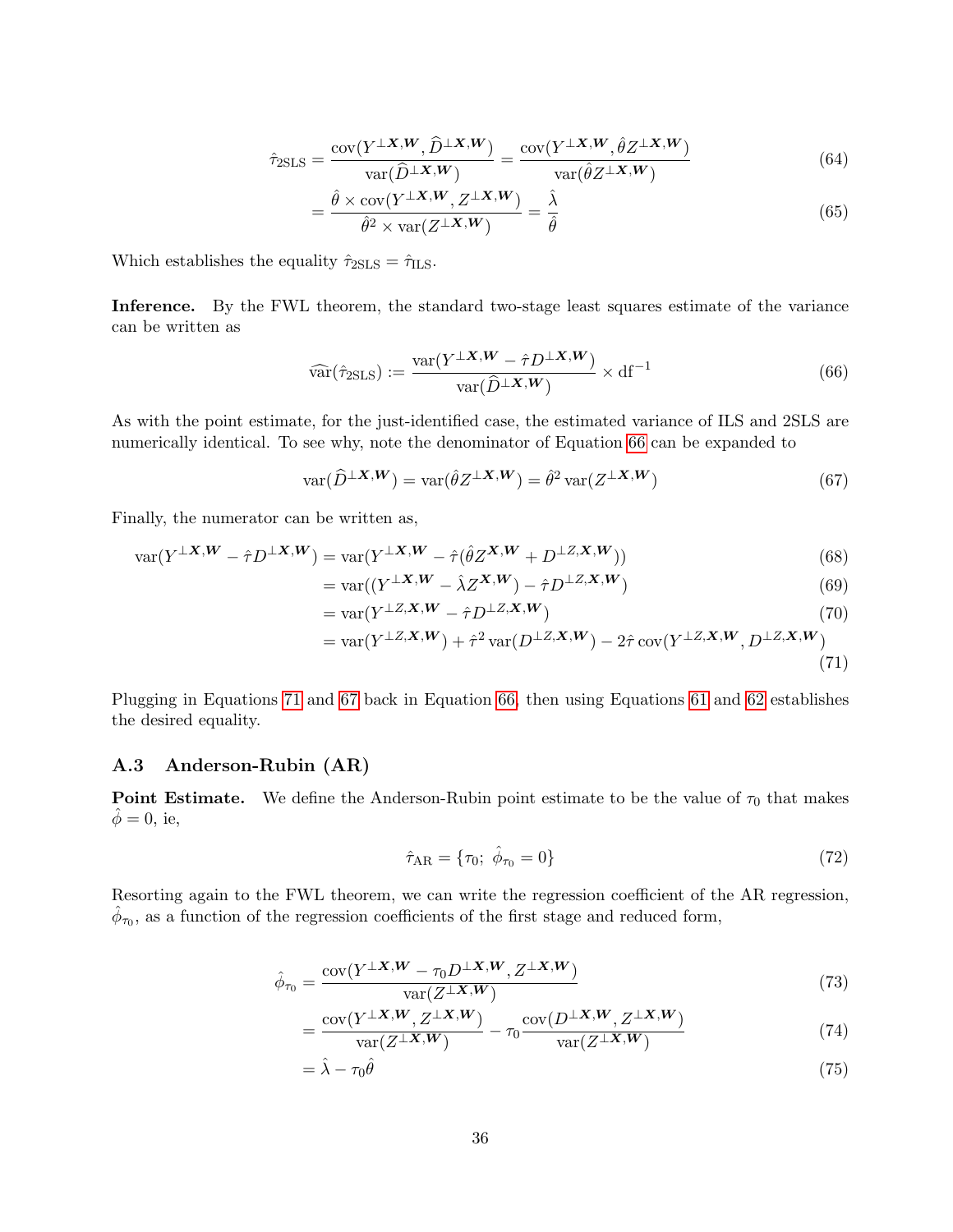Thus solving for the condition  $\hat{\phi}_{\tau_0} = 0$  gives us

$$
\hat{\tau}_{AR} = \frac{\hat{\lambda}}{\hat{\theta}} \tag{76}
$$

Which establishes the equality  $\hat{\tau}_{AR} = \hat{\tau}_{ILS}$ . Therefore, all the point estimates of ILS, 2SLS and AR are numerically identical.

**Inference.** The AR confidence interval with significance level  $\alpha$  is defined as all values of  $\tau_0$  such that we cannot reject the null hypothesis  $H_0$ :  $\phi_{\tau_0} = 0$  at the chosen significance level

$$
CI_{1-\alpha}(\tau) = \{\tau_0; t^2_{\hat{\phi}_{\tau_0}} \le t^{*2}_{\alpha, df}\}\tag{77}
$$

This confidence interval can be obtained analytically as functions of the estimates of the first-stage and reduced form regressions. As shown in Equation [75,](#page-36-3)  $\hat{\phi}_{\tau_0}$  can be written as the linear combination

<span id="page-37-2"></span><span id="page-37-1"></span>
$$
\hat{\phi}_{\tau_0} = \hat{\lambda} - \tau_0 \hat{\theta} \tag{78}
$$

Likewise, by the FWL theorem, the estimated variance is given by

$$
\widehat{\text{var}}(\hat{\phi}_{\tau_0}) = \frac{\text{var}(Y^{\perp Z, \mathbf{X}, \mathbf{W}} - \tau_0 D^{\perp Z, \mathbf{X}, \mathbf{W}})}{\text{var}(Z^{\perp \mathbf{X}, \mathbf{W}})} \times \text{df}^{-1}
$$
\n(79)

$$
= \left(\frac{\text{var}(Y^{\perp Z, \mathbf{X}, \mathbf{W}})}{\text{var}(Z^{\perp \mathbf{X}, \mathbf{W}})} + \tau_0^2 \frac{\text{var}(D^{\perp Z, \mathbf{X}, \mathbf{W}})}{\text{var}(Z^{\perp \mathbf{X}, \mathbf{W}})} - 2\tau_0 \frac{\text{cov}(Y^{\perp Z, \mathbf{X}, \mathbf{W}}, D^{\perp Z, \mathbf{X}, \mathbf{W}})}{\text{var}(Z^{\perp \mathbf{X}, \mathbf{W}})}\right) \times df^{-1}
$$
(80)

$$
= \widehat{\text{var}}(\hat{\lambda}) + \tau_0^2 \widehat{\text{var}}(\hat{\theta}) - 2\tau_0 \widehat{\text{cov}}(\hat{\lambda}, \hat{\theta})
$$
\n(81)

Thus, we obtain that the t-value  $t_{\hat{\phi}_{\tau_0}}$  for testing the null hypothesis  $H_0$ :  $\phi_{\tau_0} = 0$  equals to

$$
t_{\hat{\phi}_{\tau_0}} = \frac{\hat{\lambda} - \tau_0 \hat{\theta}}{\sqrt{\widehat{\text{var}}(\hat{\lambda}) + \tau_0^2 \widehat{\text{var}}(\hat{\theta}) - 2\tau_0 \widehat{\text{cov}}(\hat{\lambda}, \hat{\theta})}}
$$
(82)

And our task is to find all values of  $\tau_0$  such that the following inequality holds

<span id="page-37-0"></span>
$$
\frac{(\hat{\lambda} - \tau_0 \hat{\theta})^2}{\widehat{\text{var}}(\hat{\lambda}) + \tau_0^2 \widehat{\text{var}}(\hat{\theta}) - 2\tau_0 \widehat{\text{cov}}(\hat{\lambda}, \hat{\theta})} \le t_{\alpha, \text{df}}^{*2}
$$
(83)

First, note that the empty set is not possible here. If we pick  $\tau_0 = \hat{\tau}_{AR}$ , then the numerator in Equation [83](#page-37-0) is zero, and the inequality trivially holds—therefore, the point-estimate is always included in the confidence interval. Now squaring and rearranging terms we obtain

$$
\underbrace{\left(\hat{\theta}^2 - \widehat{\text{var}}(\hat{\theta}) \times t_{\alpha, \text{df}}^{*2}\right)}_{a} \tau_0^2 + \underbrace{2\left(\widehat{\text{cov}}(\hat{\lambda}, \hat{\theta}) \times t_{\alpha, \text{df}}^{*2} - \hat{\lambda}\hat{\theta}\right)}_{b} \tau_0 + \underbrace{\left(\hat{\lambda}^2 - \widehat{\text{var}}(\hat{\lambda}) \times t_{\alpha, \text{df}}^{*2}\right)}_{c} \le 0 \tag{84}
$$

Our task has simplified to find all values of  $\tau_0$  that makes the above quadratic equation, with coefficients a, b and c, non-positive. As discussed in Section [4.2.2,](#page-23-1) this confidence intervals can take three different forms, depending on the instrument strength: (i) finite and connected, (ii) the union two disjoint half lines; or, (iii) the whole real line.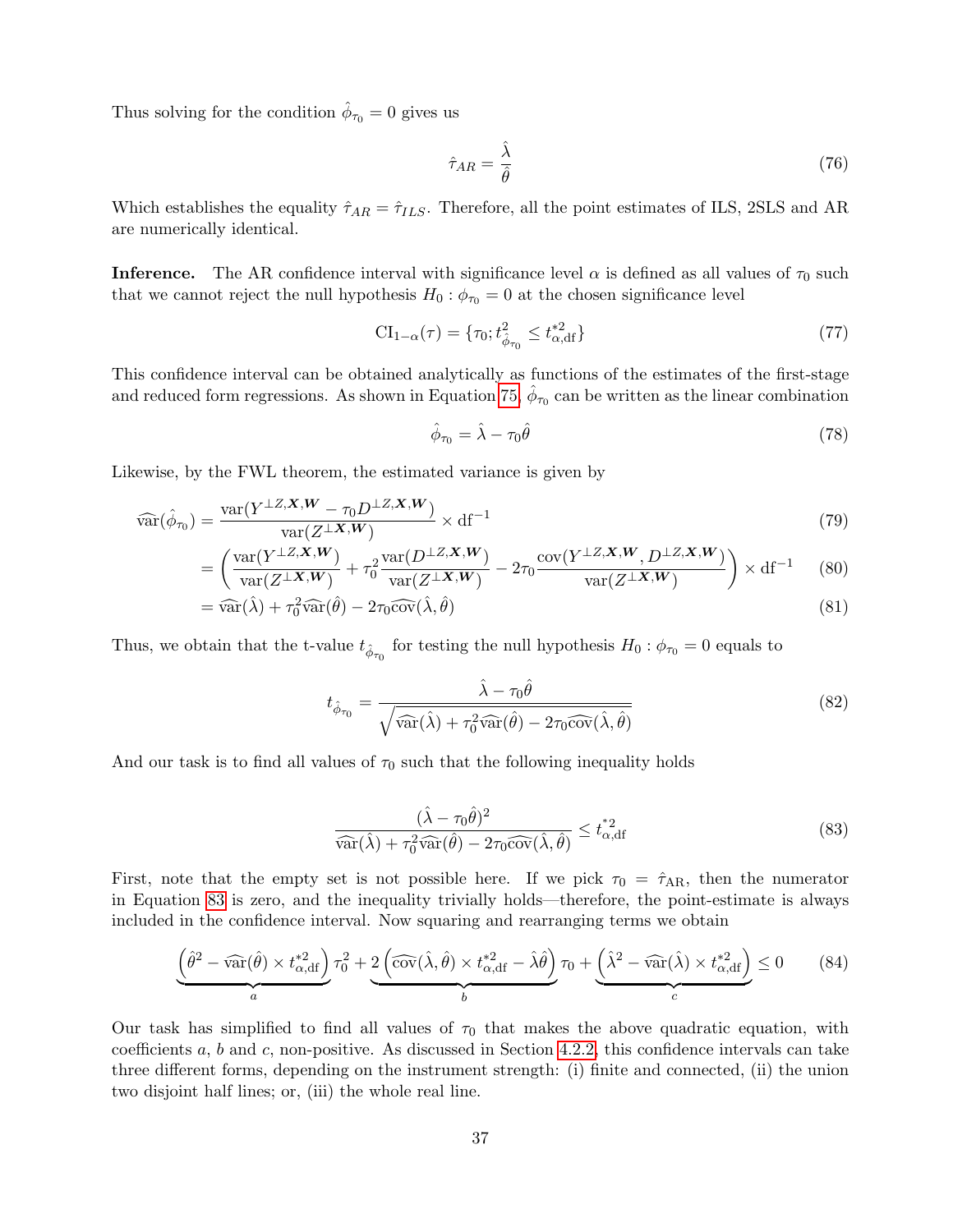#### A.4 Fieller's theorem

Fieller's proposal to test the null hypothesis  $H_0$ :  $\tau = \tau_0$  is to construct the linear combination  $\hat{\phi}_{\tau_0} = \hat{\lambda} - \tau_0 \hat{\theta}$ , and to test the null hypothesis  $H_0 : \phi_{\tau_0} = 0$ . The standard estimated variance for  $\hat{\phi}_{\tau_0}$ equals Equation [81,](#page-37-1) resulting in a test statistic equal to Equation [82,](#page-37-2) and thus numerically identical to the AR approach.

## B OVB-adjusted critical values and set of compatible inferences

### B.1 OVB-adjusted critical values

As in the main text, using the reduced form as an example, let  $LL_{1-\alpha}(\lambda) := \hat{\lambda} - t_{\alpha, \text{df}-1}^* \times \hat{\text{se}}(\hat{\lambda})$  be the length initiation of all separations interval of the full reduced form regression, where  $t^*$ the lower limit of a  $1 - \alpha$  level confidence interval of the full reduced form regression, where  $t_{\alpha, df-1}^*$ denotes the critical  $\alpha$ -level threshold of the t-distribution with df  $-1$  degrees of freedom. Considering the direction of the bias that reduces the lower limit, Equations [24](#page-12-0) and [26](#page-12-1) imply

$$
LL_{1-\alpha}(\lambda) := \hat{\lambda} - t_{\alpha, \text{df}-1}^* \times \hat{\text{se}}(\hat{\lambda})
$$
\n(85)

$$
\hat{\lambda}_{\text{res}} - \text{BF} \sqrt{\text{df}} \times \hat{\text{se}}(\hat{\lambda}_{\text{res}}) - t_{\alpha, \text{df}}^* - 1 \times \text{SEF} \sqrt{\text{df}/(\text{df} - 1)} \times \hat{\text{se}}(\hat{\lambda}_{\text{res}})
$$
(86)

<span id="page-38-0"></span>
$$
= \hat{\lambda}_{\text{res}} - \left( \text{SEF} \sqrt{\text{df} / (\text{df} - 1)} \times t_{\alpha, \text{df} - 1}^* + \text{BF} \sqrt{\text{df}} \right) \times \hat{\text{se}}(\hat{\lambda}_{\text{res}})
$$
(87)

Similarly, now let  $UL_{1-\alpha}(\lambda)$  the upper limit of the confidence interval and consider the direction of the bias that increases the upper limit. By the same algebraic manipulations, we obtain

$$
UL_{1-\alpha}(\lambda) = \hat{\lambda}_{\text{res}} + \left( \text{SEF } \sqrt{\text{df } / (\text{df } -1)} \times t_{\alpha, \text{df } -1}^* + \text{BF } \sqrt{\text{df}} \right) \times \hat{\text{se}}(\hat{\lambda}_{\text{res}})
$$
(88)

Note that, in both Equations [87](#page-38-0) and [88,](#page-38-1) the only part that depends on the omitted variable W is the common multiple of the observed standard error, which defines the new *OVB-adjusted critical* value,

<span id="page-38-1"></span>
$$
t_{\alpha, \mathrm{df}}^{\dagger}{}_{-1, \mathbf{R}^2} := \mathrm{SEF} \sqrt{\mathrm{df}/(\mathrm{df}-1)} \times t_{\alpha, \mathrm{df}-1}^* + \mathrm{BF} \sqrt{\mathrm{df}}.\tag{89}
$$

### B.2 Compatible inferences given bounds on the partial  $R^2$

Now suppose the analyst wishes to investigate the worst possible lower (or upper) limits of the confidence intervals induced by a confounder with strength no stronger than certain bounds, for instance,  $R_{Y \sim W|Z,\mathbf{X}}^2 \leq R_{Y \sim W|Z,\mathbf{X}}^2$  and  $R_{Z \sim W|\mathbf{X}}^2 \leq R_{Z \sim W|\mathbf{X}}^2$ . As per the last section, this amounts to finding the largest *OVB-adjusted critical value* induced by an omitted variable W with at most such strength. That is, we need to solve the following maximization problem

$$
\max_{R_{Y \sim W|Z,\mathbf{X}}^2, R_{Z \sim W|\mathbf{X}}^2} t_{\alpha, \mathrm{df}-1, \mathbf{R}^2}^{\dagger} \quad \text{s.t.} \quad R_{Y \sim W|Z,\mathbf{X}}^2 \le R_{Y \sim W|Z,\mathbf{X}}^{2\max}, \quad R_{Z \sim W|\mathbf{X}}^2 \le R_{Z \sim W|\mathbf{X}}^{2\max} \tag{90}
$$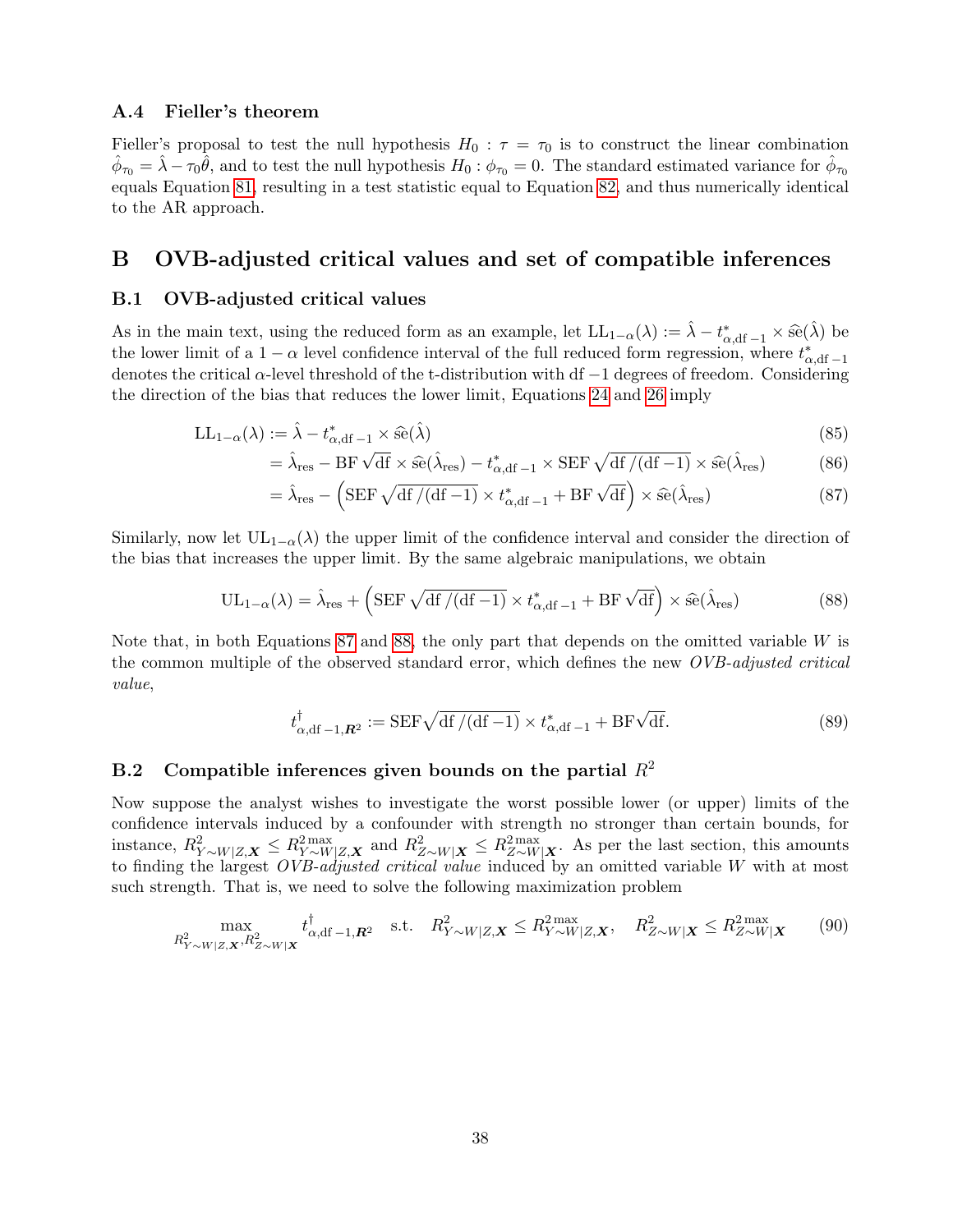Dividing  $t_{\alpha, df-1, \mathbf{R}^2}^{\dagger}$  by  $\sqrt{df}$  and letting  $f_{\alpha, df-1}^* := t_{\alpha, df-1}^*$ √ df −1, we see that the derivative of  $t_{\alpha,\text{df}-1,\mathbf{R}^2}^{\dagger}$  with respect to  $R_{Z\sim W|\mathbf{X}}^2$  is always increasing, since

$$
\frac{\partial (t_{\alpha, \text{df}}^{\dagger} - 1, \mathbf{R}^2 / \sqrt{\text{df}})}{\partial R_{Z \sim W | \mathbf{X}}^2} = \frac{\partial \text{BF}}{\partial R_{Z \sim W | \mathbf{X}}^2} + f_{\alpha, \text{df}}^* - 1 \times \frac{\partial \text{SEF}}{\partial R_{Z \sim W | \mathbf{X}}^2} \tag{91}
$$

$$
= \frac{(R_{Y \sim W|Z,\mathbf{X}}^2)^{1/2}}{2(1 - R_{Z \sim W|\mathbf{X}}^2)^{3/2} (R_{Z \sim W|\mathbf{X}}^2)^{1/2}} + f_{\alpha, df-1}^* \frac{(1 - R_{Y \sim W|Z,\mathbf{X}}^2)^{1/2}}{2(1 - R_{Z \sim W|\mathbf{X}}^2)^{3/2}}
$$
(92)

$$
=\frac{(R_{Y \sim W|Z,\mathbf{X}}^2)^{1/2} + f_{\alpha,\text{df}-1}^*(1 - R_{Y \sim W|Z,\mathbf{X}}^2)^{1/2} (R_{Z \sim W|\mathbf{X}}^2)^{1/2}}{2(1 - R_{Z \sim W|\mathbf{X}}^2)^{3/2} (R_{Z \sim W|\mathbf{X}}^2)^{1/2}} \ge 0
$$
(93)

Therefore, the "optimal"  $R_{Z \sim W|X}^{2*}$  (the one the minimizes (maximizes) the lower (upper) limit of the confidence interval) always reaches the bound. However, the same is not true for the derivative with respect to  $R_{Y \sim W|Z,\mathbf{X}}^2$ . To see that, write,

$$
\frac{\partial (t_{\alpha, df-1, R^2}^{\dagger}/\sqrt{df})}{\partial R_{Y \sim W|Z, \mathbf{X}}^2} = \frac{\partial BF}{\partial R_{Y \sim W|Z, \mathbf{X}}^2} + f_{\alpha, df-1}^* \times \frac{\partial SEF}{\partial R_{Y \sim W|Z, \mathbf{X}}^2} \qquad (94)
$$
\n
$$
= \frac{(R_{Z \sim W|X}^2)^{1/2}}{2(1 - R_{Z \sim W|X}^2)^{1/2} (R_{Y \sim W|Z, \mathbf{X}}^2)^{1/2}} + \frac{-f_{\alpha, df-1}^*}{2(1 - R_{Y \sim W|Z, \mathbf{X}}^2)^{1/2}(1 - R_{Z \sim W|X}^2)^{1/2}} \qquad (95)
$$

$$
=\frac{(R_{Z\sim W|\mathbf{X}}^2)^{1/2}(1-R_{Y\sim W|Z,\mathbf{X}}^2)^{1/2}-f_{\alpha,\text{df}-1}^*(R_{Y\sim W|Z,\mathbf{X}}^2)^{1/2}}{2(R_{Y\sim W|Z,\mathbf{X}}^2)^{1/2}(1-R_{Y\sim W|Z,\mathbf{X}}^2)^{1/2}(1-R_{Z\sim W|\mathbf{X}}^2)^{1/2}}
$$
(96)

That is, due to the variance reduction factor of the omitted variable (VRF in Equation [26\)](#page-12-1), it could be the case that increasing  $R_{Y \sim W|Z,\mathbf{X}}^2$  reduces the standard error more than enough to compensate for the increase in bias, resulting in tighter confidence intervals.

We have, thus, two cases. First, consider the case in which the optimal point reaches both bounds. In that case, the numerator of Equation [96](#page-39-0) must be positive when evaluated at the solution. Rearranging and squaring, we see that this happens when

<span id="page-39-1"></span><span id="page-39-0"></span>
$$
R_{Z \sim W|\mathbf{X}}^{\text{2 max}} \ge f_{\alpha, \text{df}}^{*2}{}_{-1} \times f_{Y \sim W|Z, \mathbf{X}}^{\text{2 max}} \tag{97}
$$

Clearly, when considering the sensitivity of the point estimate, we have  $f_{\alpha, df-1}^* = 0$ , and the condition always holds. If condition of Equation [97](#page-39-1) fails, then the optimal  $R_{Y \sim W|Z,\mathbf{X}}^{2*}$  will be an interior point. This will happen when the numerator of Equation [96](#page-39-0) equals zero. Since we know  $R_{Z\sim W|X}^2$  reaches its maximum, the optimal  $R_{Y \sim W|Z,\mathbf{X}}^{2*}$  will be,

<span id="page-39-2"></span>
$$
R_{Y \sim W|Z,\mathbf{X}}^{2*} = \frac{R_{Z \sim W|\mathbf{X}}^{2\max}}{f_{\alpha, \text{df}}^{*2} - 1 + R_{Z \sim W|\mathbf{X}}^{2\max}}
$$
(98)

Denoting the solution to the optimization problem as  $t_{\alpha d}^{\dagger \max}$  $\prod_{\alpha,d\mathbf{f} - 1,\mathbf{R}^2}^{\text{max}}$ , the most extreme possible lower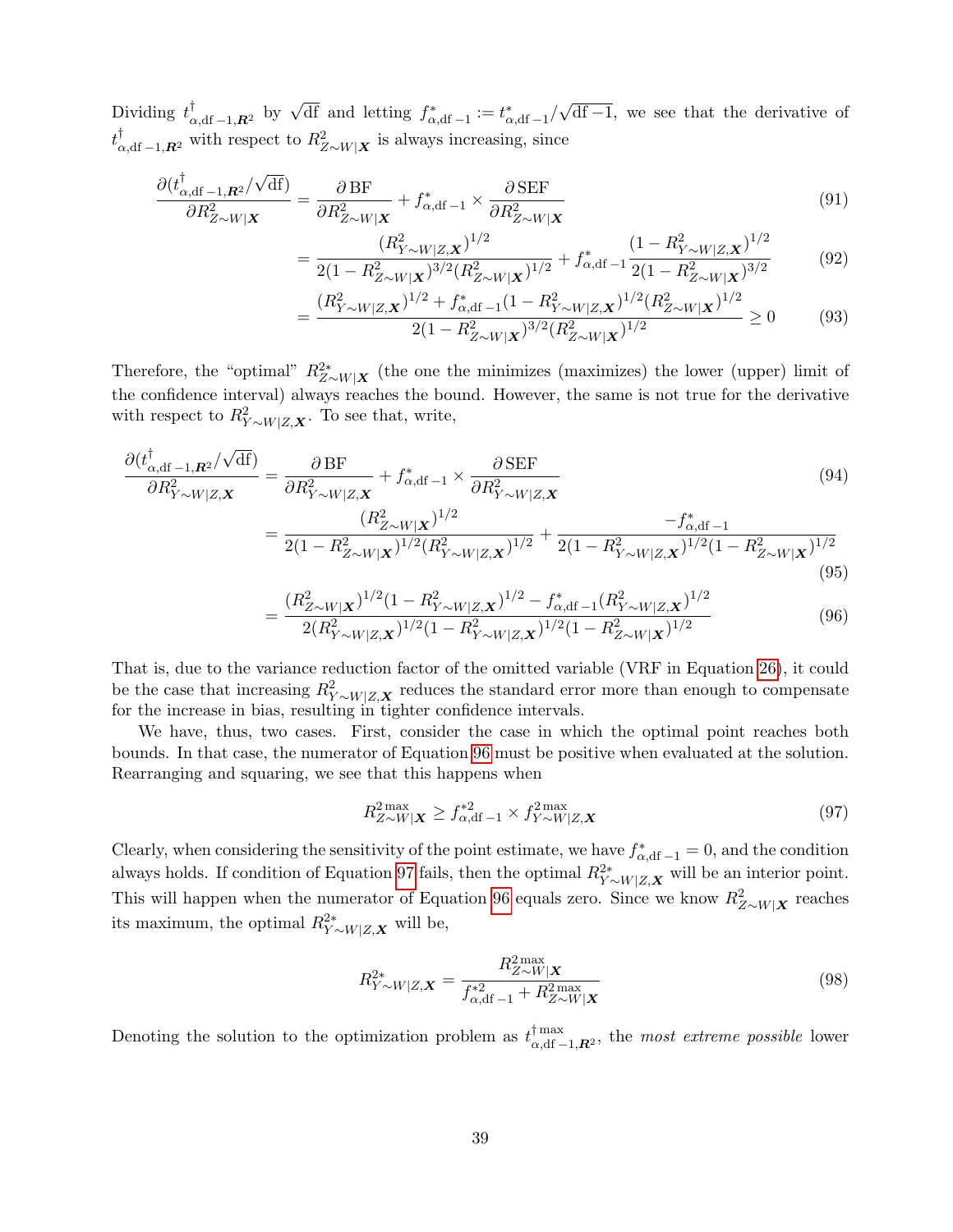and upper limits after adjusting for  $W$  are given by

$$
LL_{1-\alpha,\mathbf{R}^2}^{\max}(\lambda) = \hat{\lambda}_{\text{res}} - t_{\alpha,\text{df}-1,\mathbf{R}^2}^{\max} \times \hat{\text{se}}(\hat{\lambda}_{\text{res}}), \quad UL_{1-\alpha,\mathbf{R}^2}^{\max} = \hat{\lambda}_{\text{res}} + t_{\alpha,\text{df}-1,\mathbf{R}^2}^{\max} \times \hat{\text{se}}(\hat{\lambda}_{\text{res}})
$$
(99)

And interval composed of such limits

$$
\mathrm{CI}_{1-\alpha,\boldsymbol{R}^2}^{\max}(\lambda) = \left[ \mathrm{LL}_{1-\alpha,\boldsymbol{R}^2}^{\max}(\lambda), \quad \mathrm{UL}_{1-\alpha,\boldsymbol{R}^2}^{\max}(\lambda) \right] \tag{100}
$$

Defines the set of compatible inferences given the bounds on the partial  $R^2$ ,  $R_{Y\sim W|Z,\mathbf{X}}^2 \leq R_{Y\sim W|Z,\mathbf{X}}^{2\max}$ and  $R_{Z\sim W|\boldsymbol{X}}^2 \leq R_{Z\sim W|\boldsymbol{X}}^2$ .

# C (Extreme) Robustness Values

#### C.1 The Extreme Robustness Value

The Extreme Robustness Value  $XRV_{q^*,\alpha}(\lambda)$  is defined as the greatest lower bound XRV on the sensitivity parameter  $R_{Z \sim W|\mathbf{X}}^2$ , while keeping the parameter  $R_{Y \sim W|Z,\mathbf{X}}^2$  unconstrained, such that the null hypothesis that a change of  $(100 \times q)$ % of the original estimate,  $H_0: \lambda = (1 - q^*)\hat{\lambda}_{\text{res}}$ , is not rejected at the  $\alpha$  level:

$$
XRV_{q^*,\alpha}(\lambda) := \inf \left\{ XRV; \ (1 - q^*) \hat{\lambda}_{\text{res}} \in \text{CI}^{\text{max}}_{1-\alpha,1,\text{XRV}}(\lambda) \right\}
$$
(101)

First, consider the case where  $f_{q^*}(\lambda) < f^*_{\alpha, df-1}$ . Note the XRV will be zero, since we already cannot reject the null hypothesis  $H_0: \lambda = (1-q^*)\hat{\lambda}_{\text{res}}$  even assuming zero omitted variable bias. Next, note that, when  $f_{\alpha,\text{df}-1}^* > 0$ , we can always pick a large enough value for  $R_{Y \sim W|Z,\textbf{X}}^2$  until condition [97](#page-39-1) fails (since  $f_{Y \sim W|Z,\mathbf{X}}^2$  is unbounded). Therefore, XRV will be given by an interior point solution. Using Equation [98](#page-39-2) to express  $t_{\alpha, df-1, R^2}^{\dagger, \max}$  solely in terms of the optimal  $R_{Z\sim W|\mathbf{X}}^2$ , and solving for the value that gives us  $(1-q^*)\hat{\lambda}_{\text{res}}$ , we obtain

$$
XRV_{q^*,\alpha}(\lambda) = \begin{cases} 0, & \text{if } f_{q^*}(\lambda) \le f_{\alpha,\text{df}-1}^* \\ \frac{f_{q^*}^2(\lambda) - f_{\alpha,\text{df}-1}^{*2}}{1 + f_{q^*}^2(\lambda)}, & \text{otherwise.} \end{cases} \tag{102}
$$

#### C.2 The Robustness Value

The Robustness Value RV<sub>q<sup>\*</sup>, $\alpha(\lambda)$ </sub> for not rejecting the null hypothesis that  $H_0: \lambda = (1-q^*)\hat{\lambda}_{\text{res}}$ , at the significance level  $\alpha$ , is defined as

$$
RV_{q^*,\alpha}(\lambda) := \inf \left\{ RV; \ (1 - q^*)\hat{\lambda}_{\text{res}} \in \text{CI}_{1-\alpha,\text{RV},\text{RV}}^{\text{max}}(\lambda) \right\}
$$
(103)

Where now we consider both sensitivity parameters bounded by RV. Again, consider the case where  $f_{q^*}(\lambda) < f_{\alpha, df-1}^*$ . The RV then must be zero, since we already cannot reject the null hypothesis  $H_0$ :  $\lambda = (1 - q^*)\hat{\lambda}_{\text{res}}$  given the current data. Next, let's consider the case when the bound on  $R_{Y \sim W|Z,\mathbf{X}}^2$  is not biding—here our optimization problem reduces to the XRV case. Finally, we have the solution in which both coordinates achieve the bound, resulting in a quadratic equation as solved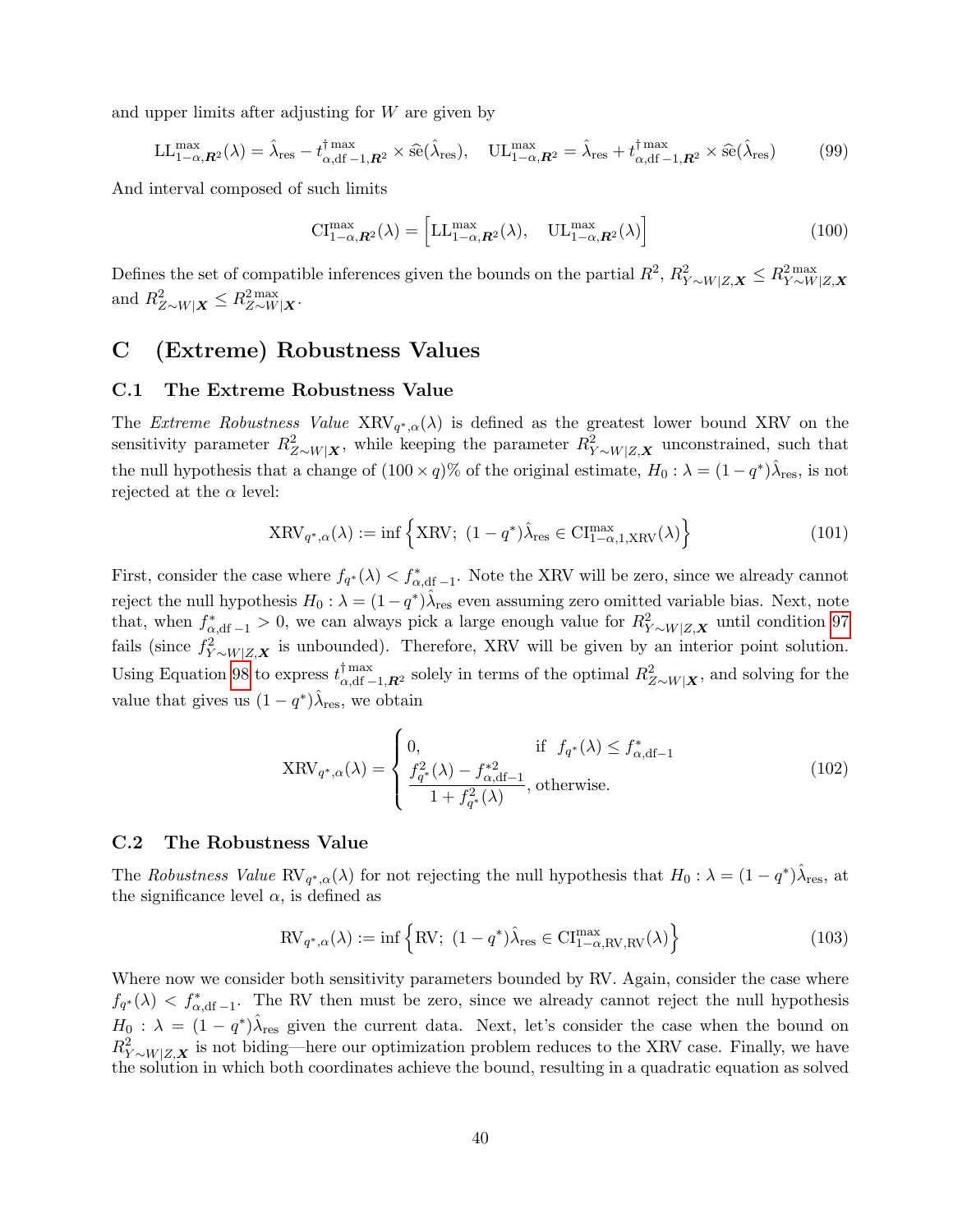in [Cinelli and Hazlett](#page-32-9) [\(2020\)](#page-32-9). We thus have,

$$
\text{RV}_{q^*,\alpha}(\lambda) = \begin{cases} 0, & \text{if } f_{q^*}(\lambda) \le f_{\alpha,\text{df}-1}^* \\ \frac{1}{2} \left( \sqrt{f_{q^*,\alpha}^4(\lambda) + 4f_{q^*,\alpha}^2(\lambda)} - f_{q^*,\alpha}^2(\lambda) \right), & \text{if } f_{\alpha,\text{df}-1}^* < f_{q^*}(\lambda) < f_{\alpha,\text{df}-1}^{*-1} \\ \text{XRV}_{q^*,\alpha}(\lambda), & \text{otherwise.} \end{cases} \tag{104}
$$

The condition  $f_{q*}(\lambda) < f_{\alpha, df-1}^{*-1}$ , stems from the fact that the XRV solution cannot satisfy Equa-tion [97.](#page-39-1) We now show that this is equivalent to the condition  $RV_{q^*,\alpha}(\lambda) > 1 - 1/f_{q^*}^2(\lambda)$  that [Cinelli](#page-32-9) [and Hazlett](#page-32-9) [\(2020\)](#page-32-9) had previously established. If  $f_{q^*}(\lambda) < 1/f_{\alpha, df-1}^*$  then,

$$
RV_{q^*,\alpha}(\lambda) = \frac{1}{2} \left( \sqrt{f_{q^*,\alpha}^4(\lambda) + 4f_{q^*,\alpha}^2(\lambda)} - f_{q^*,\alpha}^2(\lambda) \right)
$$
(105)

$$
= \frac{1}{2} \left( \sqrt{(f_{q^*}(\lambda) - f^*_{\alpha, df-1})^4 + 4(f_{q^*}(\lambda) - f^*_{\alpha, df-1})^2} - (f_{q^*}(\lambda) - f^*_{\alpha, df-1})^2 \right) \tag{106}
$$

$$
> \frac{1}{2} \left( \sqrt{(f_{q^*}(\lambda) - 1/f_{q^*}(\lambda))^4 + 4(f_{q^*}(\lambda) - 1/f_{q^*}(\lambda))^2} - (f_{q^*}(\lambda) - 1/f_{q^*}(\lambda))^2 \right) \tag{107}
$$

$$
= \frac{1}{2} \left( \sqrt{\left( \frac{f_q^2(\lambda) - 1}{f_{q^*}(\lambda)} \right)^4 + 4 \left( \frac{f_{q^*}^2(\lambda) - 1}{f_{q^*}(\lambda)} \right)^2} - \left( \frac{f_{q^*}^2(\lambda) - 1}{f_{q^*}(\lambda)} \right)^2 \right) \tag{108}
$$

$$
= \left(\frac{1}{2}\right) \left(\frac{f_{q^*}^2(\lambda) - 1}{f_{q^*}^2(\lambda)}\right) \left(\sqrt{(f_q^2(\lambda) - 1)^2 + 4f_{q^*}^2(\lambda)} - f_{q^*}^2(\lambda) + 1\right) \tag{109}
$$

$$
= \left(\frac{1}{2}\right) \left(1 - 1/f_{q^*}^2(\lambda)\right) \left(\sqrt{f_q^4(\lambda) + 1 - 2f_{q^*}^2(\lambda) + 4f_{q^*}^2(\lambda)} - f_{q^*}^2(\lambda) + 1\right) \tag{110}
$$

$$
= \left(\frac{1}{2}\right) \left(1 - 1/f_{q^*}^2(\lambda)\right) \left(\sqrt{f_q^4(\lambda) + 1 + 2f_{q^*}^2(\lambda)} - f_{q^*}^2(\lambda) + 1\right) \tag{111}
$$

$$
= \left(\frac{1}{2}\right) \left(1 - 1/f_{q^*}^2(\lambda)\right) \left(f_{q^*}^2(\lambda) + 1 - f_{q^*}^2(\lambda) + 1\right) \tag{112}
$$

$$
= 1 - 1/f_{q^*}^2(\lambda)
$$
\n(113)

Therefore,  $f_{q^*}(\lambda) < 1/f_{\alpha, df-1}^* \implies RV_{q^*,\alpha}(\lambda) > 1 - 1/f_{q^*}^2(\lambda)$ . By the same argument one can derive  $\text{RV}_{q^*,\alpha}(\lambda) > 1 - 1/f_{q^*}^2(\lambda) \implies f_q(\lambda) > 1/f_{\alpha,\text{df}-1}^*$ . Hence, both conditions are equivalent. The new condition, however, is much simpler to verify.

# D Bounds on the strength of  $W$

Let  $X_j$  be a specific covariate of the set  $\boldsymbol{X}$ . Now define

$$
k_Z := \frac{R_{Z \sim W|X_{-j}}^2}{R_{Z \sim X_j|X_{-j}}^2}, \qquad k_Y := \frac{R_{Y \sim W|Z, X_{-j}}^2}{R_{Y \sim X_j|ZX_{-j}}^2}.
$$
\n(114)

Where  $X_{-j}$  is the set X excluding covariate  $X_j$ . Our goal in this section is to re-express (or bound) both sensitivity parameters as a function of the new parameters  $k_Z$  and  $k_Y$  and the observed data.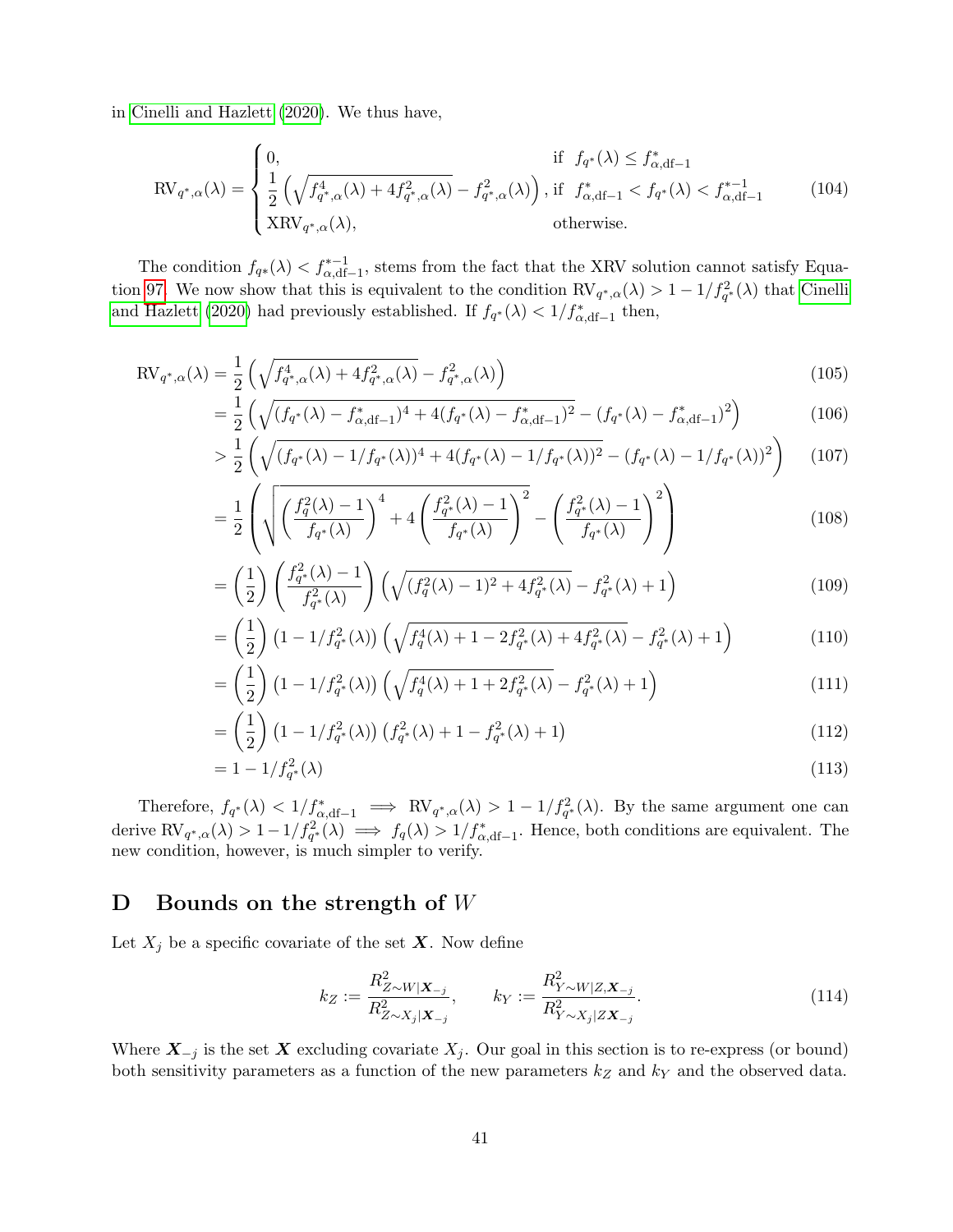[Cinelli and Hazlett](#page-32-9)  $(2020)$  showed how to obtains bounds for the strength of W under the assumption that  $R_{W\sim X_j|X_{-j}}^2=0$ , or, equivalently, when we consider the part of W not linearly explained by  $X$ . This result may be particularly useful when considering both  $X$  and  $W$  as causes of  $Z$ , as in such cases contemplating the marginal orthogonality of  $W$  (or its part not explained by observed covariates) is more natural.

Here we additionally provide bounds under the assumption that  $R_{W \sim X_j|Z,\mathbf{X}_{-j}}^2 = 0$ . This condition may be helpful when contemplating the strength of W against  $X_j$  whenever these variables are side-effects of  $Z$ , instead of causes of  $Z$ . In such cases, reasoning about the marginal orthogonality of W with respect to X may not be natural, as Z itself is also a source of dependence between these variables.

We can thus start by re-expressing  $R_{Y \sim W|Z,\mathbf{X}}^2$  in terms of  $k_Y$ , which in this case is straightforward. Using the recursive definition of partial correlations, and considering our two conditions  $R_{W \sim X_j|Z,\mathbf{X}_{-j}}^2 = 0$  and  $R_{Y \sim W|Z,\mathbf{X}_{-j}}^2 = k_Y R_{Y \sim X_j|Z\mathbf{X}_{-j}}^2$ , we obtain

$$
|R_{Y \sim W|Z,\mathbf{X}}| = \left| \frac{R_{Y \sim W|Z,\mathbf{X}-j} - R_{Y \sim X_j|Z,\mathbf{X}-j}R_{W \sim X_j|Z,\mathbf{X}-j}}{\sqrt{1 - R_{Y \sim X_j|Z,\mathbf{X}-j}^2} \sqrt{1 - R_{W \sim X_j|Z,\mathbf{X}-j}^2}} \right|
$$
(115)

$$
=\left|\frac{R_{Y\sim W|Z,\mathbf{X}_{-j}}}{\sqrt{1-R_{Y\sim X_j|Z,\mathbf{X}_{-j}}^2}}\right|
$$
\n(116)

$$
=\left|\frac{\sqrt{k_{Y}}R_{Y\sim X_{j}|Z,\mathbf{X}_{-j}}}{\sqrt{1-R_{Y\sim X_{j}|Z,\mathbf{X}_{-j}}^{2}}}\right|
$$
\n(117)

$$
=\sqrt{k_{Y}}\left|f_{Y\sim X_{j}|Z,\mathbf{X}_{-j}}\right|\tag{118}
$$

Hence,

$$
R_{Y \sim W|Z,\mathbf{X}}^2 = k_Y \times f_{Y \sim X_j|Z,\mathbf{X}_{-j}}^2 \tag{119}
$$

Moving to bound  $R_{Z\sim W|X}^2$ , it is useful to first note that the conditions  $R_{W\sim X_j|Z,\mathbf{X}_{-j}}^2=0$  and  $R_{Z \sim W|\mathbf{X}_{-j}}^2 = k_Z R_{Z \sim X_j|\mathbf{X}_{-j}}^2$  allow us to re-express  $R_{W \sim X_j|\mathbf{X}_{-j}}$  as a function of  $k_Z$ 

$$
R_{W \sim X_j | Z, \mathbf{X}_{-j}} = 0 \implies \frac{R_{W \sim X_j | \mathbf{X}_{-j}} - R_{W \sim Z | \mathbf{X}_{-j}} R_{X_j \sim Z | \mathbf{X}_{-j}}}{\sqrt{1 - R_{W \sim Z | \mathbf{X}_{-j}}^2} \sqrt{1 - R_{X_j \sim Z | \mathbf{X}_{-j}}^2}} = 0
$$
\n(120)

$$
\implies R_{W \sim X_j | \mathbf{X}_{-j}} - R_{W \sim Z | \mathbf{X}_{-j}} R_{X_j \sim Z | \mathbf{X}_{-j}} = 0 \tag{121}
$$

$$
\implies R_{W \sim X_j | \mathbf{X}_{-j}} = R_{W \sim Z | \mathbf{X}_{-j}} R_{X_j \sim Z | \mathbf{X}_{-j}} \tag{122}
$$

$$
\implies R_{W \sim X_j | \mathbf{X}_{-j}} = R_{Z \sim W | \mathbf{X}_{-j}} R_{Z \sim X_j | \mathbf{X}_{-j}} \tag{123}
$$

$$
\implies |R_{W \sim X_j|\mathbf{X}_{-j}}| = \sqrt{k_Z} R_{Z \sim X_j|\mathbf{X}_{-j}}^2 \tag{124}
$$